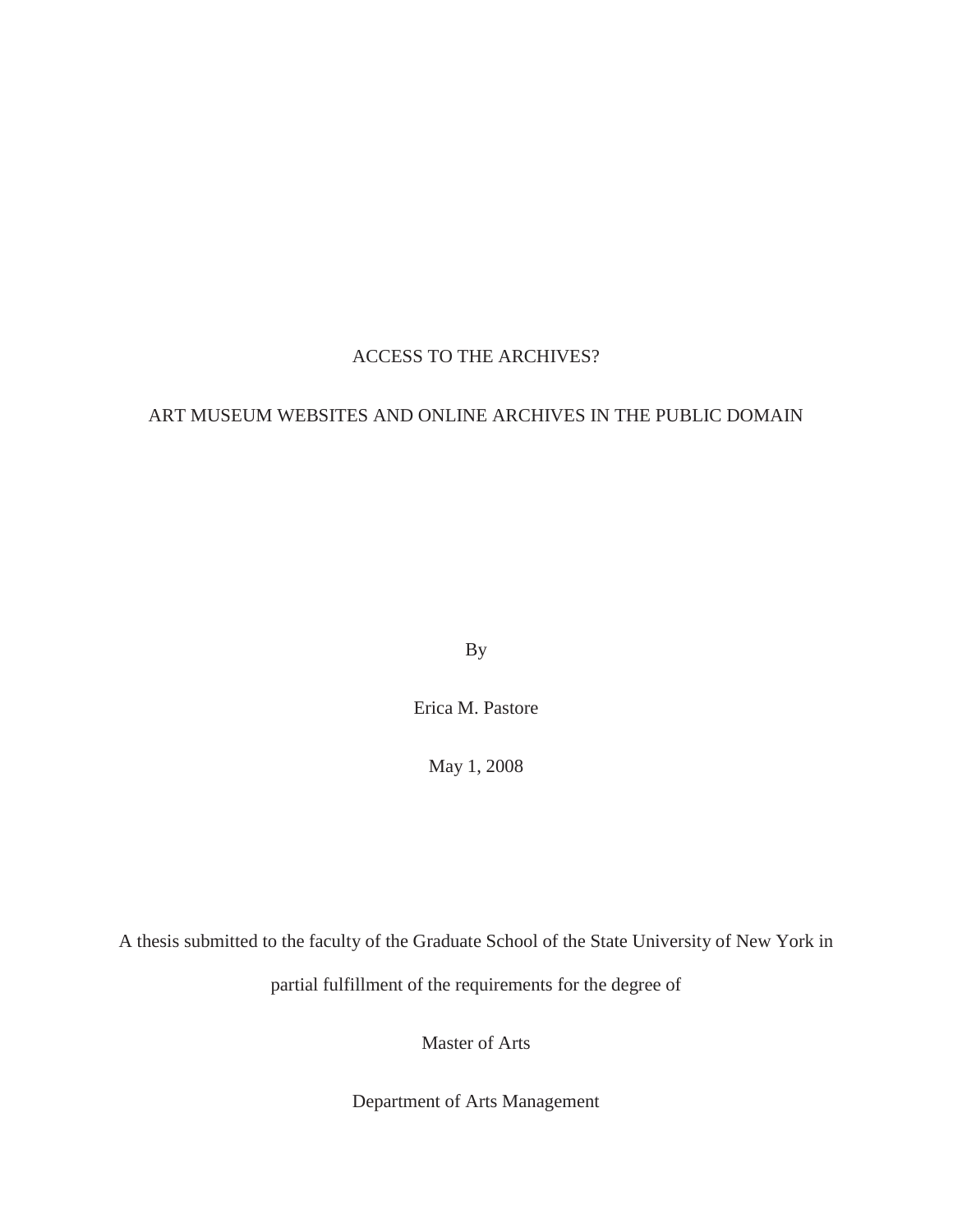# **UMI Number: 1453464**

## **INFORMATION TO USERS**

The quality of this reproduction is dependent upon the quality of the copy submitted. Broken or indistinct print, colored or poor quality illustrations and photographs, print bleed-through, substandard margins, and improper alignment can adversely affect reproduction.

In the unlikely event that the author did not send a complete manuscript and there are missing pages, these will be noted. Also, if unauthorized copyright material had to be removed, a note will indicate the deletion.

# UMI

UMI Microform 1453464 Copyright 2008 by ProQuest LLC<br>All rights reserved. This microform edition is protected against unauthorized copying under Title 17, United States Code.

> **ProQuest LLC** 789 East Eisenhower Parkway P.O. Box 1346 Ann Arbor, MI 48106-1346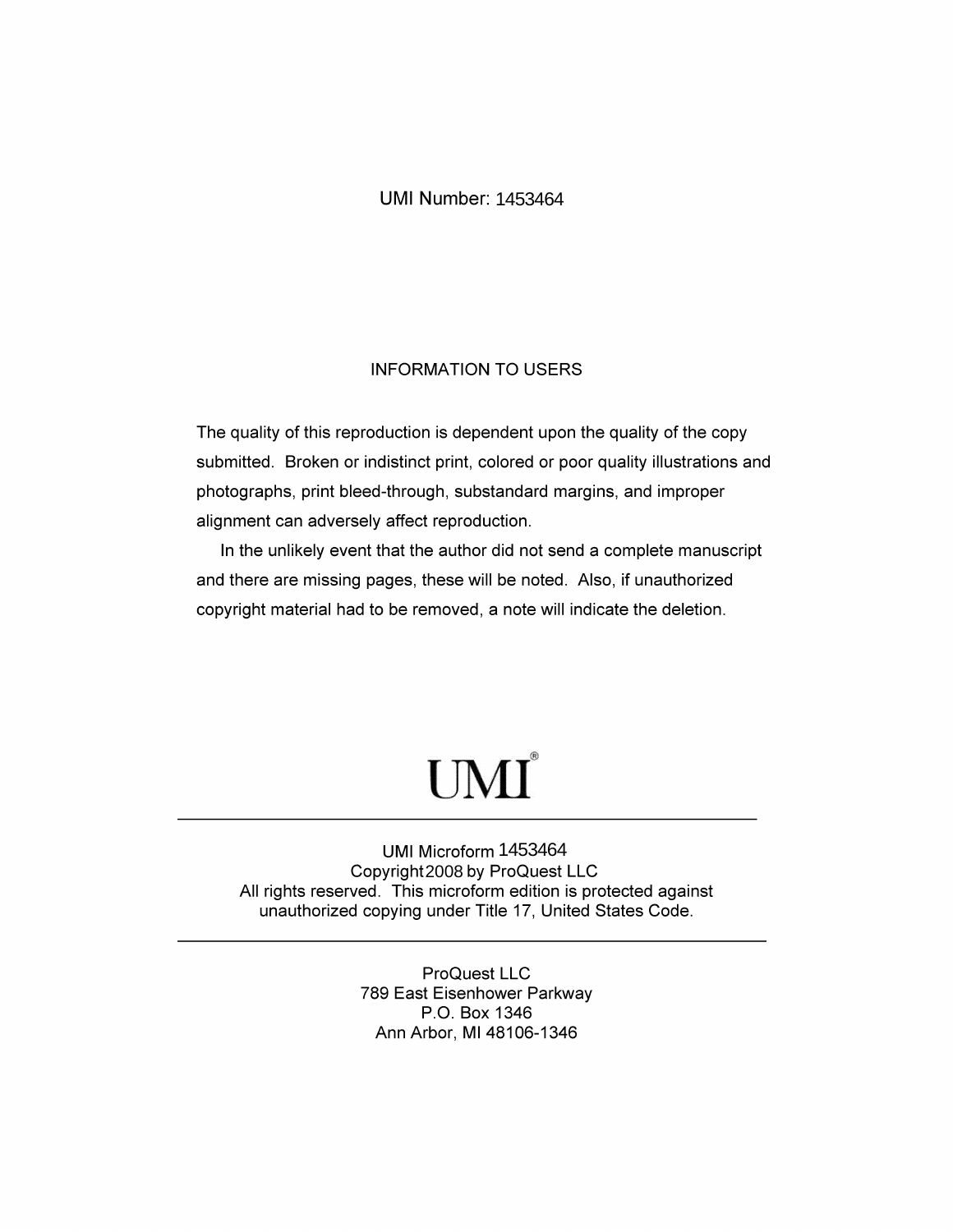Acknowledgements

I would like to thank Ruth Bereson, Ph.D., Carole Rosenstein, Ph.D., and Despina Stratigakos, Ph.D. for their encouragement and guidance as my committee members. This work has been truly enriched by their academic and professional expertise, and I remain deeply grateful for their continued support.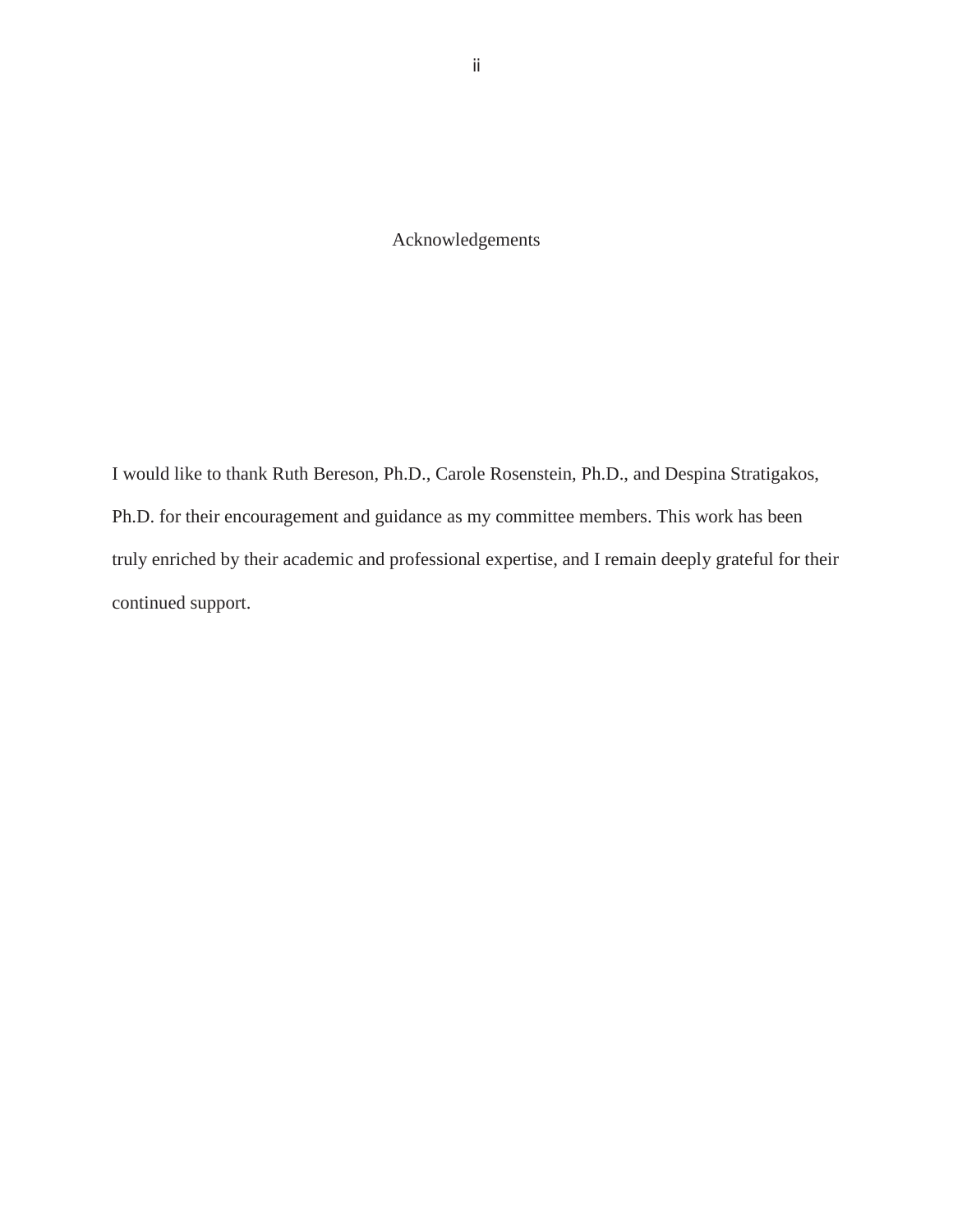# Table of Contents

| I.    | Acknowledgement                                                       | $\overline{\mathbf{1}}$ |
|-------|-----------------------------------------------------------------------|-------------------------|
| П.    | Abstract                                                              | iv                      |
| III.  | Introduction                                                          | $\mathbf{1}$            |
| IV.   | The Physical Museum                                                   | $\tau$                  |
| V.    | The Internet and the Museum                                           | 14                      |
| VI.   | The Museum Archive and the Internet                                   | 15                      |
| VII.  | Barriers to Effective Access to the Online Archive                    | 19                      |
|       | a. Passive Learning and Participation                                 | 20                      |
|       | b. Audience Segmentation                                              | 23                      |
|       | c. Variation in Content Organization, Description, and Scope          | 26                      |
|       | d. Technological Requirements versus User Capabilities                | 29                      |
| VIII. | The User Experience                                                   | 32                      |
| IX.   | Institutional Factors Conditioning the Development of Online Archives | 37                      |
| Х.    | <b>Institutional Collaboration for Museums and Online Content</b>     | 40                      |
| XI.   | Conclusion                                                            | 50                      |
| XII.  | Bibliography                                                          | 55                      |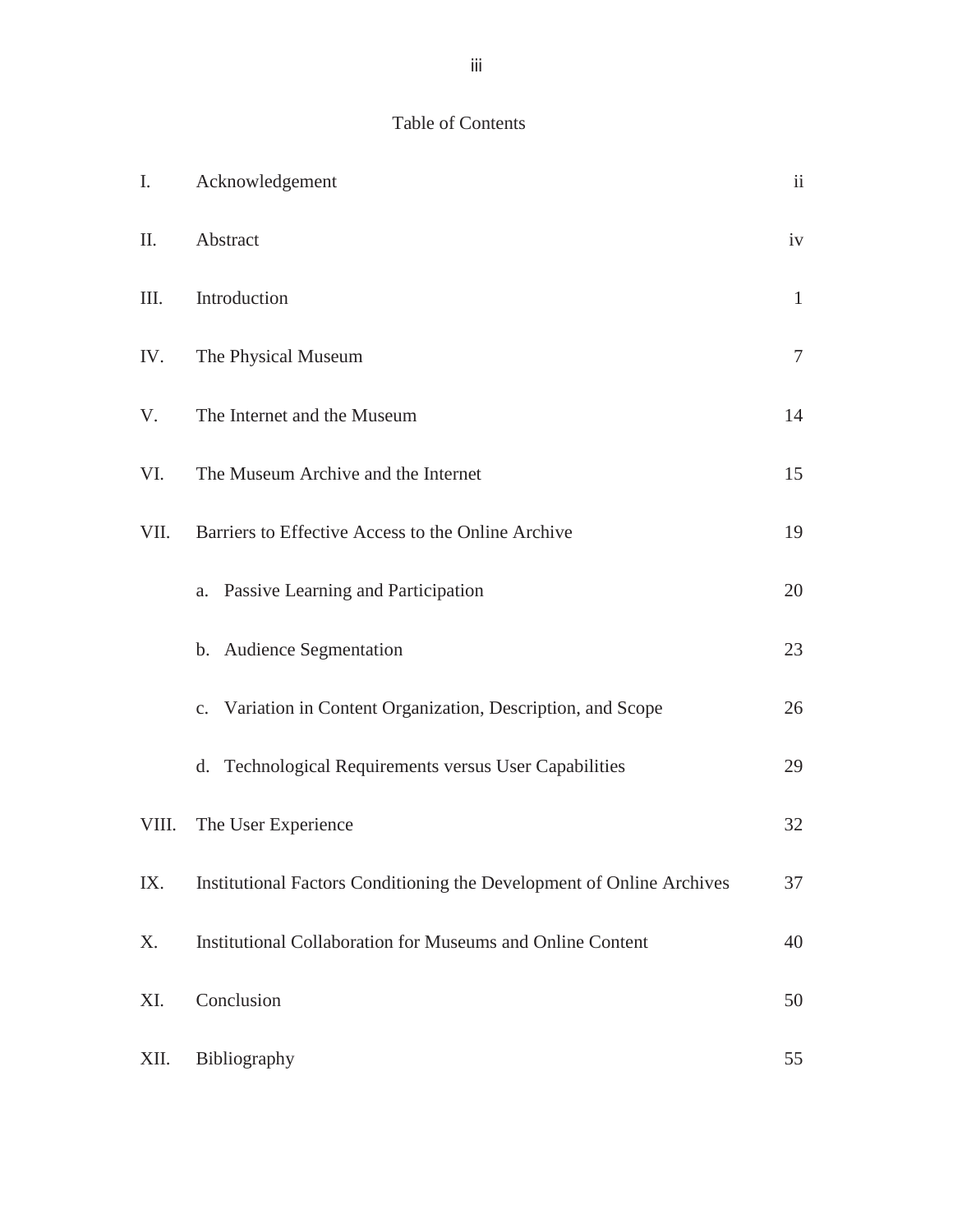#### Abstract

This thesis discusses art museum websites and the online archive as they relate to the public mission of American art museums and the increase of public access as a primary goal within the museum community. The historical development of the term, access, and the museum"s relationship to the public in Europe and the United States is discussed in order to demonstrate the evolution of the public art museum and its continual, ambiguous conception of the relationship between audience and institution. This thesis reveals the extension of this ambiguity from the traditional to the virtual museum space, using examples of online archives that illustrate constructed barriers to effective access by the public. As potential solutions, the importance of user-evaluation and institutional collaboration are discussed as ways in which museums can address many of the challenges to creating effective online resources and positively empower the virtual experience of the museum visitor.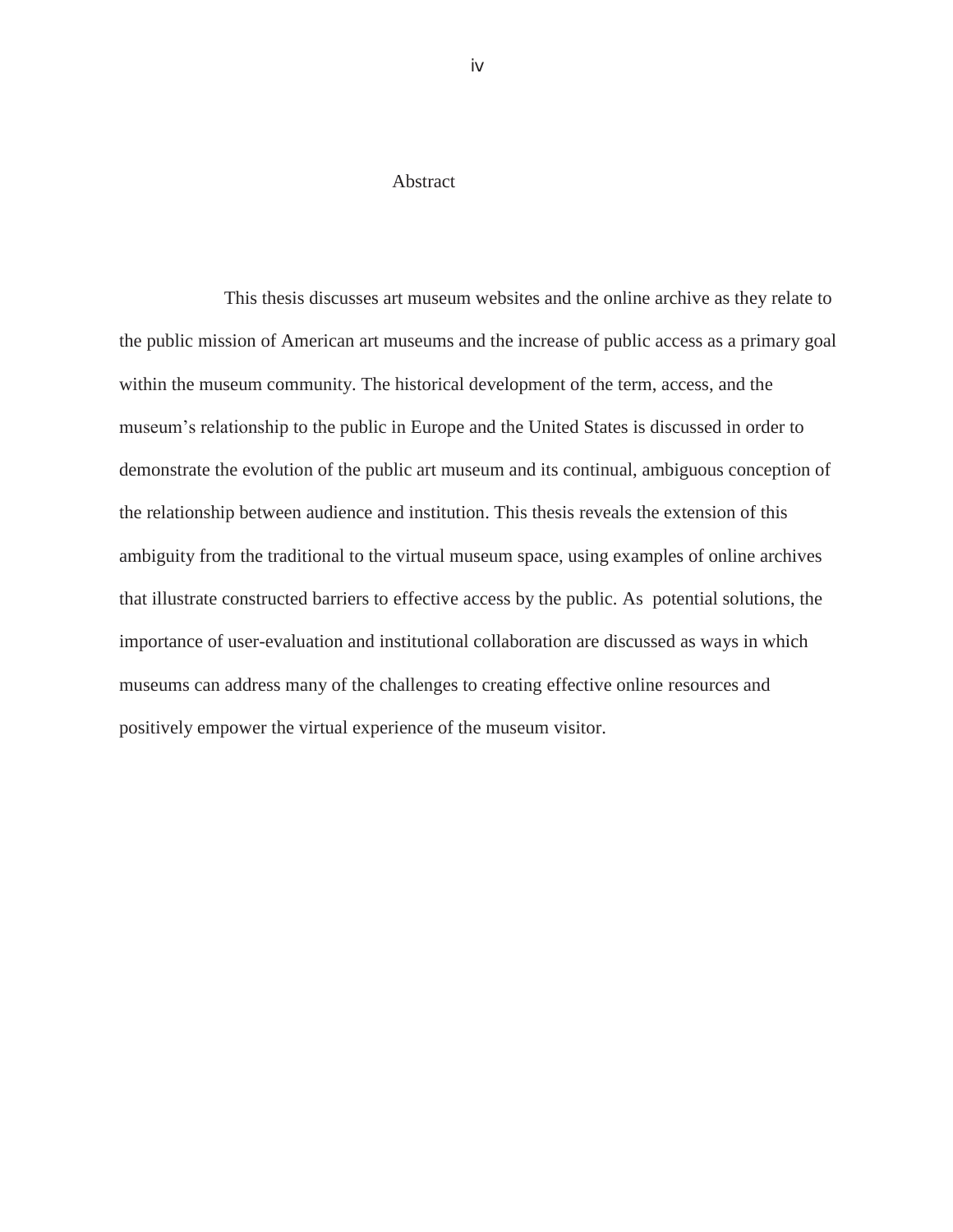## **Introduction**

As digital technology has developed within the museum community, many art museums have begun to create online databases of collections and archives for their public websites. These databases combine objects from museum collections with archival material, often presenting digital images of objects and artifacts which are not displayed in the physical museum. The increasing complexity of museum online content has effectively created two museum spaces, the physical institution and the virtual one. In the physical museum, the public audience has access to a limited portion of a museum"s collection through its exhibition programs and even more limited access to the archives, which traditionally have been the domain of academics and museum professionals. The archives have been used in exhibition research and scholarship to provide contextual interpretations of artworks to the public, and through this scholars and professionals have acted as intermediaries for the public and its experience of a museum collection.

This relationship between scholars and professionals as intermediaries to the public is fundamental to the identity of the museum space. It has traditionally placed interpretation and the construction of context in the realm of the intellectual and the institution. At the same time, the goals of education and social benefit have also been fundamental to the museum"s existence as a public institution, and social shifts in the  $20<sup>th</sup>$  century have pushed museums ever further into the public realm. This tension between upholding institutional and intellectual authority and maintaining a broad and diverse public audience is best illustrated in Pierre Bourdieu"s *Distinction*, in which he characterizes intellectuals and museum professionals as engaging in a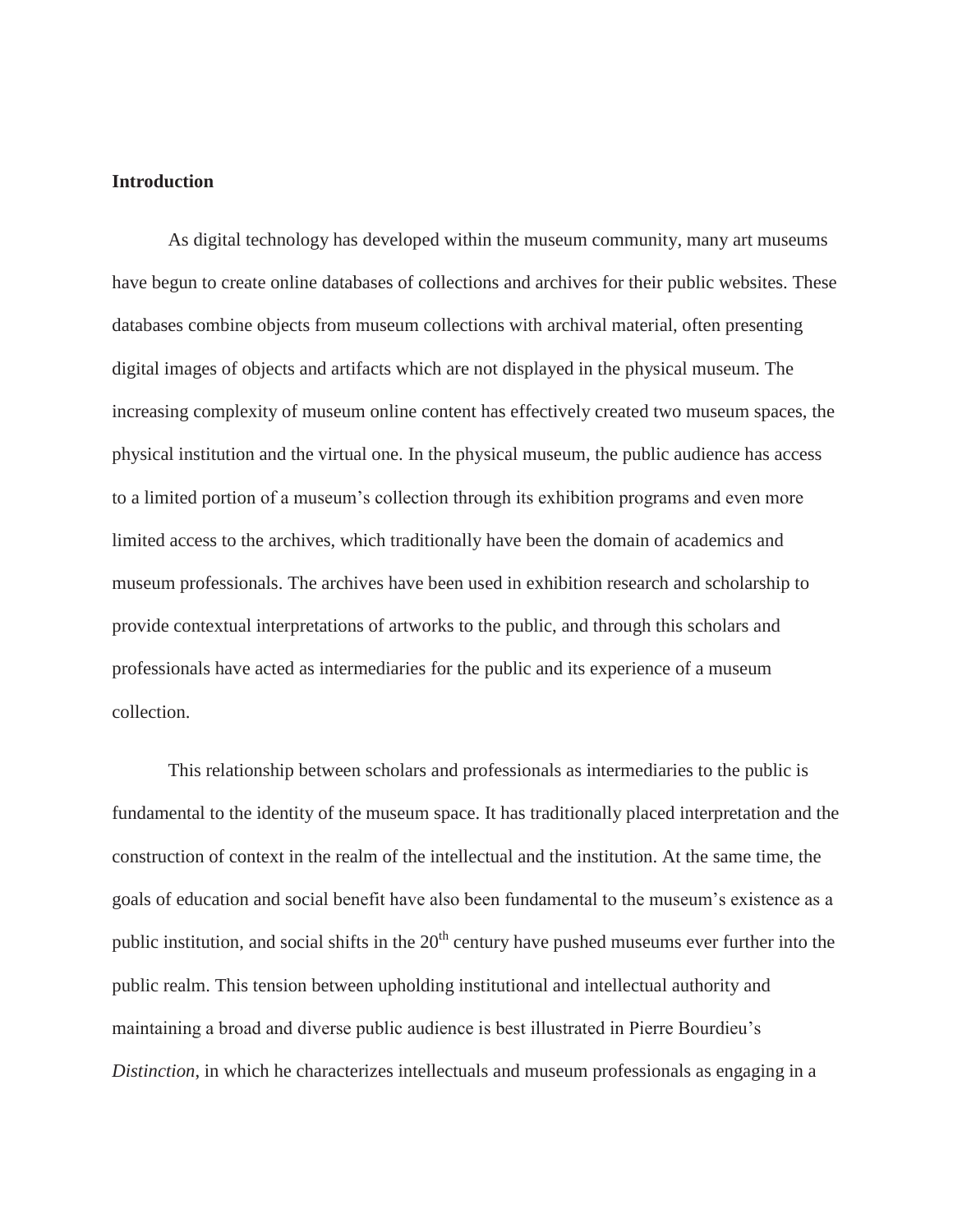dual discourse of access, where appeals to greater inclusion of the public audience by the museum are accompanied by consistent practice that preserves institutional authority and cultural distinction (1984:229).

In a museum, the archives contain the documented history of the collection and of the museum as an institution. The museum archive is comprised of published and unpublished materials that record fiscal operations, correspondence between museum staff, artists, collectors and others, documentary materials of exhibitions, press releases, exhibition checklists, loan agreements, exhibition catalogs, press articles and reviews and any number of other materials. These materials become the archive, because they document the holdings of the museum and its operations over time and are deemed to be of value by the institution. The exact contents of an archive are subject to the discretion of the museum archivist or other staff members who determine what records are reflective of the institution"s operations and may hold value for future research. In this sense, the archives can be seen as a curatorial space as much as any other museum space because institutional choices dictate their contents, and they are categorized and organized to reflect the interpretation of the person or persons who manage them.

Yet, the archives are distinct from other museum objects in the collection and other museum spaces because they are not part of the exhibition purposes of the institution. Both the archive and the art object collection fulfill the educational mission of an art museum, but they do so in different ways. At all times, at least a percentage of the art objects from the collection are on public display in a museum. This public display, the exhibition, provides direct contact between the museum audience and the art object. These objects are on view to any person who visits the museum. Of course, the direct contact between the public and the art object in an exhibition is mediated by the contextual framework of the curator, the artist, and the ideologies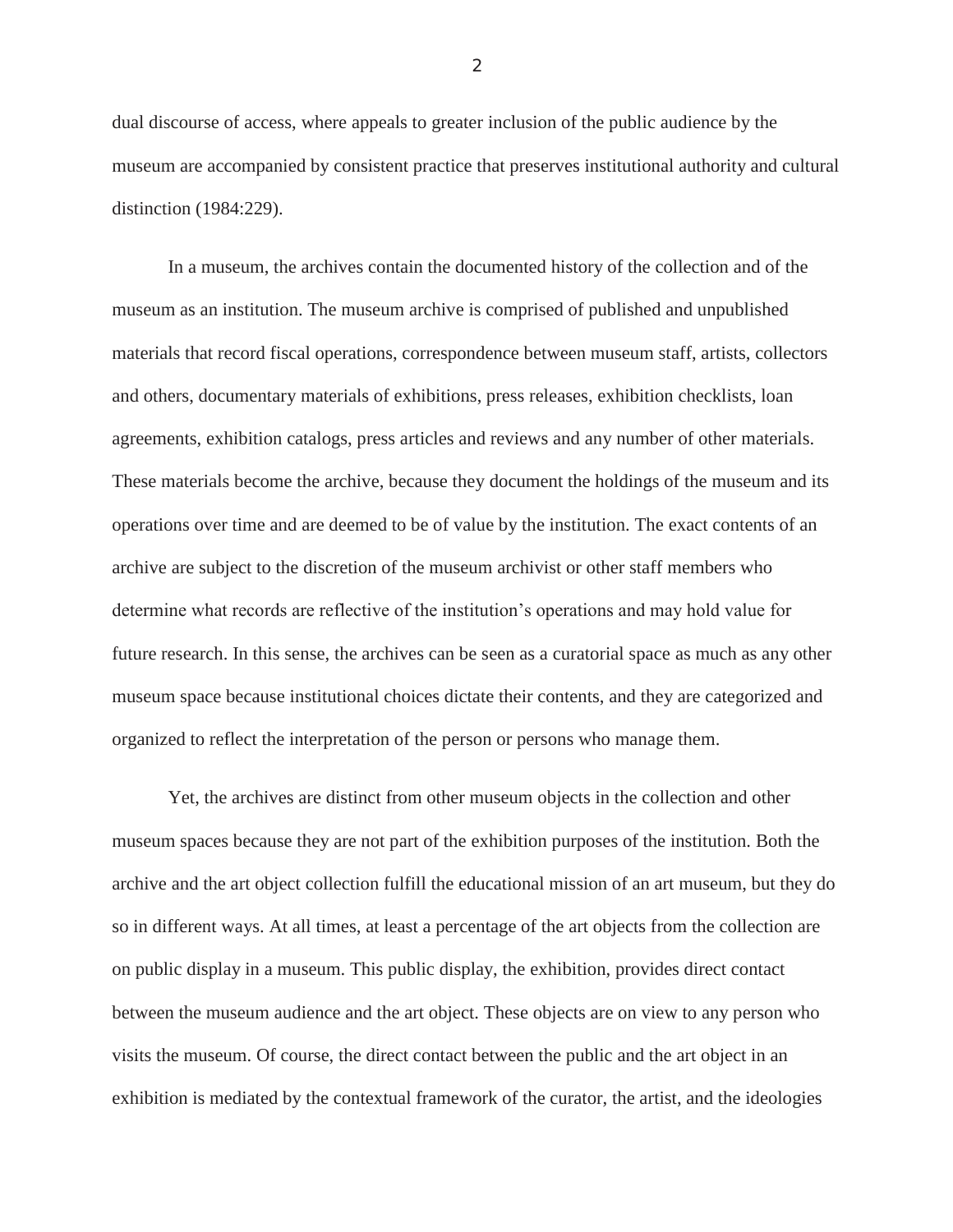conveyed by the museum as a whole. But it is well established within museum scholarship that visitors are not blank slates. They come with a complex identity and world view of their own that alters their reception of an exhibit both during and after their initial experience, where the creation of meaning is a unique process for every person who participates (Falk and Dierking 2000). Therefore, the public display of museum objects not only provides direct contact between objects and visitors but also engages visitors in an active learning process shaped both by the institution and each visitor's individual identity. The power of the exhibition experience lies in every visitor's ability to enhance and develop the meaning of their experience of the museum and its contents over time.

However, the archive collection is for the most part, not included in the exhibition practices of the museum. In most museums, the archive is housed separately from public exhibition spaces, and visitors must pre-arrange a visit to them, which often requires academic or professional qualifications. The primary purpose of the archive is to serve as a reference body for museum professionals and scholars to interpret the collection and research the history of the institution and its holdings. For those who have the permission to use the archive, the relationship between the institutional perspective and the individual perspective that shapes the experience of an exhibit also exists in the experience of the archive. Every researcher brings their own network of beliefs, values and systems of thought to his or her subject, and while each person may be using the same archival materials, the meaning he or she derives from them can be different each and every time they are used.

This dynamic relationship does not occur for the public audiences who are restricted from direct contact with the archives. The most frequent contact that the public audience has with the archive occurs within the context of the exhibition and is mediated by the interpretative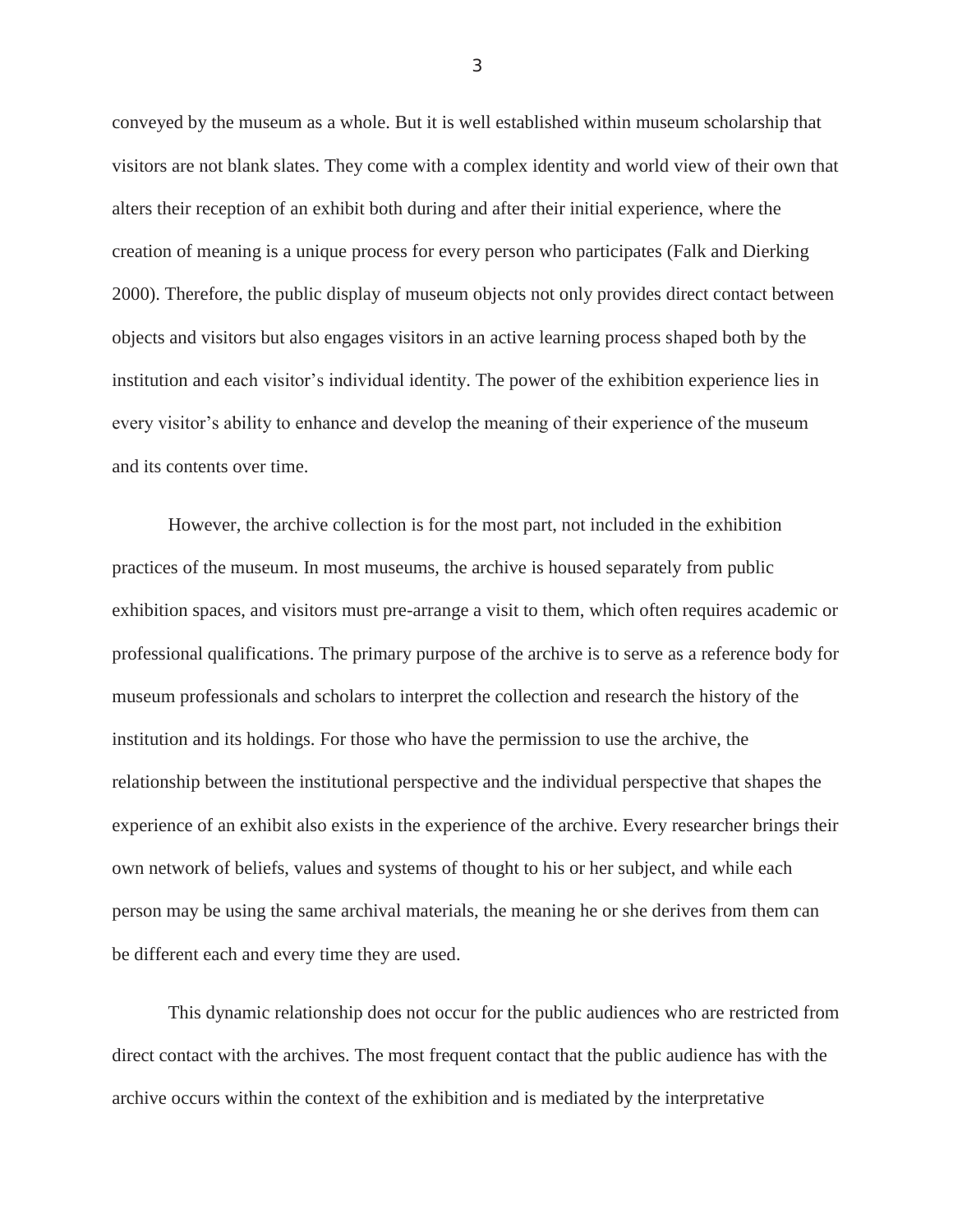processes of those who create it. The research conducted by professionals and scholars who use the archive often informs the educational materials and publications that coincide with a public exhibition and these products of the archive"s use contribute to the meaning of the exhibition as a whole. The level at which the public audience derives their own interpretation of the archives is limited to what has been pre-selected as relevant to the exhibition by the museum. However, instead of encountering the archives through interpretative materials (the end-result of their use by scholars and professionals), if the public were to have direct contact with the archive itself, as they already have with the collection in an exhibit, it is very likely that the same processes of individual experience that condition the reception and creation of meaning for visitors to an exhibit would also condition the reception and creation of meaning for visitors to the archive. Reducing the mediation between museum visitor encounters with the archive creates an environment where the potential meanings and uses of the archive and by extension of the history of the museum itself is no longer shaped only by scholars and professionals but also by the public audience for whom the museum exists. The effects that this may have on the relationship between museums and the public, although nearly impossible to predict without further research, could result in institutions more actively and directly relevant to the lived experience of a much larger museum audience.

Understanding the role of the archives in this way frames the following discussion of how they relate to the concept of *access* in museum discourse. Traditionally, the concept of access within the museum community has had multiple connotations. The development of the public art museum in Europe during the  $18<sup>th</sup>$  century established the concept of access as an essential component of the museum mission, whereby cultural objects were increasingly transferred from the private to the public domain. Access has quite literally meant increasing the number of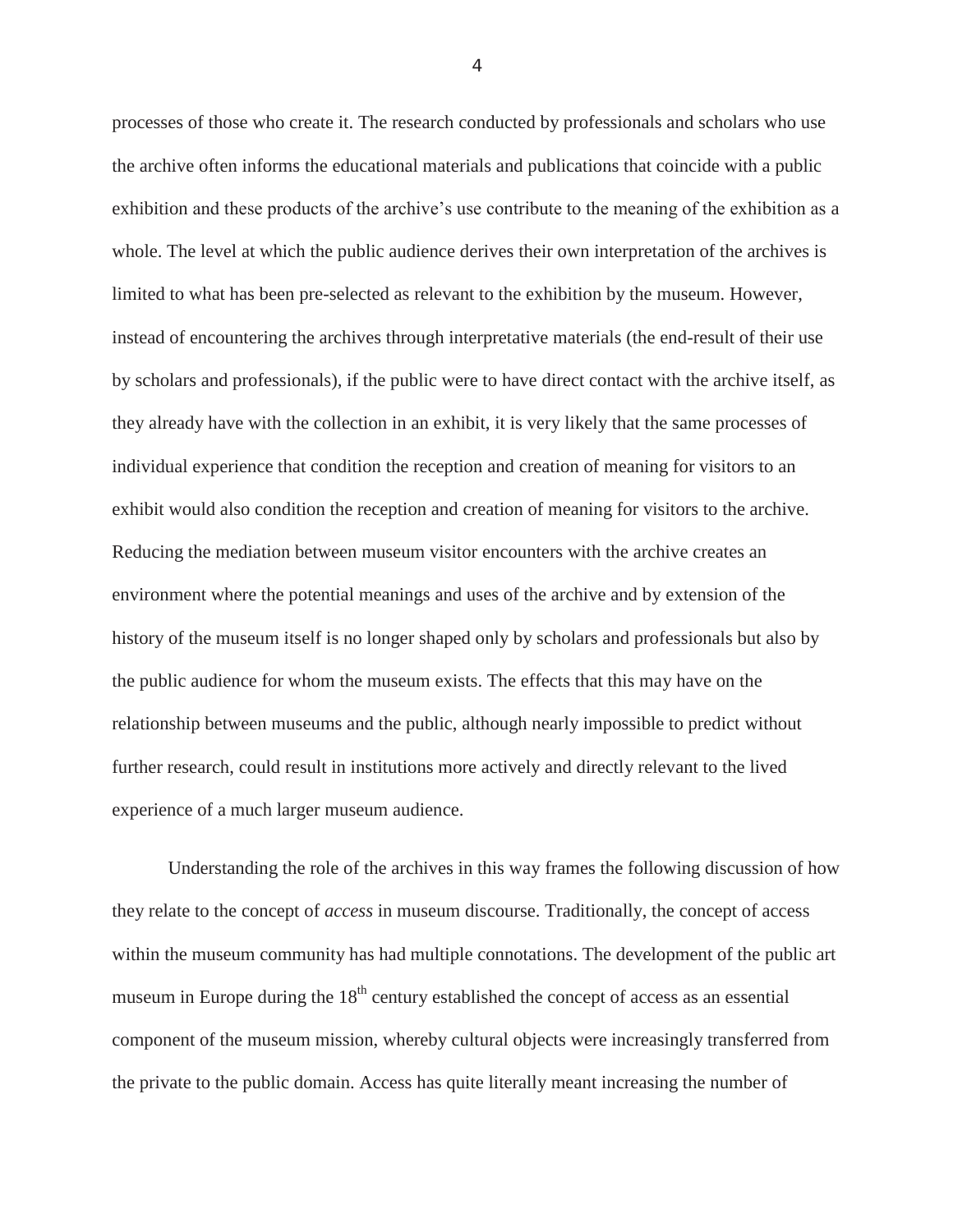people who physically view a museum"s object collection. Yet within this definition are two oppositional connotations. In early museums administered by the state, access to collections also meant that as more people physically viewed the museum and its holdings, these same people also received the ideological messages that the museum space was designed to convey. Carol Duncan illustrates this in her discussion of museum spaces from the early national museums in Europe to modern museums of the  $20<sup>th</sup>$  century (1995). Yet as museums and the professional culture that evolved out of them have conveyed these messages to the audience that they aspire to increase, there is another connotation of access that is related to Jürgen Habermas' discussion of the public sphere and criticism. Changes to the social structure of society through the  $18<sup>th</sup>$ and 19<sup>th</sup> centuries weakened the cultural authority of the state through the development of rational critique within the bourgeois public sphere. Inasmuch as the presentation of art works could be conveyed directly to the wider public, art itself left the confines of state controlled authority and entered the domain of public discussion and debate, thus appropriated by the public audience (Habermas 1989:40). As the professionalism of museums and art criticism increased in the later  $19<sup>th</sup>$  and  $20<sup>th</sup>$  century, public discussion of art became mediated by academic authority, situating the intellectual as public authority and as public educator (Habermas 1989; Bourdieu 1984).

As museums increasingly expand their virtual presence through the internet, Bourdieu"s theory continues to serve as an effective paradigm for the examination of online practices that perpetuate this ambiguity of access. Online archival collections are often characterized by museums as a means to access and enhance education for the public. In fact, the ability of the archives to exist in the public domain of the institution"s website can place the act of interpretation at the level of the individual web-user, potentially shifting the authority of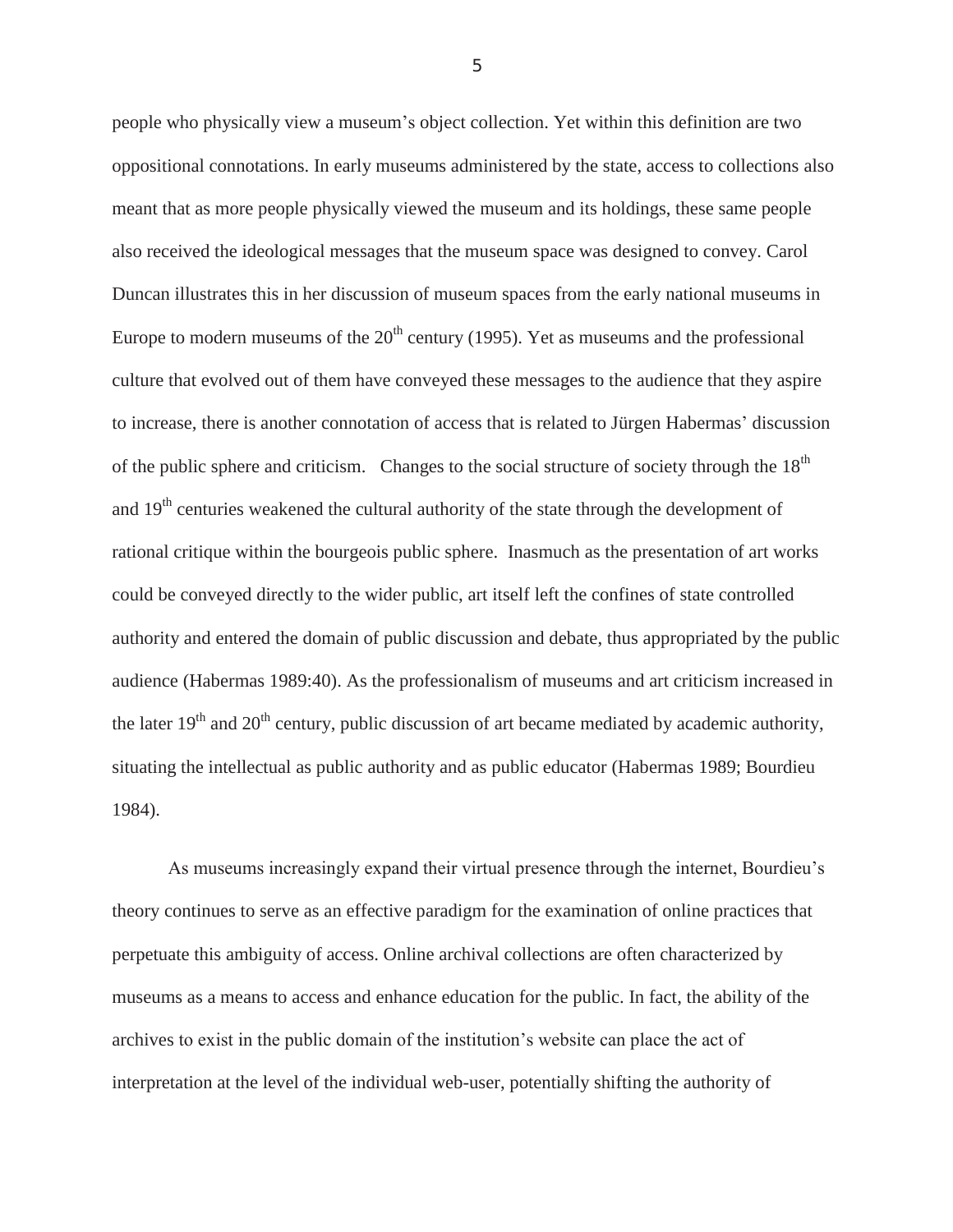interpretation from the scholar or museum professional to the public. These databases may enable museum audiences to do more of their own interpretation. But they are also constructed in ways that reinforce the interpretative authority of the museum and act as barriers to effective public use. The online archive contains all the connotations of the term access that are present in the museum community. In terms of physical access, online archives can greatly increase the number of people who physically (although digitally) come in contact with them. Yet, the online archive also addresses Duncan"s description of the museum where access is used as a vehicle to convey the ideological constructs of the traditional museum space. Additionally, the online archive also acts as a mechanism through which an audience, in potentially the broadest sense (anyone with internet access), comes in to direct, rather than traditional, mediated contact with the archives. If the online archives can transcend Bourdieu"s dilemma of the ambiguity of access, they may create a domain where the archives participate in a more Habermasian kind of access, where the meaning and relevance of the museum's representation of culture is fully subject to discussion and appropriation by the public audience.

This paper investigates the qualities of online archival databases which illustrate the perpetuation of Bourdieu"s dual discourse theory from the physical to the virtual museum space. It will examine specific online resources that construct barriers to effective public access. Its goal is to identify how museums can work to eliminate these barriers and seek ways to enhance public use of museum collections on the internet, positively impacting the relationship between museums and their audience. $<sup>1</sup>$ </sup>

l

 $<sup>1</sup>$  Art museums are the primary focus of investigation, though the terms "art museum" and</sup> "museum" will be used interchangeably.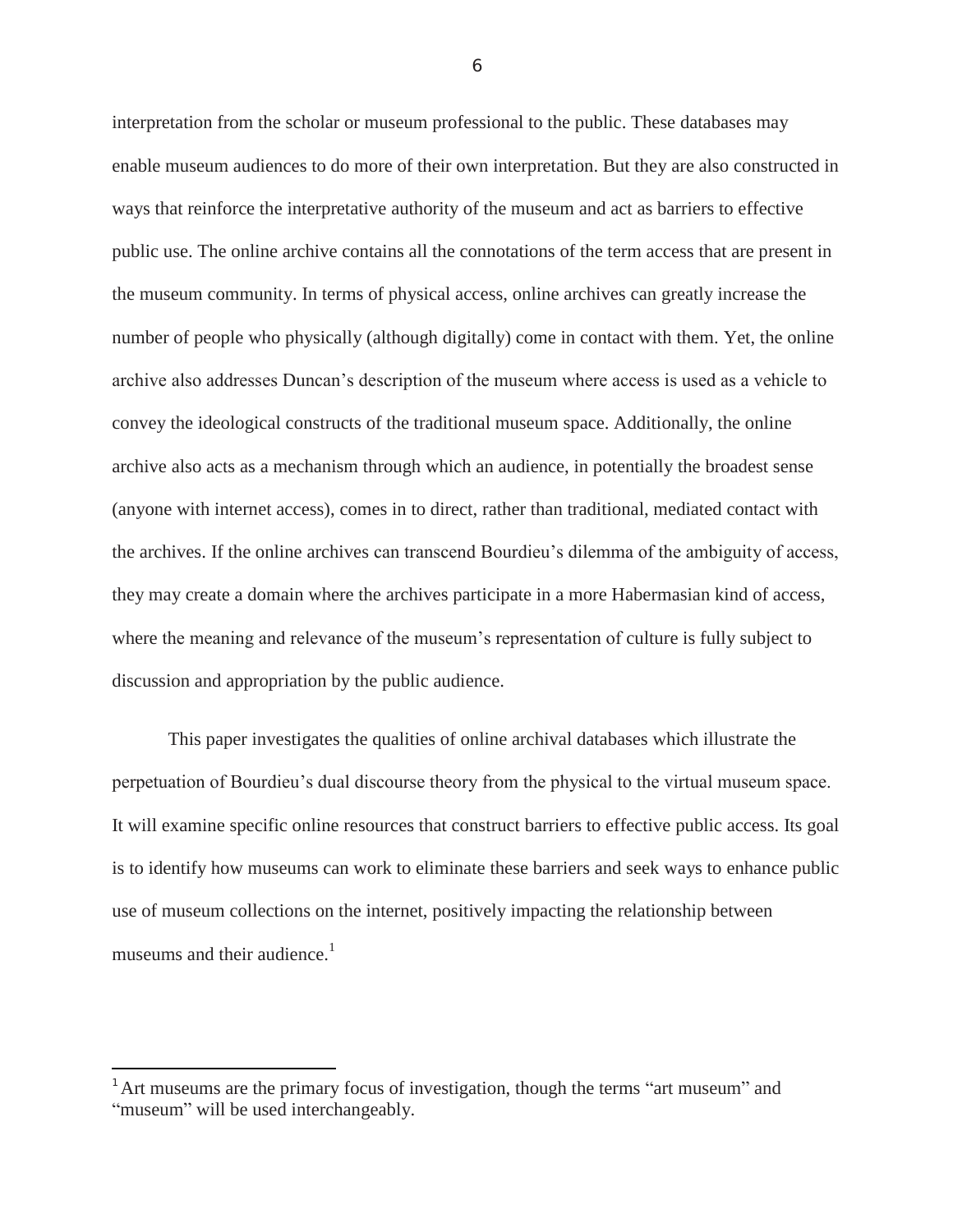#### **The Physical Museum**

The influence of the virtual art museum must be viewed within the context of its traditional predecessor, the physical museum space and how it has shaped the experience of art over time. Museums are associated with and reflective of social identities constructed over time by governments, patrons, private collectors, scholars and museum professionals, all of which reinforce elite associations with culture. These identities are reinforced through the structure of museums, the ideologies they reflect, and the ways in which they are organized (Bourdieu 1984; DiMaggio 1991; Duncan 1995). Our experience in a museum is anything but neutral. The museum exhibition is a process of selection and interpretive display. The museum object is, by its very nature, isolated and detached from its original context. The museum effect on the object creates a heightened experience of its visual distinction rather than its original cultural significance (Alpers 1991: 26). Its existence in the collection and display in the exhibition is framed by a new context constructed from the representative conventions of the museum as a distinct social, political and cultural space (Kirchenblatt-Gimblett 1998: 18-21).

Carol Duncan characterizes the museum context as a ritual space, which articulates the values, beliefs and systems of thought of cultural elites. The museum is a constructed site that creates its own context for the viewing of art that is displaced from its original location and time.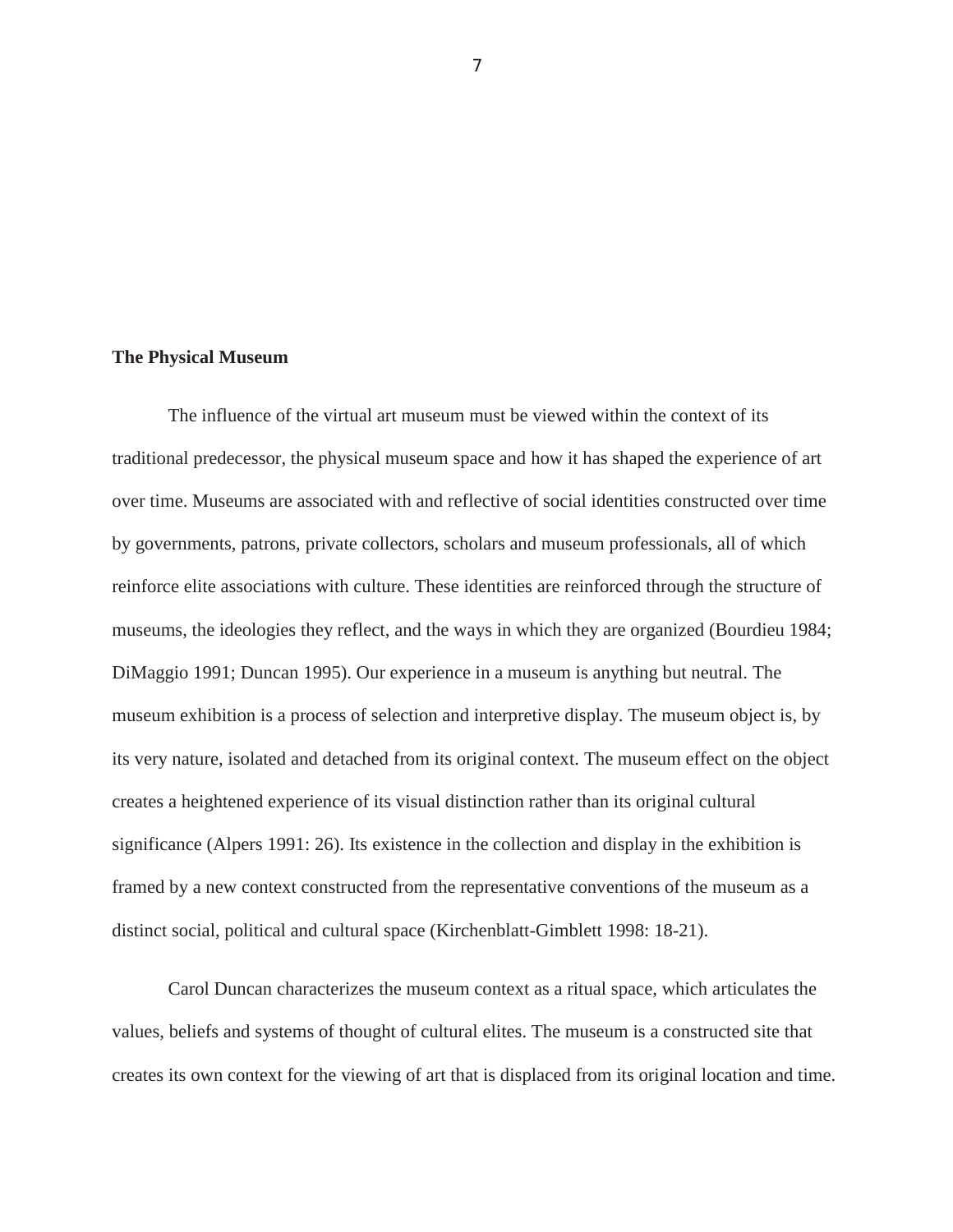Not only does it reinforce this context through the display of objects, it also constructs its own audience as "the public", which stems from the evolution of museums as educational tools of citizenship. Duncan argues that in the development one of the earliest public museums, the Louvre, "as a public space, the museum also made manifest the public it claimed to serve: it could produce it as a visible entity by literally providing it a defining frame and giving it something to do."(1995: 24). The earliest public museums identified their audience and its role, providing a physical representation of the state as a cultural benefactor to the public. Therefore, the act of visiting a museum is a ritual practice of cultural consumption that is a learned experience constructed by the museum itself (Duncan 1995:24). It is an induction into the ideologies of the society which created it.

The ritual space of the art museum was first developed by the Louvre in Paris and the National Gallery in London (Duncan 1995: 21). The Louvre and the National Gallery were established to craft a national identity and reinforce the concept of citizenship. Each museum was programmed around a universalizing conception of the progress of civilization toward a European ideal of beauty and citizenship, instructing its visitors in a cultural and historical worldview and their collective place within it. An essential component of the ritual of going through the national museum was establishing and reinforcing one"s identity as a citizen of the nation. This was expressed in all aspects of the museum space, from the architecture to the signage, to codes of behavior and the curatorial organization of the objects on display (Duncan 1995:21-47). The National Gallery"s creation in London acted in response to the opening of national public collections on the European continent and presented itself as an educator to the English masses in citizenship and civility. Its placement in Trafalgar Square situated the national museum as a centralizing structure for the city's segmented classes, and its curatorial approach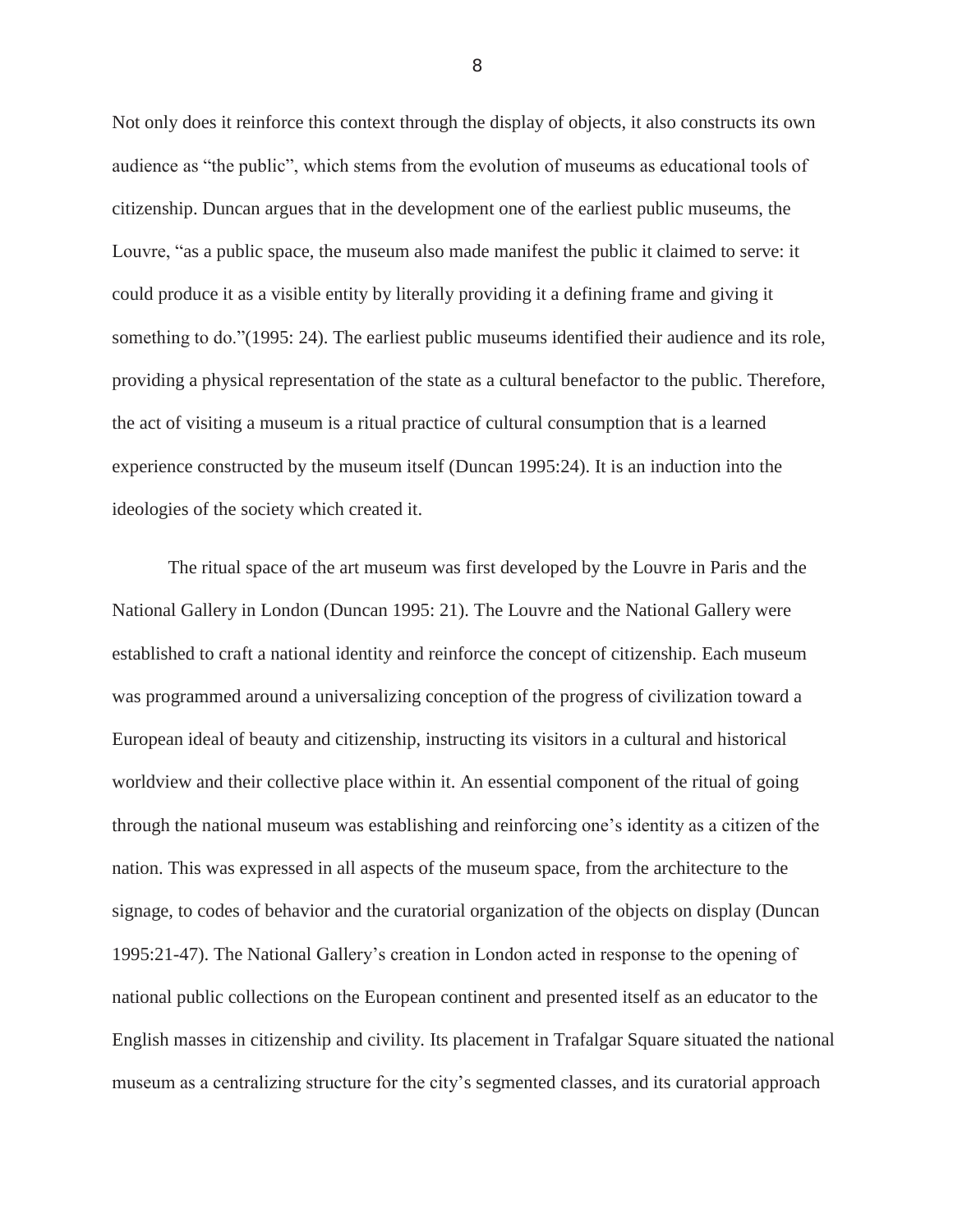reflected not only a rational approach to history but also a developing reform movement to manipulate the social behaviors of the lower class (Taylor 1999: 40-51).

The most powerful example of the construction of the museum ritual is the curatorial style of the Louvre. The adoption of an art-historical rationale for the display of works in the museum organized the collection in a rational, cultural-historical progression that presented a unified world view of the progress of artistic and cultural achievement. As property of the state and, by extension, its citizens, this narrative ritual also presented the heritage of the nation to its public (Duncan 1995: 25-27). Furthermore, the organization of the Grand Gallery by director, Dominque Vivant-Denon, created a visual sequence from the Italian schools to contemporary French art that positioned the French as the inheritors of the legacy of the Italian Renaissance. Paintings were arranged to reveal the progression of individual artists from pupil to master creating an expanded canon of artistic genius from which future artists could emulate in their own careers. This conscious didactic approach of the Louvre was created not only to assert the upward progression of French art but of the nation as a whole (McClellan 1994: 147-49). Visitors to the museum would physically follow the development of European civilization towards an ideal of beauty, ritualistically placing themselves within that progress as citizens of the French nation.

The first national European museums were highly influential to the formation of civic museums in the United States, which emulated their architecture, collections, and curatorial styles. However, American museums developed out of a very different social structure than their European counterparts. The earliest civic art museums in the country were established by the entrepreneurial elite in an effort to institutionalize the cultural status of this group and align themselves and their cities with the European concept of civilization. These museums could offer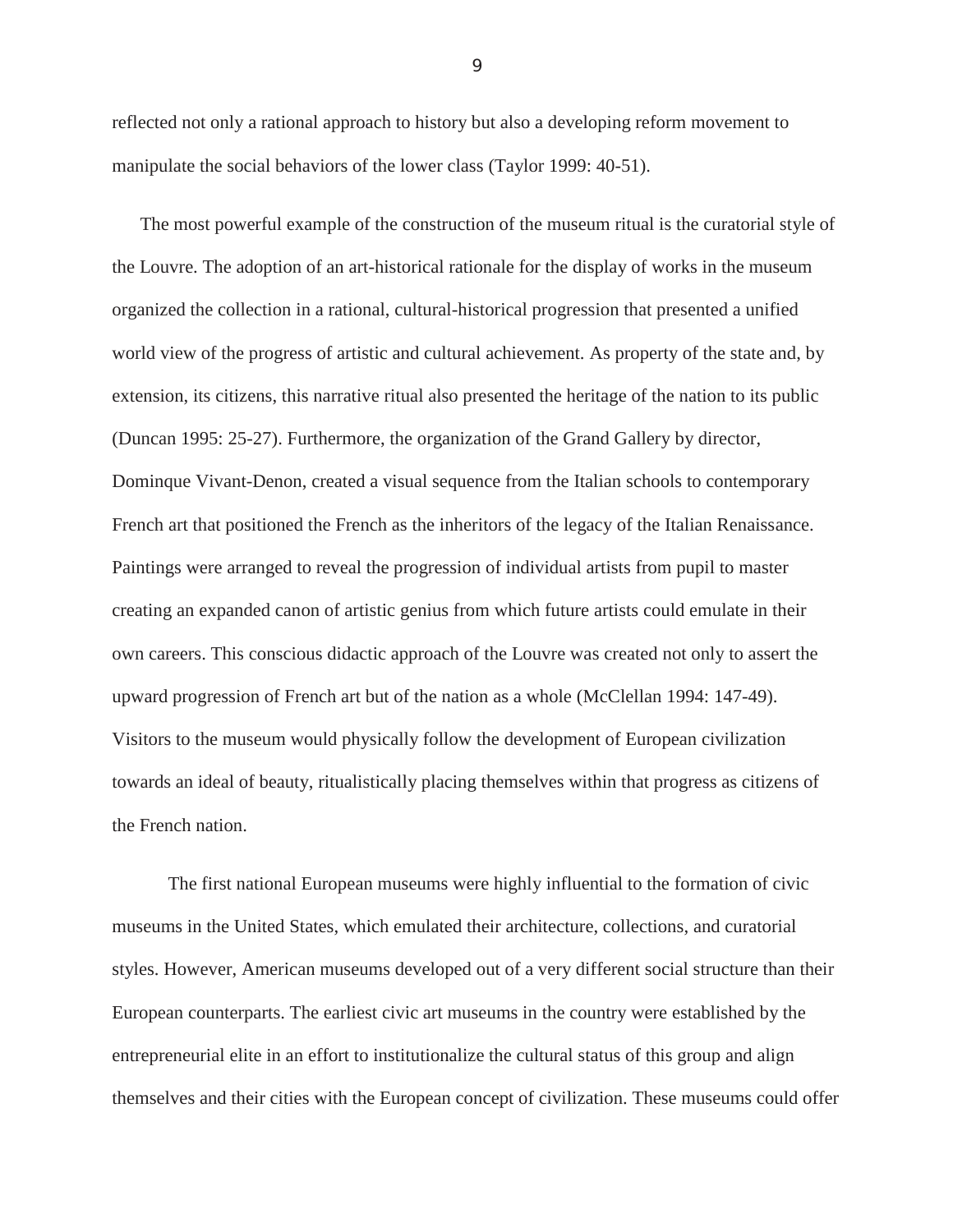social distinction to those who founded them by maintaining and displaying class boundaries and announcing the arrival of the American cultural elite (Duncan 1995: 54; DiMaggio 1991).

Even though American museums preserved the class boundaries of urban elites, as public institutions, they also had to provide demonstrated benefits to society. This can be seen in the tension present within American art museums at their very onset between their desire to maintain the cultural status of American upper classes and their existence as public institutions. Duncan states that,

"[ in order for these early museums] To thrive as art collections, they needed money and art from the rich, but to work as ideologically effective institutions, they required the status, authority, and prestige as public spaces. However much they catered to elites, museums had to appear, at least to the middle class and their press, as credible public spaces, above politics and class interests and accessible to all." (1995: 57).

This tension is already evident in the earliest of American art museums and can be illustrated by the Museum of Fine Arts, Boston (MFA, Boston) in its relationship to the public. The museum first opened in 1876 and was one of the earliest civic art museums in the country. It was founded and largely funded by private patronage and modeled after European collections. In his analysis of the development of Boston cultural institutions in the nineteenth century, Paul DiMaggio argues that the creation of these institutions was largely motivated by upper-class desires to define and maintain cultural boundaries in the city. However, there was also the presence of a conflicting desire among the upper class to educate the community, in part as a social good and to increase public awareness of the associations between high art and elite status (DiMaggio 1986:47). As a reflection of this attitude, Benjamin Ives Gilman, secretary to the MFA Boston during the late  $19<sup>th</sup>$  century and one of the earliest advocates of the educational philosophy of museums, promoted the museum as an educational benefactor to the public. Gilman stated that, "The problem of the present is the democratization of museums; how they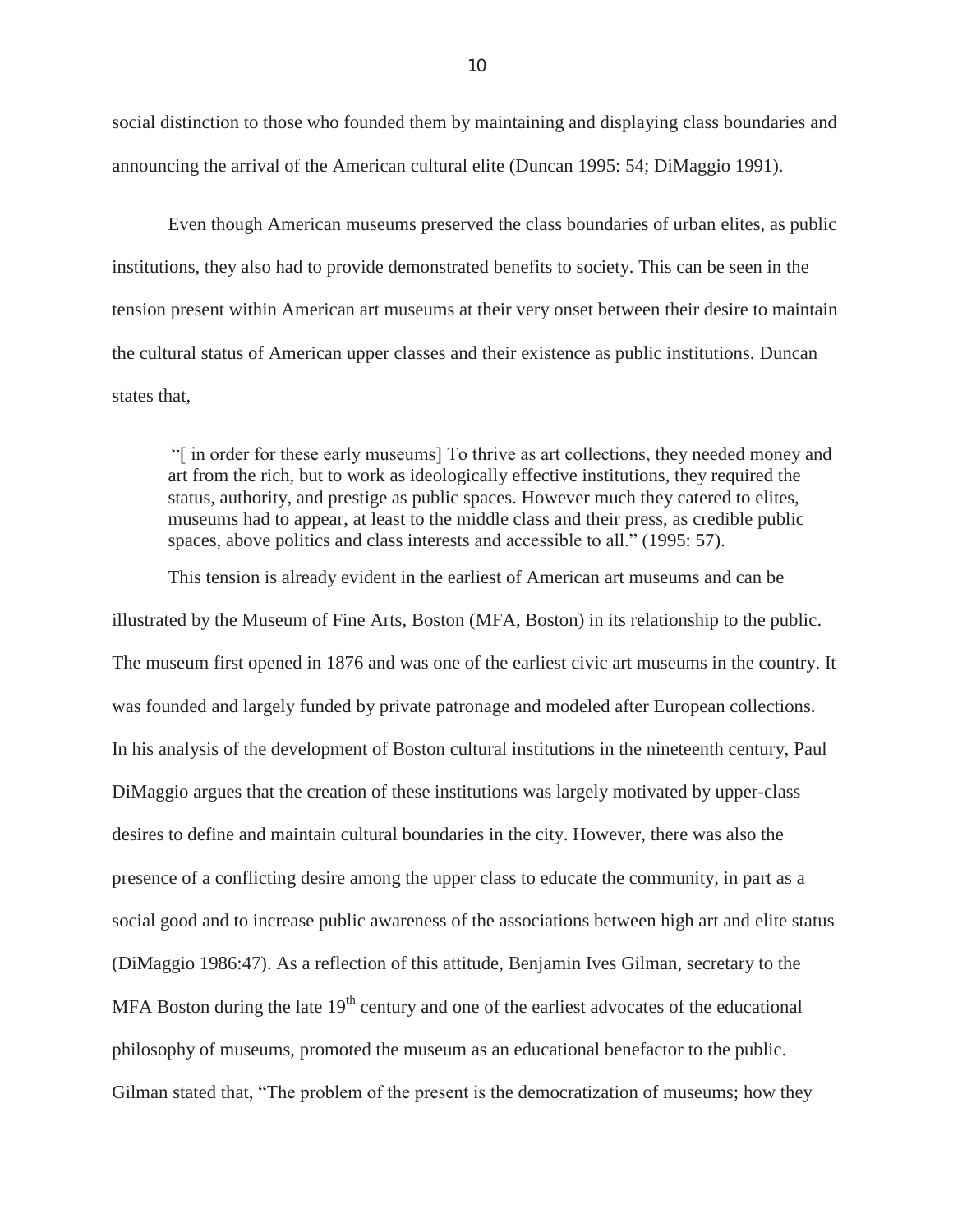may help to give all men a share in the life of the imagination"(McClellan 2003: 16). He saw the museum as a respite from the conditions of the modern world and promoted it as an aesthetic ideal available to all. However, a share in the life of the imagination cannot be said to equal the material and symbolic ownership of cultural capital that the museum represented for the Boston elite.

Although educational components of museum activities increased over time based on the work of Gilman and others, wealthy patronage remained essential to the sustainability of these institutions and curatorial practice developed in tandem with the increasingly self-contained and insulated world of academic art historical discourse. There were notable reforms in museum practice, begun as early as the  $19<sup>th</sup>$  century, which extended operating hours to accommodate the schedules of the working classes, removed restrictions to admission (such as the requirement of membership to view a collection), and the reduction or even elimination of admission fees (Orosz 1990:196-214). Yet the development of donor memorials was contrary to efforts to create a more democratic institution. These new collections donated from wealthy patrons catalogued, preserved, and displayed the possessions of the upper class. Thus, while middle- and lower-class individuals were better able to access a collection, they were also continually reminded as they viewed them that these works originally belonged to someone else and represented the lifestyle and identity of a social group of which they were not a part (Duncan 1995: 74).

Much of the rhetoric of early American museums spoke of bringing the values of American citizenship to the public as their European predecessors had done, acting as a form of social and cultural education, but at the same time these institutions were reconstructing and reinforcing class barriers. This rhetoric of access and education served both the wealthy patrons of museums and those who administered them by maintaining their cultural status behind the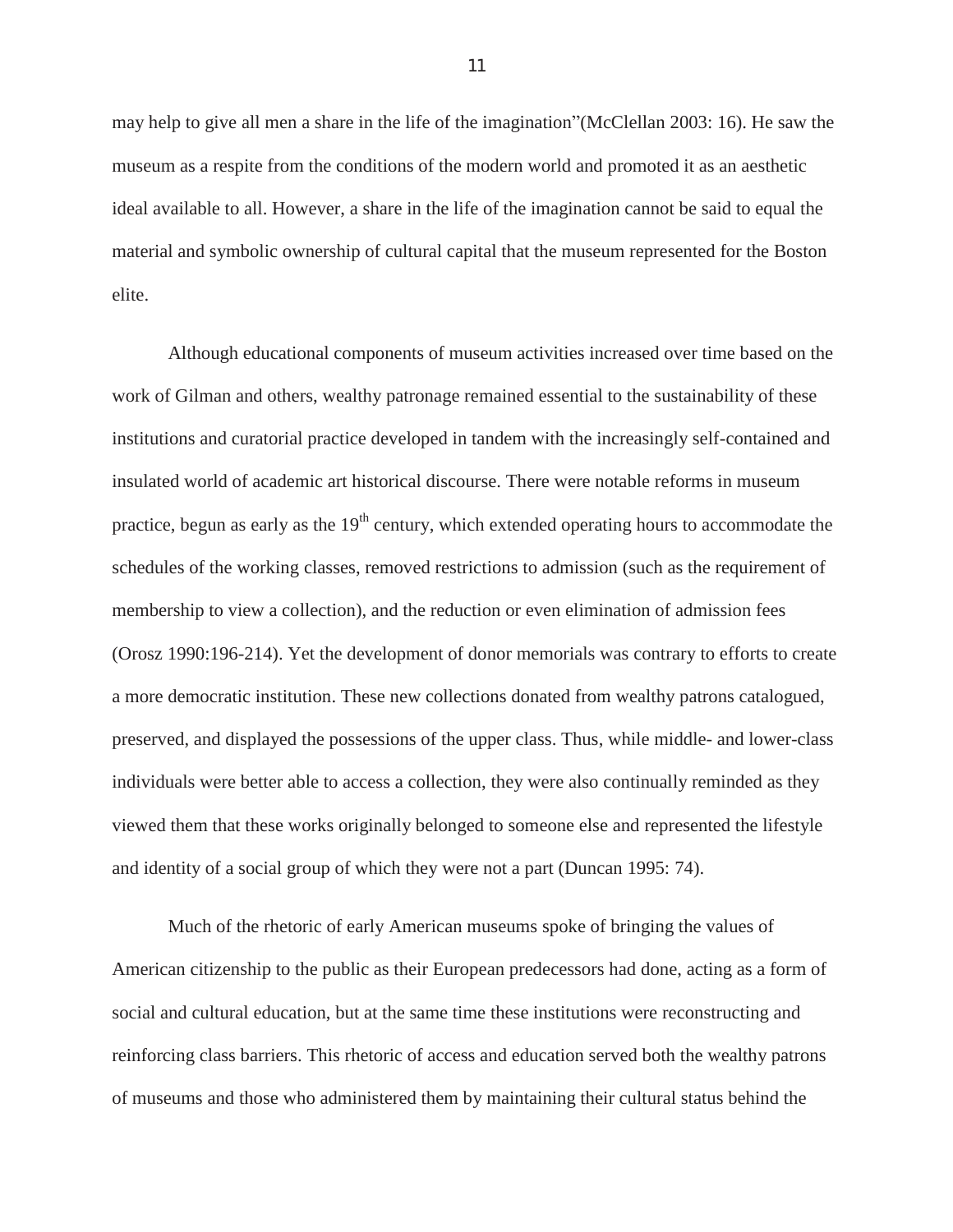veneer of social benefit. Bourdieu characterizes this tension as the ambiguity of access, where demonstrations of accessibility are required, but, in excess, may threaten class distinction (1984). Where Carol Duncan discusses museums in terms of citizenship, Pierre Bourdieu examines museums in relation to class in his discussion of cultural capital. As T.S. Eliot explains, culture at its most basic unit is formed from shared interests among a social group, and over time, distinct groups emerge around a cultural identity and develop into hierarchies of class (1949: 22- 24). Culture is an entire way of life, and each member of a class produces and transmits their group culture to following generations; each is actively involved in the process of preserving cultural identity and distinction (Eliot 1949: 40-41). For Bourdieu, culture is a hierarchy of values, beliefs and systems of thought established and maintained by elites. This is not culture, but Culture not culture, an increasingly specialized, hierarchical and class-based notion (Arnold 1869). This form of cultural distinction within the museum is a power relationship that equates elite social identity with high culture and in which high art acts as the most potent symbol of cultural status. Elites not only define themselves through high culture, but they also establish the hierarchy by which everyone else is defined. As a result, this social class possesses the greatest amount of cultural capital, acquired either by birth (a material ownership of culture) or by education (a symbolic ownership of culture) (Bourdieu 1984; Eliot 1949). The art museum is an incredibly powerful source of cultural capital as it represents both the economic status of its wealthy patrons and the educational status of its professional staff, reasserting the status of the cultural elite at both the material and the symbolic level (Bourdieu 1984:228-29). American civic art museums thus served as both a symbolic and material representation of the ownership of culture by the city"s wealthiest and most educated occupants.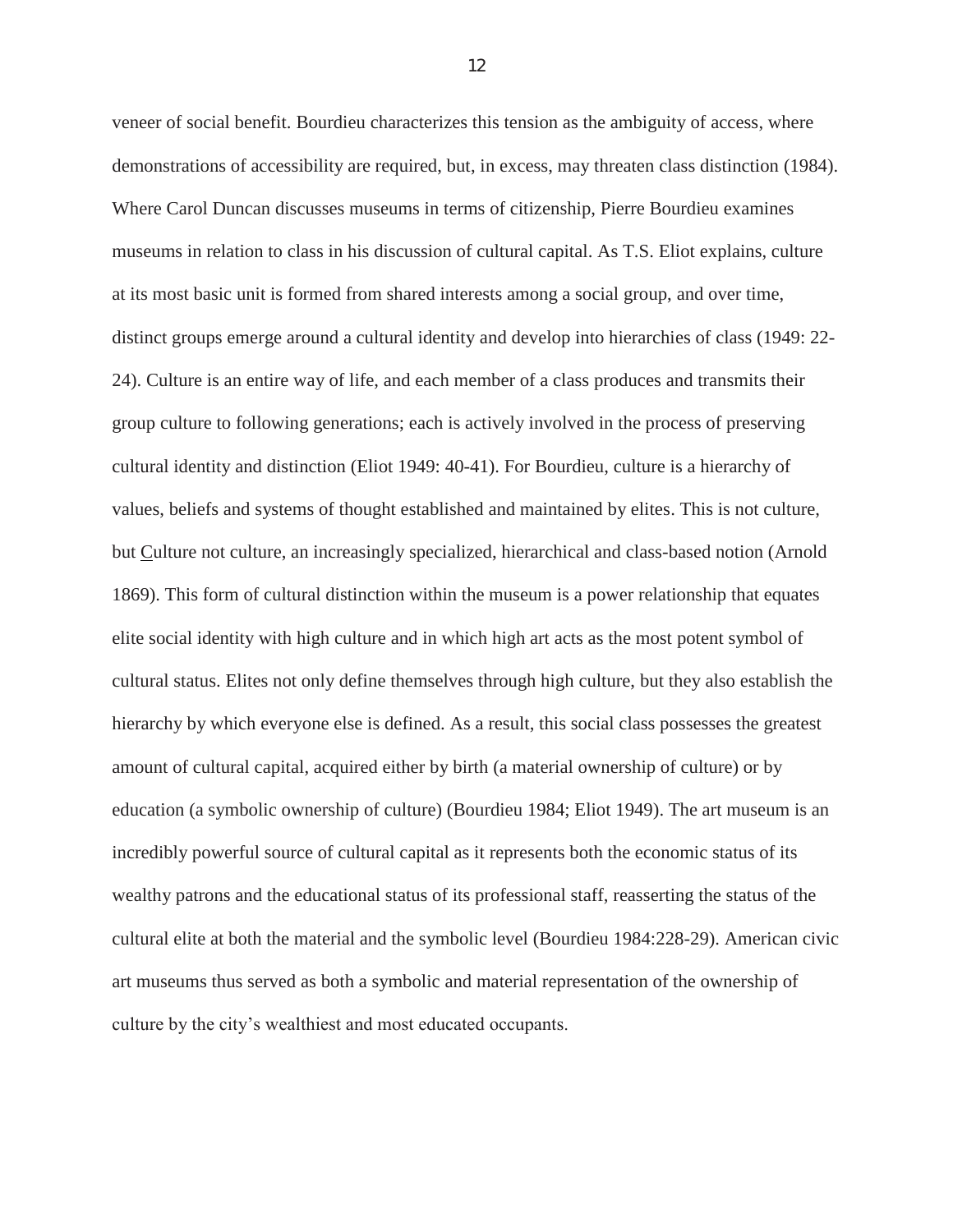The schism between material and symbolic ownership of culture means that those who must accumulate cultural capital through education, museum professionals and scholars, face the greatest risk of losing their own cultural authority if access to that education increases. Bourdieu states that,

"Intellectuals and artists are thus divided between their interest in cultural proselytism, that is winning a market by their audience, which inclines them to favour popularization, and concern for cultural distinction, the only objective basis of their rarity; and their relationship to everything concerned with 'the democratization of culture' is marked by a deep ambivalence which may be manifested in a dual discourse on the relations between the institutions of cultural diffusion and the public" (Bourdieu 1984:229).

Thus while American civic art museums have reflected the class consciousness of both the financial and intellectual elite, it is the latter whose distinction is most threatened by a true democratization of culture in their efforts to maintain their own cultural status and much needed financial support from patrons and collectors. As the organizational structure of museums in the United States shifted in the  $20<sup>th</sup>$  century to an increasingly professional field reliant on public support, this ambiguity in institutional efforts to increase access to the museum became even more pronounced.

These organizational shifts in the cultural context of museums during the later half of the  $20<sup>th</sup>$  century were due to changes in the character of the cultural elite in the United States. In contrast to the concentrated networks of wealthy urban elites in the  $19<sup>th</sup>$  century, the new American elite is national, pluralistic, more educated, and more middle-class than its predecessors (DiMaggio 1991:48). As a result, what constitutes high culture has become increasingly decentralized and diverse, and funding structures for museums must now rely on more varied sources of income from government, private individuals and corporations in addition to a rising need for earned revenue (DiMaggio 1991: 48-49). Because museum funding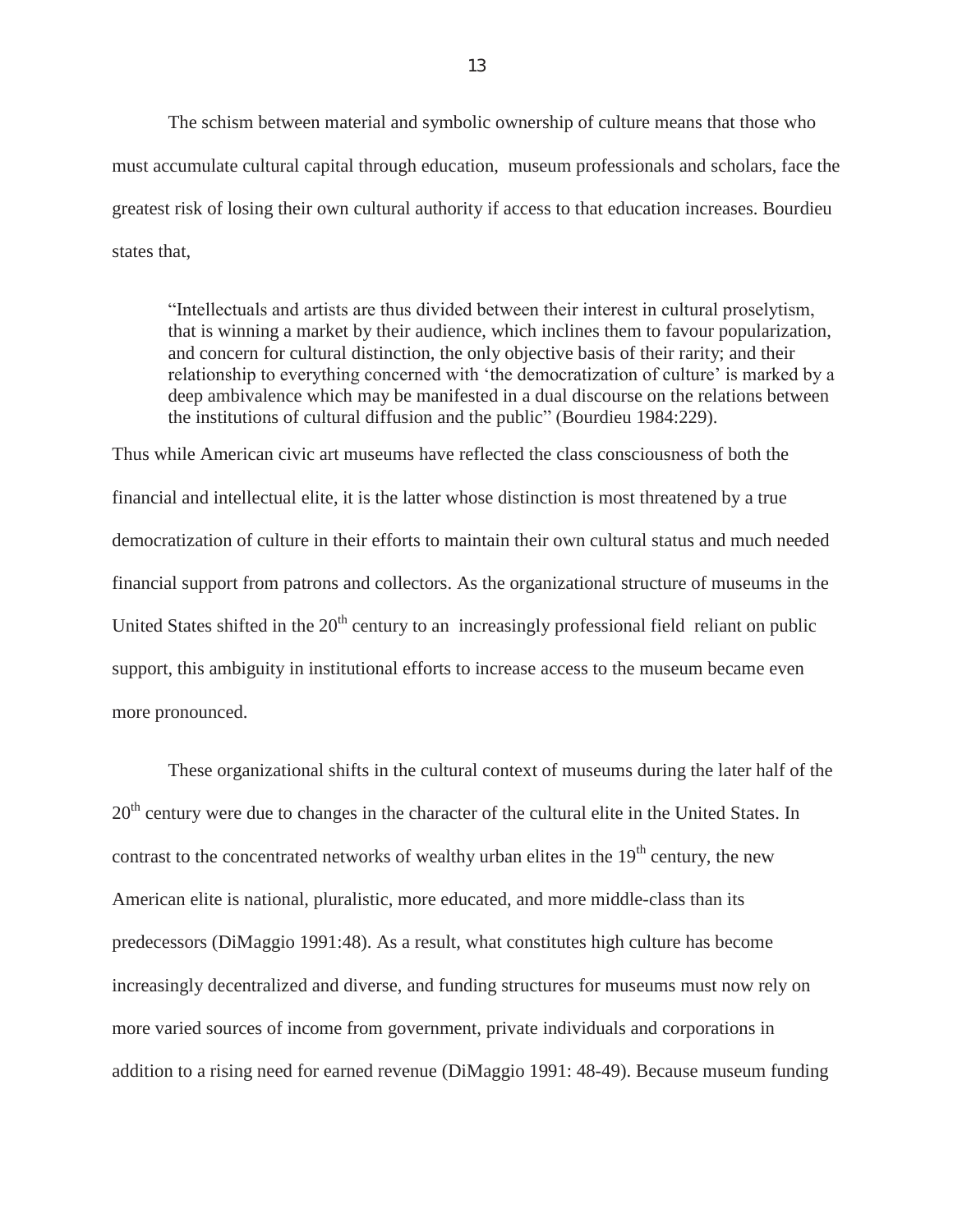is now decentralized and diverse, high levels of attendance are increasingly necessary for earned revenue and to provide to funders as evidence of public use. The argument for museums to act as democratic institutions for all has become even stronger as a result of these forces. A discourse of access now exists which equates a large and diverse audience for museum services with a democratic museum worthy of support. Yet the idea of the museum as a truly democratic institution continues to be in conflict with the social and cultural exclusivity it has displayed since its inception in the United States. Increases in museum attendance may not represent a breakdown of cultural barriers or a broader community of people who feel true symbolic or material ownership of the collection. However, demands for increased audience attendance continue in the museum community, and new methods for the dissemination of information to potential visitors are now incorporated into museum activities.

#### **The Internet and the Museum**

One of the most significant technological and cultural developments of the late  $20<sup>th</sup>$ century was the advent of the internet. As internet use skyrocketed among the U.S. population, more commercial businesses and services began to develop an online presence. It became increasingly important for organizations to have websites, and a critical mass of museums began to establish them in 1995 (Rinehart 2003: 1). Museum websites act as a marketing tool to attract potential visitors to the physical museum and as an educational outreach tool for learning before and after a museum visit. As museum websites developed, educational content expanded with developments in online technology such as podcasts, online exhibits, and virtual museums. The museum website developed its own identity separate from but highly reflective of its physical counterpart. Today, the virtual experience of the museum invokes a structure that mirrors the physical museum with ticket booths, online gift shops, and virtual tours (McTavish 2006). The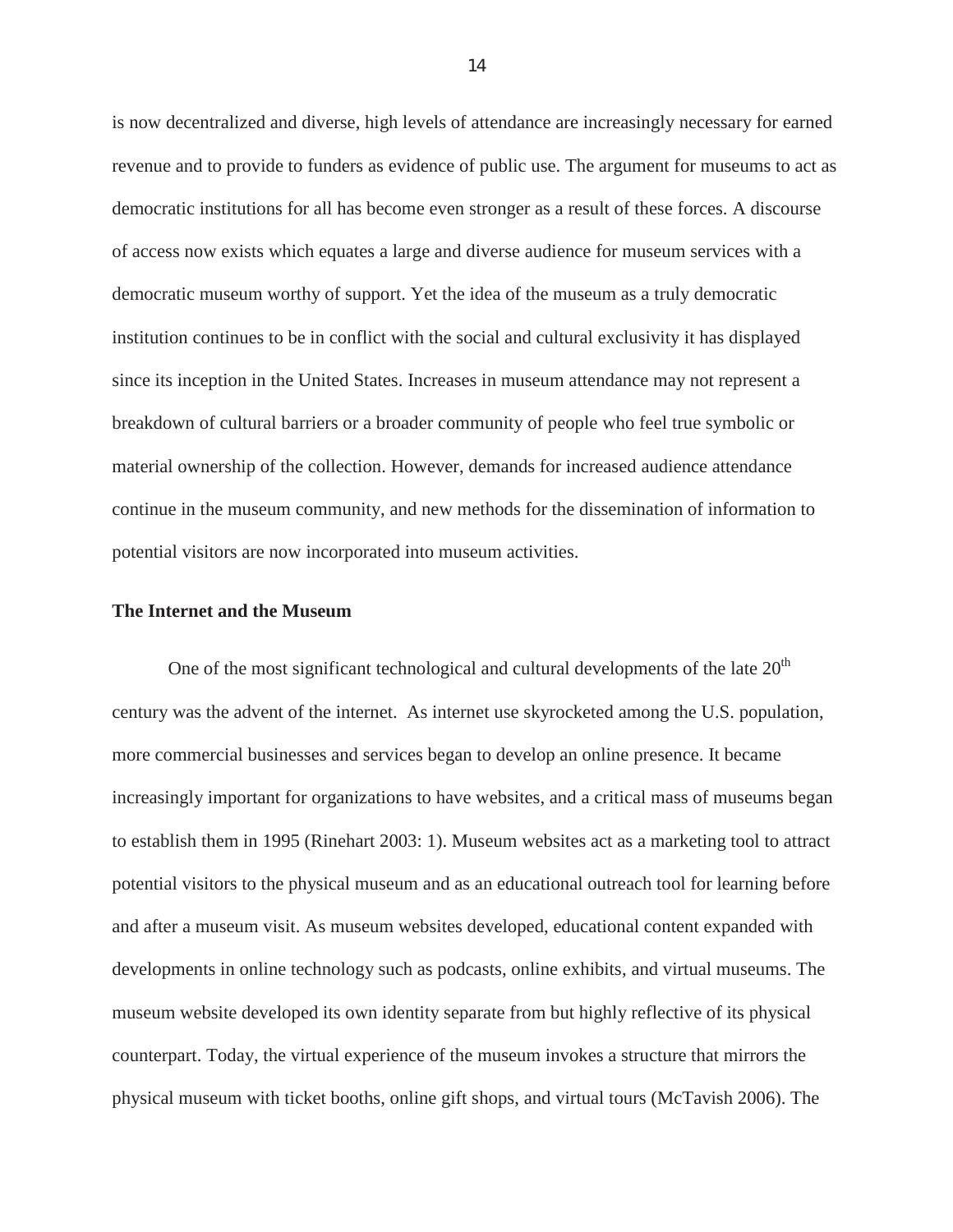virtual museum can also provide a unique experience to visitors with interactive content, onlineonly exhibitions, and image databases of collections that are normally in storage. As a result, many museums and the agencies and individuals that fund their online projects claim that an online presence allows the public greater access to museum collections.

The Institute of Museum and Library Services (IMLS), which provides numerous grants to museums for digitization projects, conducted a study in 2006 entitled *The Status of Technology and Digitization in the Nation's Museums and Libraries*. The language of IMLS illustrates the ideology that digital resources increase public access to museum collections. IMLS reported that,

"The use of technology and particularly digital technology has affected nearly every aspect of library and museum services...digital technology enables the full range of holdings in our museums, libraries, and archives-audio, video, print, photographs, artworks, artifacts and other resources- to be catalogued, organized, combined, and made accessible to audiences in new ways. It provides the public with new pathways to access museum and library collections and brings them "face-to-face" electronically with librarians, curators, scientists, artists, and scholars. By using technology, rich scientific, historical, aesthetic, and cultural resources can be presented with contextual information that enhances educational value" (IMLS 2006:1).

#### **The Museum Archive and the Internet**

Many museums and cultural organizations promote the archive in particular as an area where the availability of online resources serves to increase access and educational value for visitors. In professional museum practice, the archives are primarily the domain of the scholar, curator or museum educator, and the public rarely enters them. The archives are comprised of purchase records, catalogues, photos, personal artist files, correspondence, films and numerous other published and unpublished documents related to objects and artists in the collection. As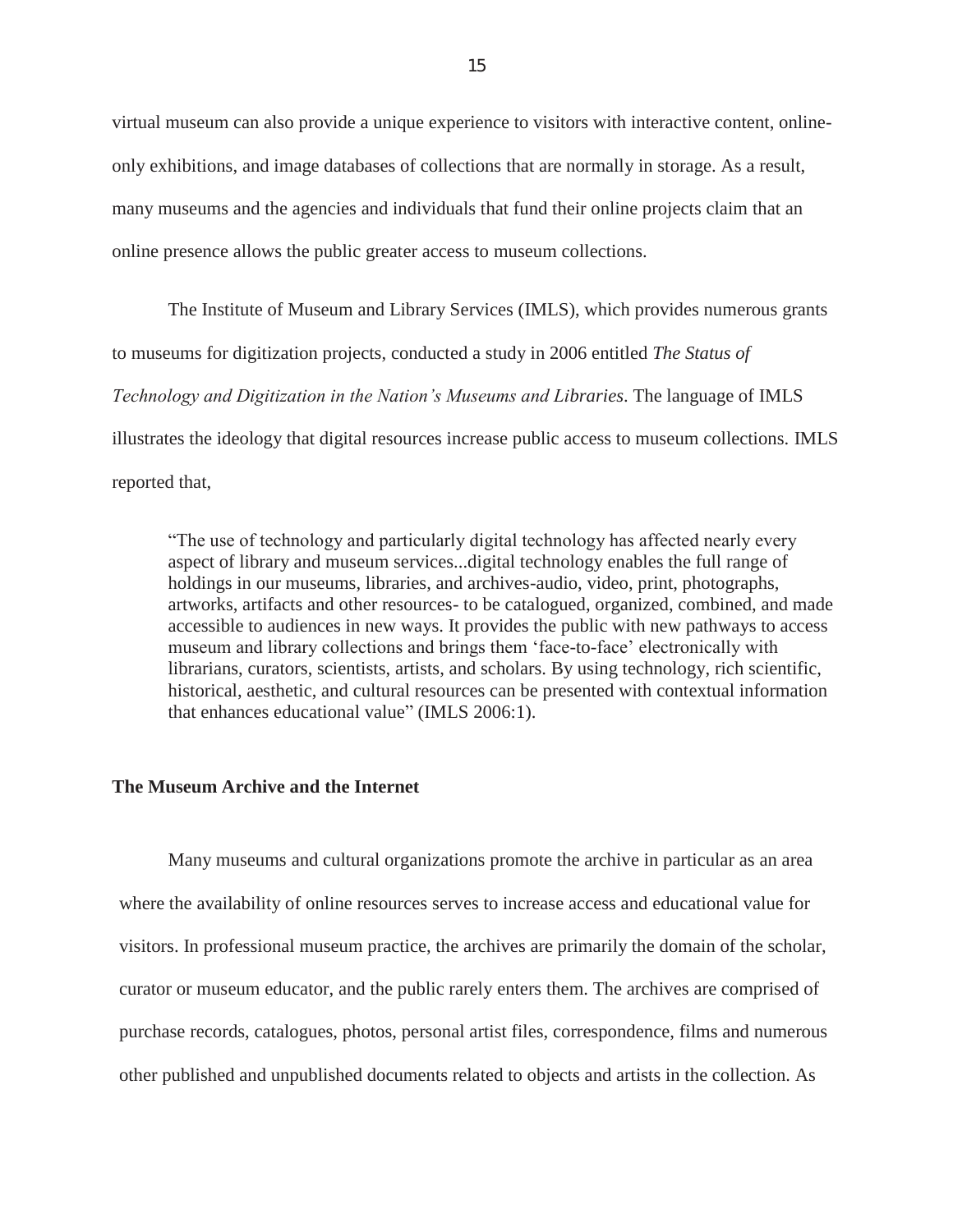such, the archives act as a research tool for publications and exhibitions for the museum and the academic community. For example, in preparation for an exhibition of paintings from the collection, the museum curator may examine the archives relevant to the exhibition as sources for the catalogue essay, while the museum educator may use them to develop interpretive materials for visitors. The majority of public visitors to the museum do not directly encounter the archives; rather these records are used to inform the ways in which the exhibition is interpreted for them. Unlike the exhibition space of art museums, access to the archives is not guaranteed to the public. Due to conservation and preservation concerns, it is standard practice for museums to require appointments for viewing and researching archival collections in addition to often requiring letters of recommendation and proof of institutional affiliation.

In contrast to the physical archive collection, the availability of archival materials online removes some of the traditional restrictions in access to the archives. It eliminates concerns about conservation and allows users to survey the entirety of a collection that they may never encounter during an on-site museum visit. It is clear in statements from museum online archival projects that these resources are meant to dramatically change the way the public experiences the museum collection and remove the traditional barriers to public access. For example, the Smithsonian *Archives of American Art* is in the process of digitizing its collection for online public use, having received \$3.6 million from the Terra Foundation for American Art to do so. The *Archives of American Art* aims "to dramatically increase the accessibility of its resources", calling the web project

"an innovative new tool making primary source research in American art history accessible to all. The result is unprecedented access to the content and context of thousands of documents, photographs, diaries, sketches, writings, and rare published materials" (Smithsonian Institution 2008).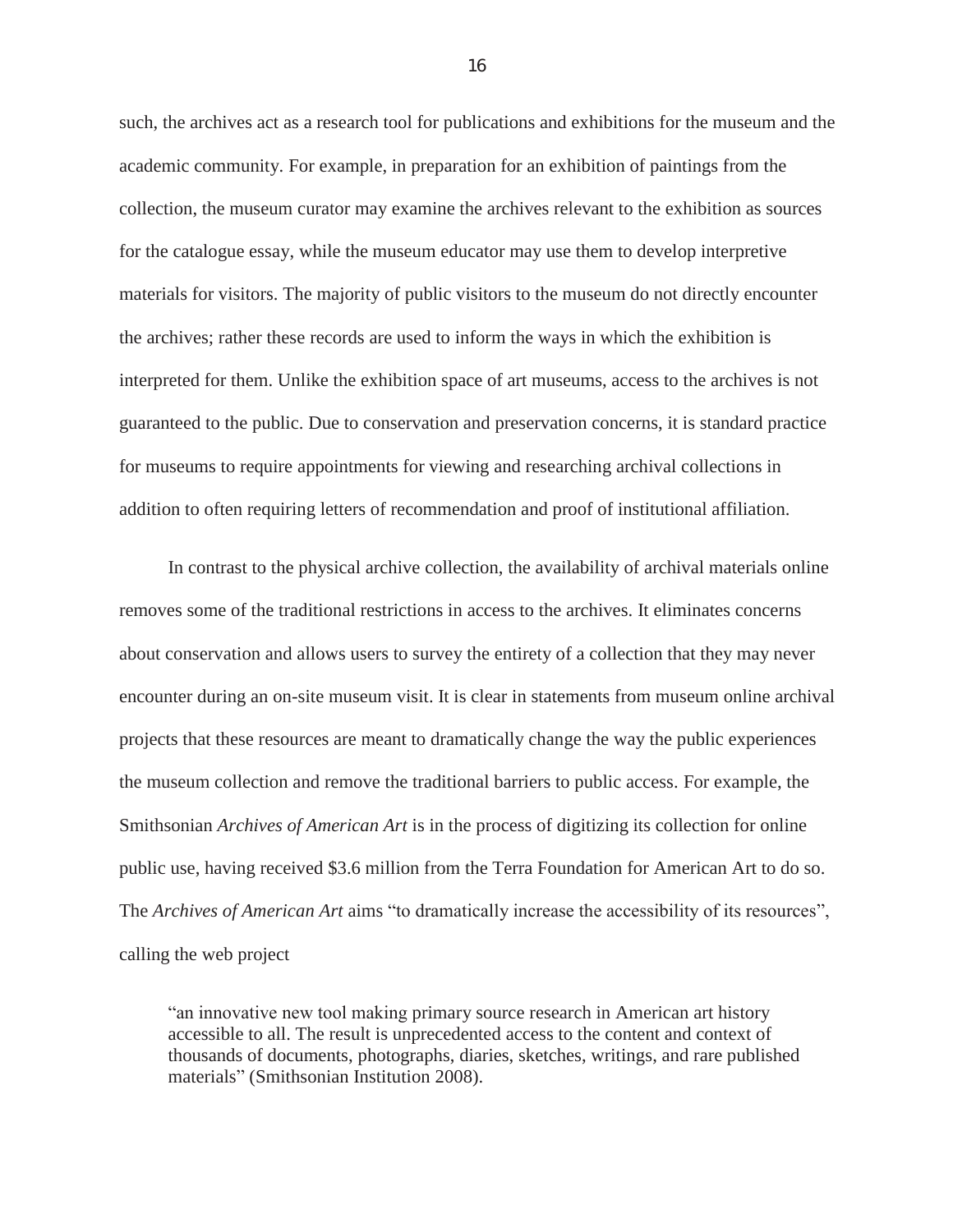In addition, the Collaborative Digitization Program, a comprehensive collaboration among libraries, museums and archives in the state of Colorado to develope online resources states that it "endeavors to provide meaningful content on human culture, science, and art to everyone connected online" (2008). A similar state-wide project, the Online Archives of California, describes its digital collections project as "California museums working with libraries and archives to increase and enhance access to cultural collections" (2008). These statements make it clear that the word *access* has become essential to the stated aims of archive digital projects. Inherent in this particular usage is an implication that greater access to these resources would counter restrictions to them in the physical collection, and in turn create a more democratic institution, changing the relationship between museums and the public, thus translating the rhetoric of access from the physical to the virtual realm.

Freeing the archives from the spatial constrictions of the physical museum space does have positive implications for their use as an educational resource. In terms of research, the digital format of these collections spatially condenses archival information in a way not possible with physical documents. A researcher can view in a matter of seconds related documents, which may take hours of searching in libraries or across multiple museum collections. In addition, the search capabilities of a digital resource create visual relationships between artifacts, documents and locations that may encourage new areas of research and exploration.

Wolfgang Ernst suggests that in drawing these connections, online resources are analogous to the *Wunderkabinett*, curiosity cabinets that developed during the Renaissance and achieved wide-spread popularity well into the 18<sup>th</sup> century (2000:30). The *Wunderkabinett* was an elaborate table top cabinet devised to display human-made and natural objects acquired by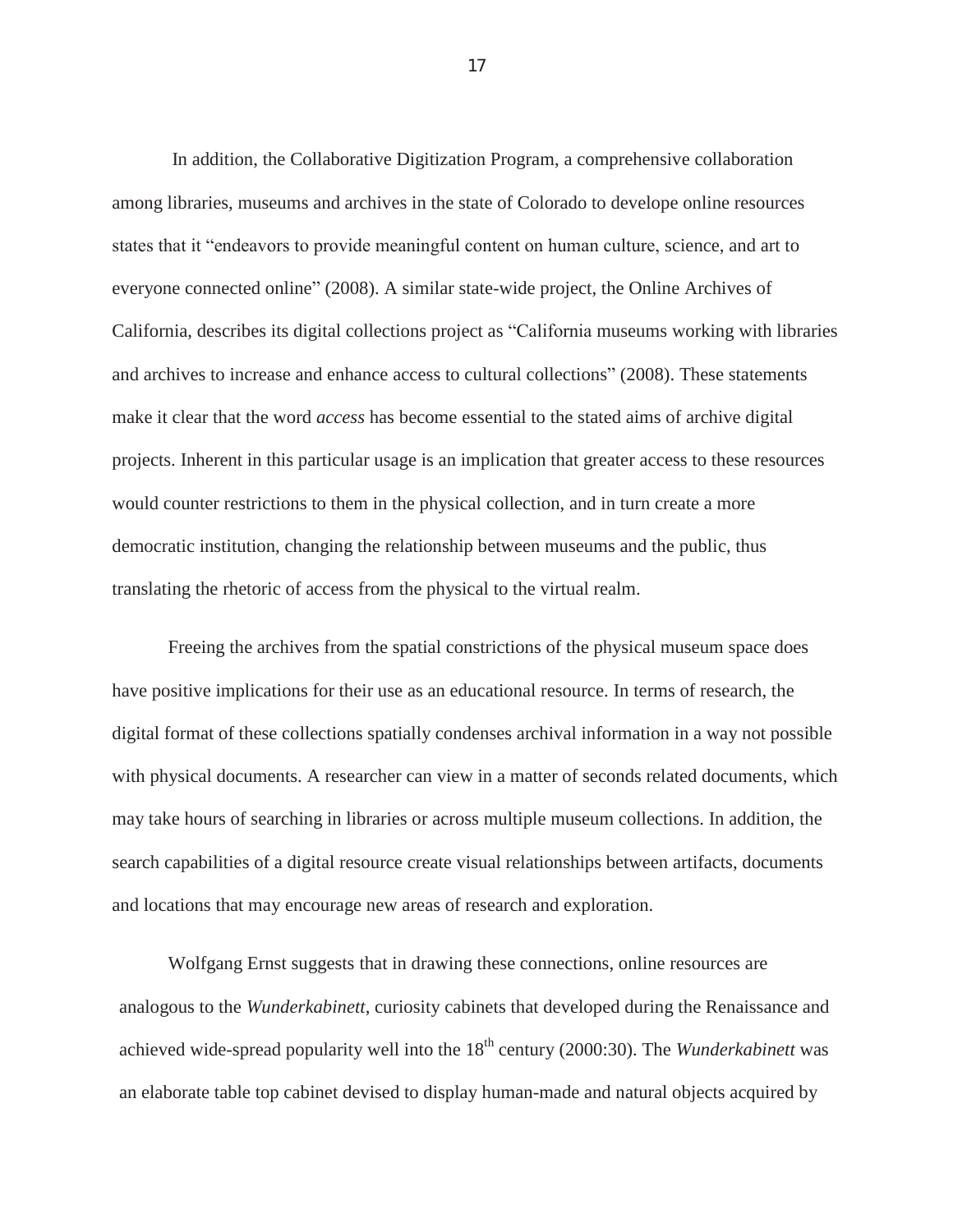amateur European collectors. Curiosity cabinets were filled with complex arrangements of shells, insects, rare species of plants, minerals, jewels and objects of art as a kind of universal survey of the exotic and the rare. As their popularity increased, these cabinet collections grew as large as entire rooms, and some were open to the public for viewing. Frances Terpak describes the *Wunderkabinett* as an example of early cataloging by amateur collectors, using methods of display to elicit wonder and to educate by visual description. She characterizes these cabinets as signs of wealth, knowledge, and power, and their prevalence in the collection of Habsburg rulers in the  $16<sup>th</sup>$  century serves as evidence of their association with status and prestige. They presented the world in microcosm and, as such, acted as a symbol of the appropriation of the known universe by their owners (Terpak 2001:156).

Ernst argues that digital collections take online users back to the days of the *Wunderkabinett,* which he identifies as "the very origins of the museum as an inventory of the world in combination with the notion of a universal library, a text-related space where semiotic inventorying operations made the world readable" (2000:18). The organizational schemes of these online resources, such as linking and searches that yield results across media, space, and time, promote visual connections and links that free objects from the limitations of the traditional art historical narrative and undermine the contextual framing of the art museum, allowing for a more flexible and individual level of interpretation. Ernst calls the virtual museum a "digital wonderland [that] signals the return of a *temps perdu* in which thinking with one"s eyes (the impulse of *curiositas*) was not yet despised in favor of cognitive operations. Curiosity cabinets in the media age, stuffed with texts, images, icons, programs, and miracles of the world, are waiting to be explored..." (2000:30). Like the *Wunderkabinett*, these curiosity cabinets of the media age present the world in microcosm, at once presenting the wealth,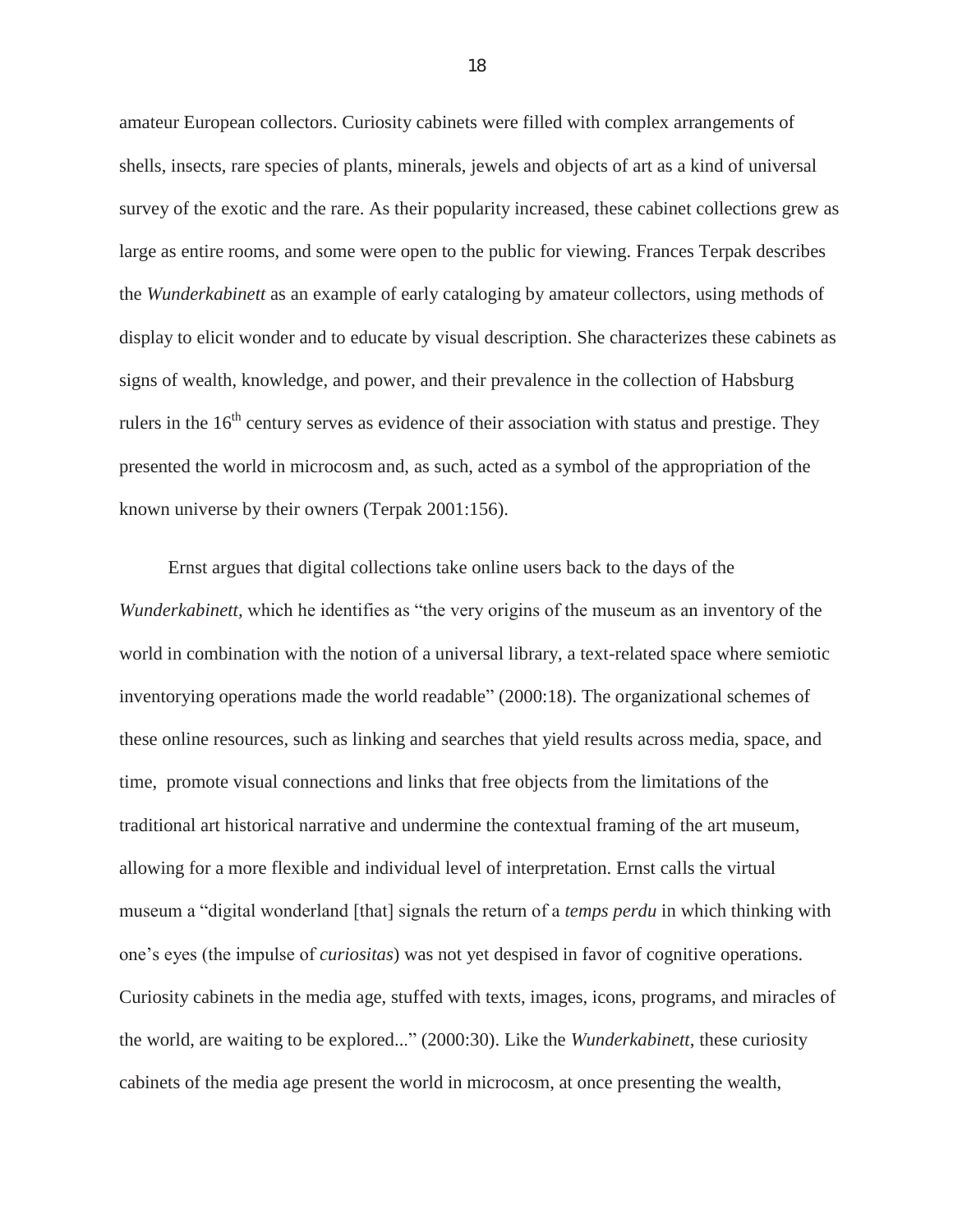knowledge, and power of the museum while at the same creating a sense of ownership for the individual user who may organize and sift through material freely outside the physical boundaries of the traditional museum space.

#### **Barriers to Effective Access to the Online Archive**

Ernst"s discussion identifies ways in which traditional approaches to the study and use of the archives are transformed by their presence as a virtual resource, which creates new patterns of interpretation and organization that free materials from the confines of physical museum space and the traditional art historical narrative. Yet these transformations for research and interpretation are still conditioned by the traditional context of the archives as the domain of the scholar. While the archives embody the educational aim of the museum, they are traditionally less about direct public use than they are about institutionally sanctioned scholarship and museum practice. As museum libraries, the archives house significant records and documents related to a museum"s collection and serve not only to catalogue and preserve the museum"s history, but also to encourage and generate ongoing research on the significance of the collection. The virtual museum is still a construct of the physical institution that creates it, and the traditional tensions that exist between cultural distinction and public accessibility are manifested in the barriers which characterize museum online content, particularly in the relationships they create between the online museum and the online audience.

The barriers created by museum websites can be identified within multiple aspects of their design. Barriers to effective access are constructed by the promotion of passive learning and participation of website users as well as by deliberate audience segmentation in content design. In addition, a lack of standardized content organization and variation in content scope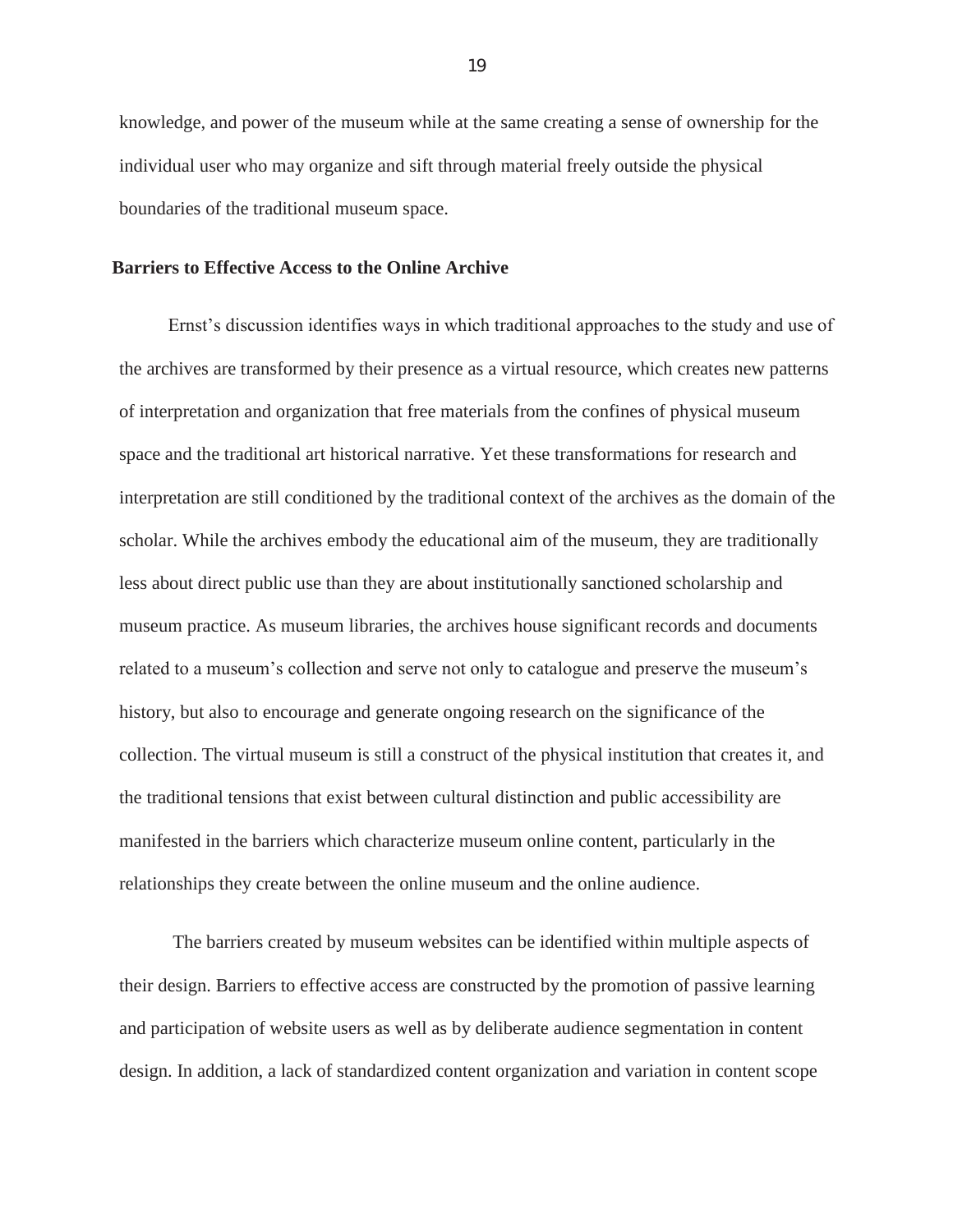and availability from one museum to the next are a substantial barriers to effective public access, as are the technological requirements of some websites that are not reflective of actual user capabilities. Evidence of these barriers can be seen in multiple institutional models of online archives at the Andy Warhol Museum, the MFA, Boston, the *Archives of American Art* and the Museums and the Online Archive of California.

#### **Passive Learning and Participation**

When addressing the creation of a passive learning environment, Lianne McTavish argues that virtual museums presuppose and may even produce an ideal visitor, one who is well behaved, predictable, and enjoys a primarily visual experience. She also argues that the virtual museum creates an illusory sense of freedom for the visitor because, while pointing, clicking, and even searching may appear to be active processes, they are primarily engaging the visitor to survey and observe (2006:233). By extension, the archival resources on a museum website also engage visitors in a more passive style of learning, especially when a large quantity of images is available but lacks reference to their significance within a collection, their physical conditions, or their history.

McTavish's characterization of the virtual museum's ideal visitor is exemplified by the Andy Warhol Museum"s online project, *Time Capsule 21.* This project is an interactive site, which allows users to select scanned images of objects from the artist's personal archives. Links to interpretive text about the relationship between archival material and artworks and events in Warhol"s life are also present on the site (The Andy Warhol Museum 2005). *Time Capsule 21* explores the connections between what the artist accumulated in the creation of archives of his daily life and the works which he produced during his career. In this sense, the site acts as more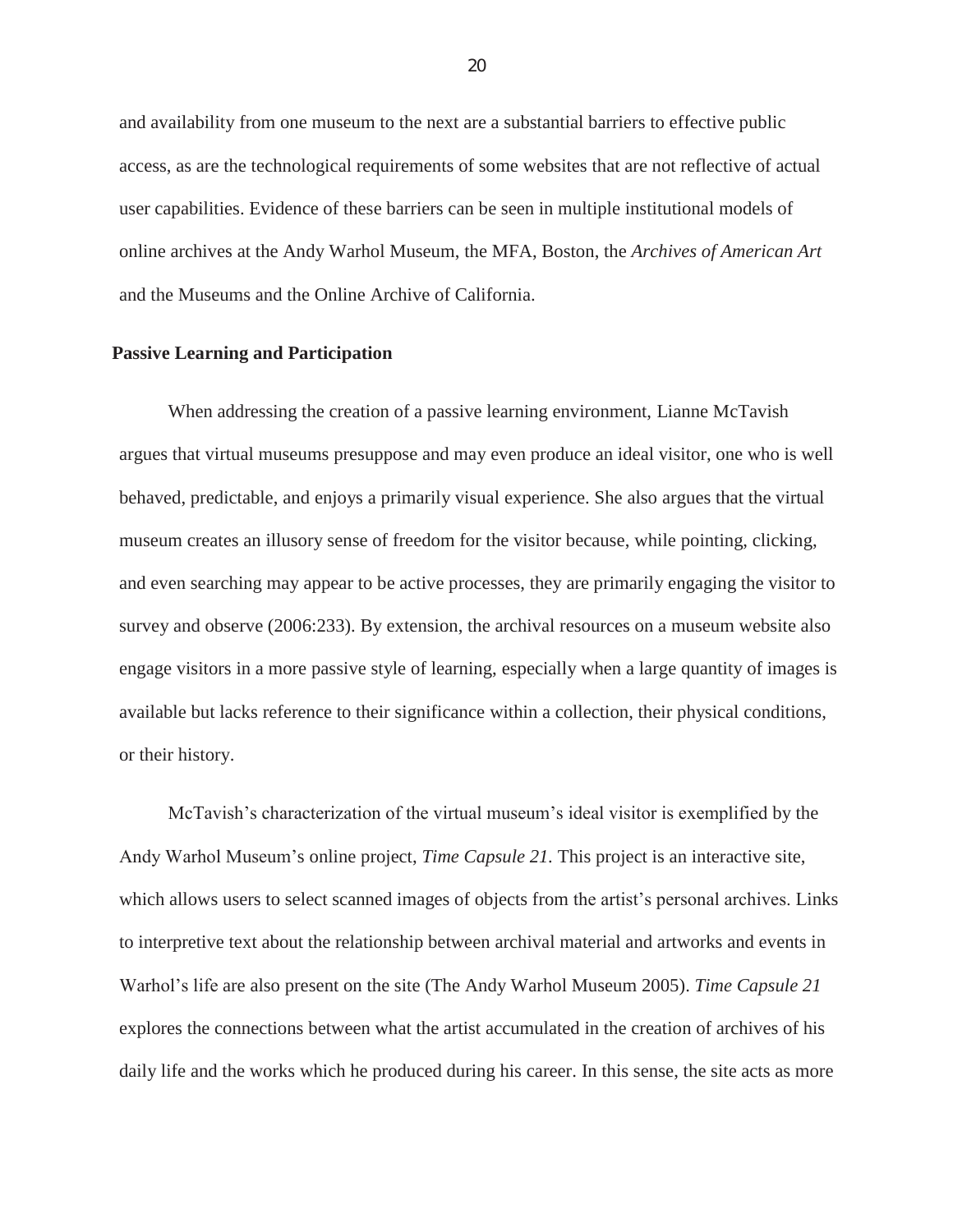of an online exhibition than a searchable database for scholarly research. It is designed with limited flexibility. Users must follow specific paths from one object to the next and may view only a small portion of the records that exist in the museum"s collection. The site is actually a visual survey of selected content that promotes itself as an educational tool but fails to engage visitors in an active process that is freed from the interpretive authority of the museum. However, the site does enable viewers to see objects from Warhol"s extensive archival collection, which would normally require special permission to view in the physical museum. As such it represents a positive step towards greater physical accessibility for the public to view archival material, and with further development may also allow greater interpretative freedom to the audience as well.

The *Giza Archives Project* at the MFA, Boston also illustrates McTavish"s argument about the illusion of visitor empowerment. The site was designed as an "evolving resource that will serve as a centralized online repository for all archeological activity at the Giza Necropolis, beginning with the Harvard University-Boston Museum of Fine Arts excavations" (MFA, Boston 2008). It features an interactive digital collection of archival documents from the excavation history of the necropolis.

The sheer amount of information available on the site is staggering. Currently, it contains thousands of files of archival information spanning decades of history. Catalogue entries of artifacts, virtual models of the excavation site, a library of articles and books on the excavations, as well as photos, plans, drawings, and even diary entries from archeologists comprise much of its content.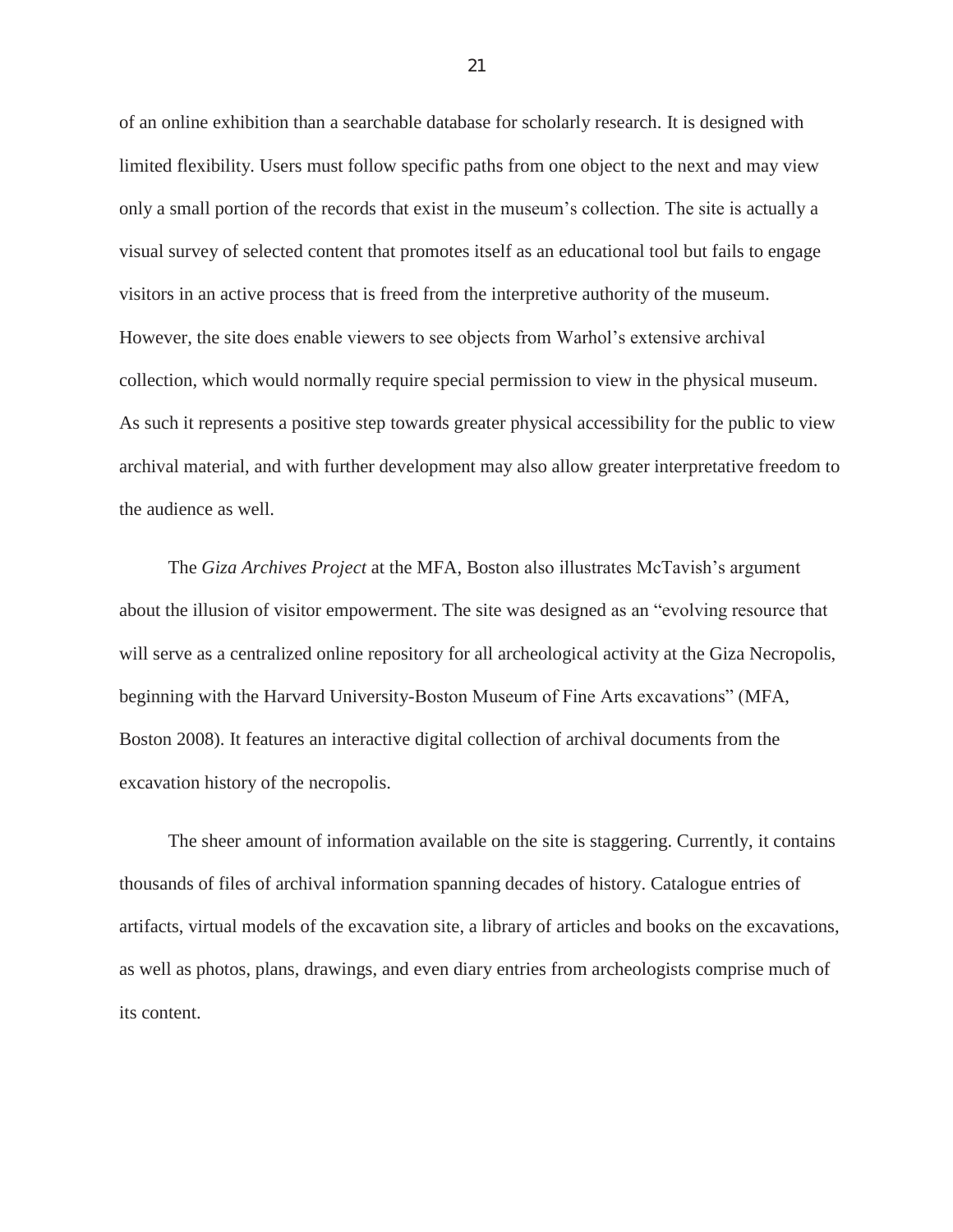According to the site, "The *Giza Archives Project* is a work in progress that will evolve to better serve the scholarly community"(MFA, Boston 2008). As a result, it offers a unique opportunity for scholars to take part in the creative process of developing the website. Users are encouraged to contribute their own or others" research and publications on Giza, as well as provide feedback to the site administrators about its content. This encouragement of usersubmitted content and feedback can be seen as an important characteristic of the virtual museum as an alternative to the largely self-contained curatorial practices of traditional museum spaces.

In the physical MFA, Boston, it is the museum administration and the curatorial staff who control the content of the collection. As in other museums, there may be input on acquisitions from board members, donors, and even the public, but these instances are not a part of general museum practice. Too much input from outside of the institution is often viewed as a threat to the authority and autonomy of curators in the professional community.

In contrast to this attitude, the *Giza Archives Project* explicitly solicits scholars to contribute to the project, asking them through an online submission form to provide their general opinion of the site. Users are queried for their suggestions for content improvement, areas of research, articles or materials they believe should be added to the site, and any mistakes or discrepancies they may find. This array of options for submitting feedback on the collection of a museum is not typical practice in traditional museum settings. In addition to encouraging a direct relationship between the site and its users, this practice also benefits the directors of the project by promoting an ongoing process of evaluation targeted at scholars who may posses large amounts of expertise in the field.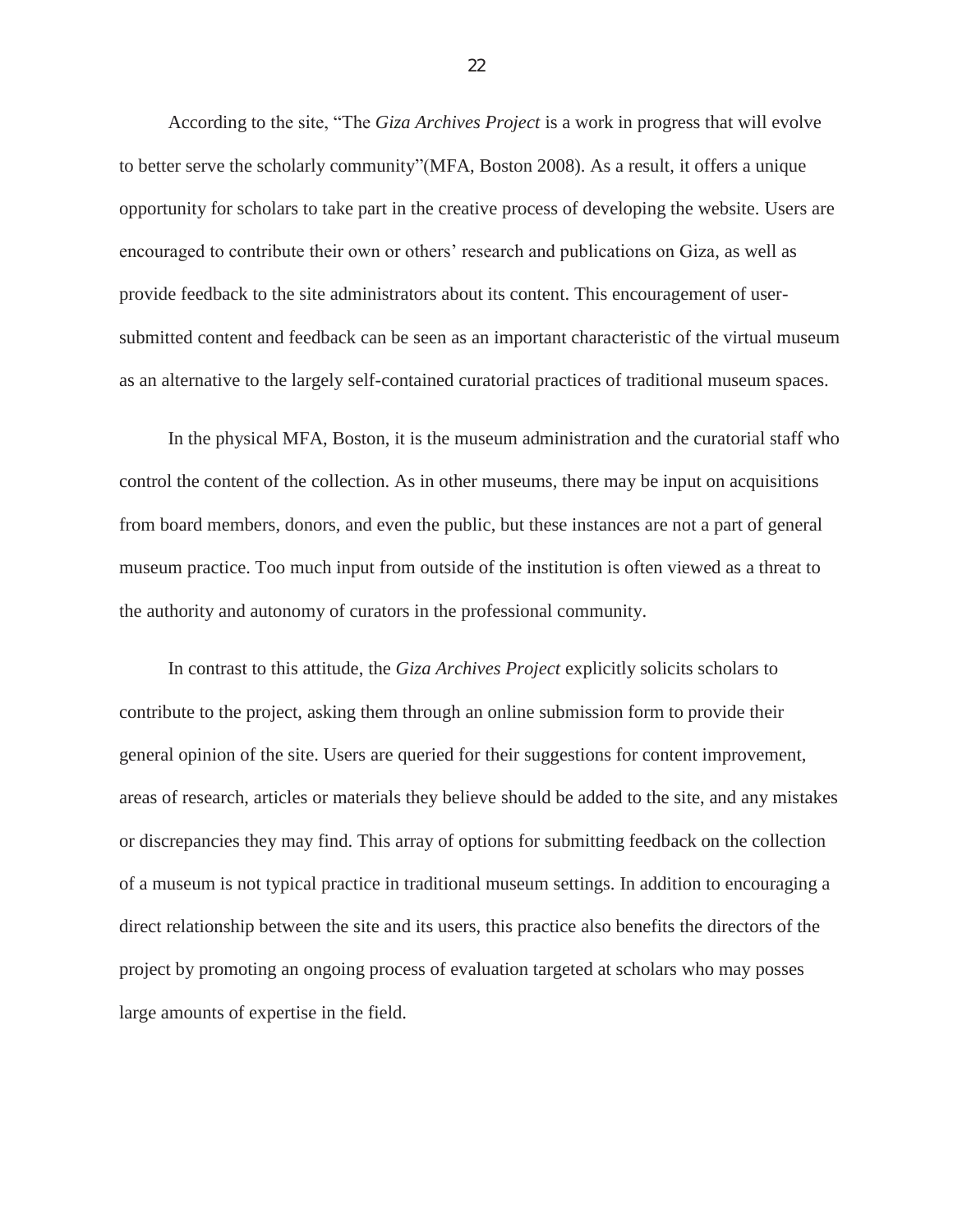A paradox emerges in that, at the same time that the *Giza Archives Project* encourages scholars to take an active role in the evolution of the site, it also seeks to maintain the institutional authority of the project directors and, by extension, the museum. In her discussion of the virtual museum, McTavish suggests that a common misconception among museum administrators is that the online site empowers users and removes some of the constraints of institutional authority in traditional museum spaces. She explains that while interactive experiences are often an integral part of the virtual museum and can engage visitors with collections in stimulating ways, they are not entirely utopian spaces undermining the authority of the museum (2006:229). For example, while the virtual reality gallery may allow online visitors to choose their own pathways through the virtual museum, zoom into a work to view it more closely or create their own personal online galleries, the experience is still framed by the museum. The museum controls which objects and galleries are included on a virtual site and the viewing position is determined by the software designer. In most sites, a viewer can only examine a gallery from a fixed position and cannot experience a truly three-dimensional space. These factors in addition to the isolation of the viewer from real world distractions in a gallery may actually allow for greater control of the context for viewing a work than in the real museum (McTavish 2006:233).

In these online spaces, there is a flux between greater user freedom and the authority of the museum. The *Giza Archives Project* promotes an active role among its users in content development, yet it also limits that role by preserving the right of the project directors to evaluate the competency of submissions through review of the surveys before new content is published to the site. This effectively controls the learning environment and leaves the user in a passive role.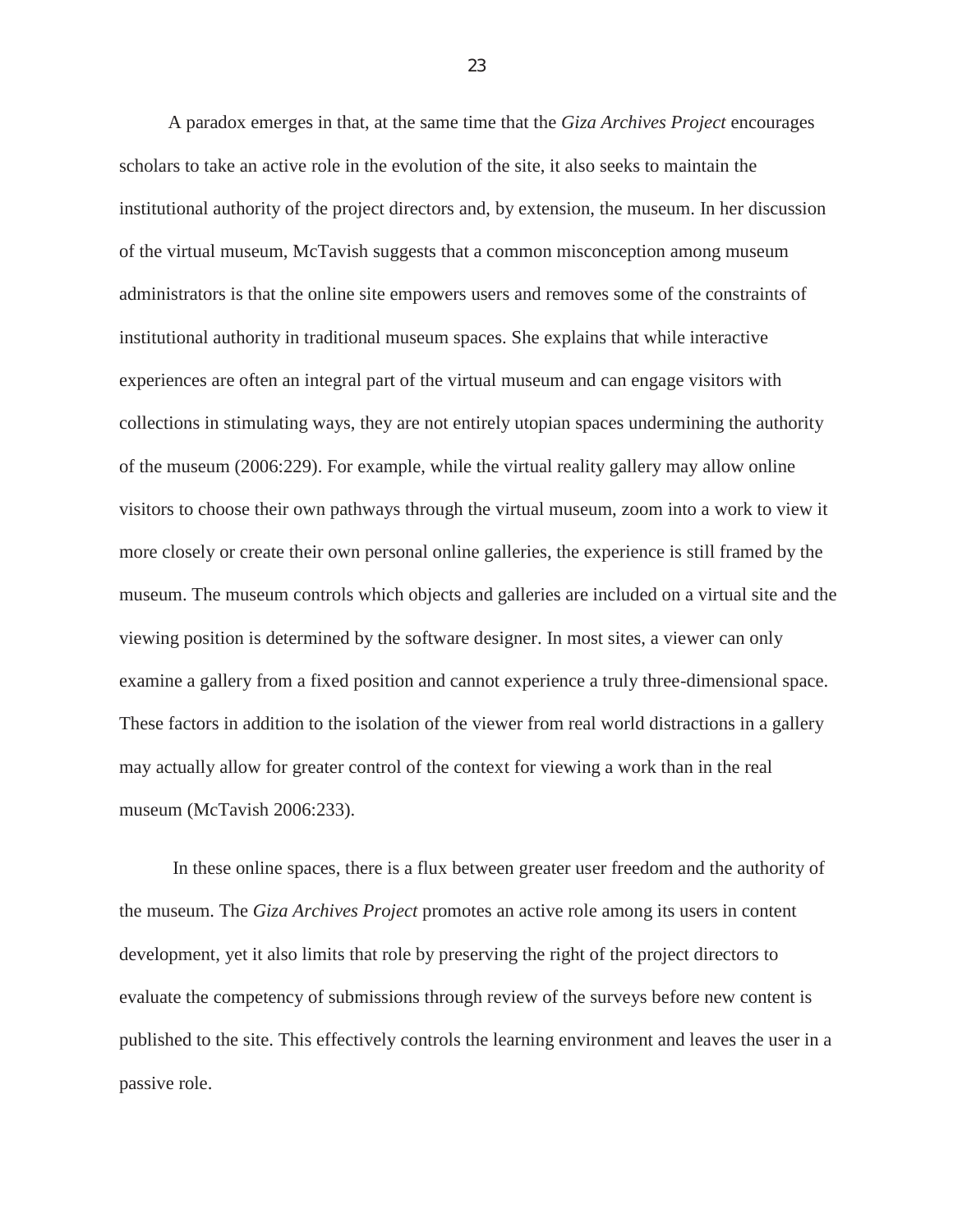#### **Audience Segmentation**

An additional area of site design where constructed barriers to effective access exist is in audience segmentation of online archival resources. Audience segmentation is quite common in museum practice and can enable museum programming to reach wider and more diverse audiences by identifying and meeting specific needs. However, it can also isolate and exclude audience members who do not identify themselves as part of a target audience. If online archives are meant to promote accessibility to all museum audiences, their deliberate audience segmentation is contrary to that goal. Turning again to the *Giza Archives Project,* in addition to interactive content that fosters passivity and reinforces institutional authority, the site also reveals certain limits to its accessibility in its audience segmentation. The site explicitly designates itself as a resource for scholarly research and not as a general educational tool for the public. It is deliberate in its distinction of the intended audience. By stating that the site is designed to serve the scholarly community and by appealing to scholars for input and feedback, a specific audience is identified for the project. Unlike other content areas of museum websites which present more broad based gallery tours, selected collection highlights, user created image galleries, or interpretive commentary on collection objects, the Giza project is designed as a source of research material that presents objects and documents with little or no interpretation or commentary.

In contrast to the *Giza Archives Project*, another site designed by the museum is *Explore Ancient Egypt* (MFA, Boston 1999). While this site contains images of collection objects similar to those found on the *Giza Archives Project*, it provides much more interpretative content, such as detailed textual explanations of the significance of objects from the collection, video footage of curators discussing the collection, and interactive content that places the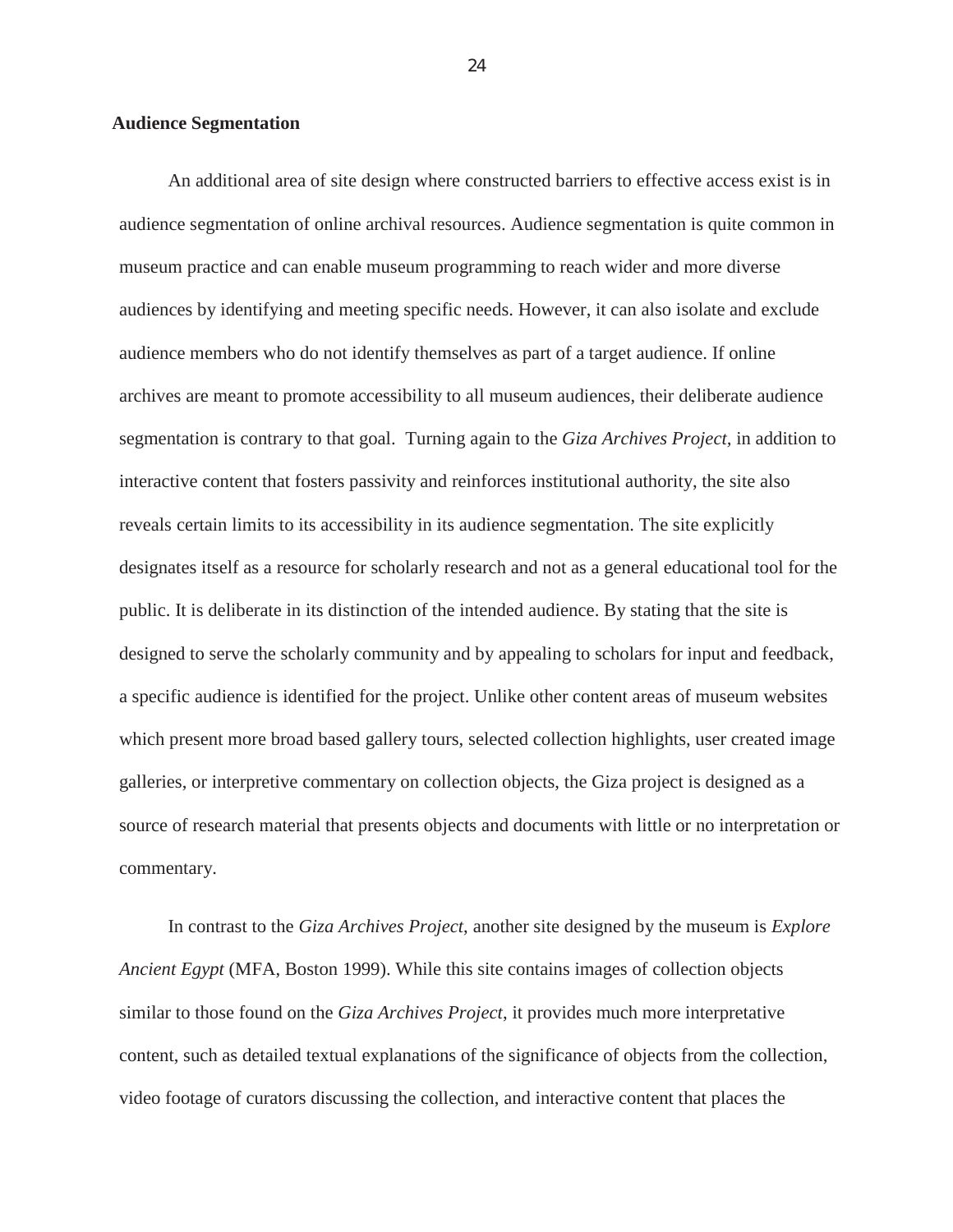collection in a social and historical context. The existence of these two sites suggests that the museum promotes audience segmentation by targeting a distinct audience for each.

Just as the *Giza Archives Project* identifies itself as a scholarly resource, *Explore Ancient Egypt* targets a more general audience, describing itself as a space to "learn about Egyptian art and go behind the scenes of spectacular excavations" (MFA, Boston 1999). The apparent audience segmentation in these two sites may not be reflective of its actual users and, in fact, may impede increased use of online content. Visitors to these two sites may experience barriers, or "threshold fear", which are the constraints people feel that prevent them from participating in activities meant for them (Gurian 2005:203). On the MFA, Boston website, the explicit audience segmentation between its Egyptian content can trigger threshold fear for potential users of the Giza Archive Project who would not identify themselves as scholars.

The virtual space of the MFA, Boston reproduces a domain for the scholar and a domain for the general user regarding its Egyptian content. The language and content of the *Giza Archives Project* asserts its importance to the research and the academic community, indicating to the virtual user that this is the domain of the scholar. In contrast to this approach, the language and content of *Explore Ancient Egypt* gives basic information, selections of the collection, and interactive games that indicate to the virtual user that this is the domain of general user. The designation of the *Giza Archives Project* as a scholarly resource may impede some visitors from feeling comfortable with use and understanding of the site.

The use of the word *scholar* by the *Giza Archives Project* carries within it certain social implications of education and prestige. A scholar is typically identified with the highest levels of education, academic publications, and other professional activities in a given field of study,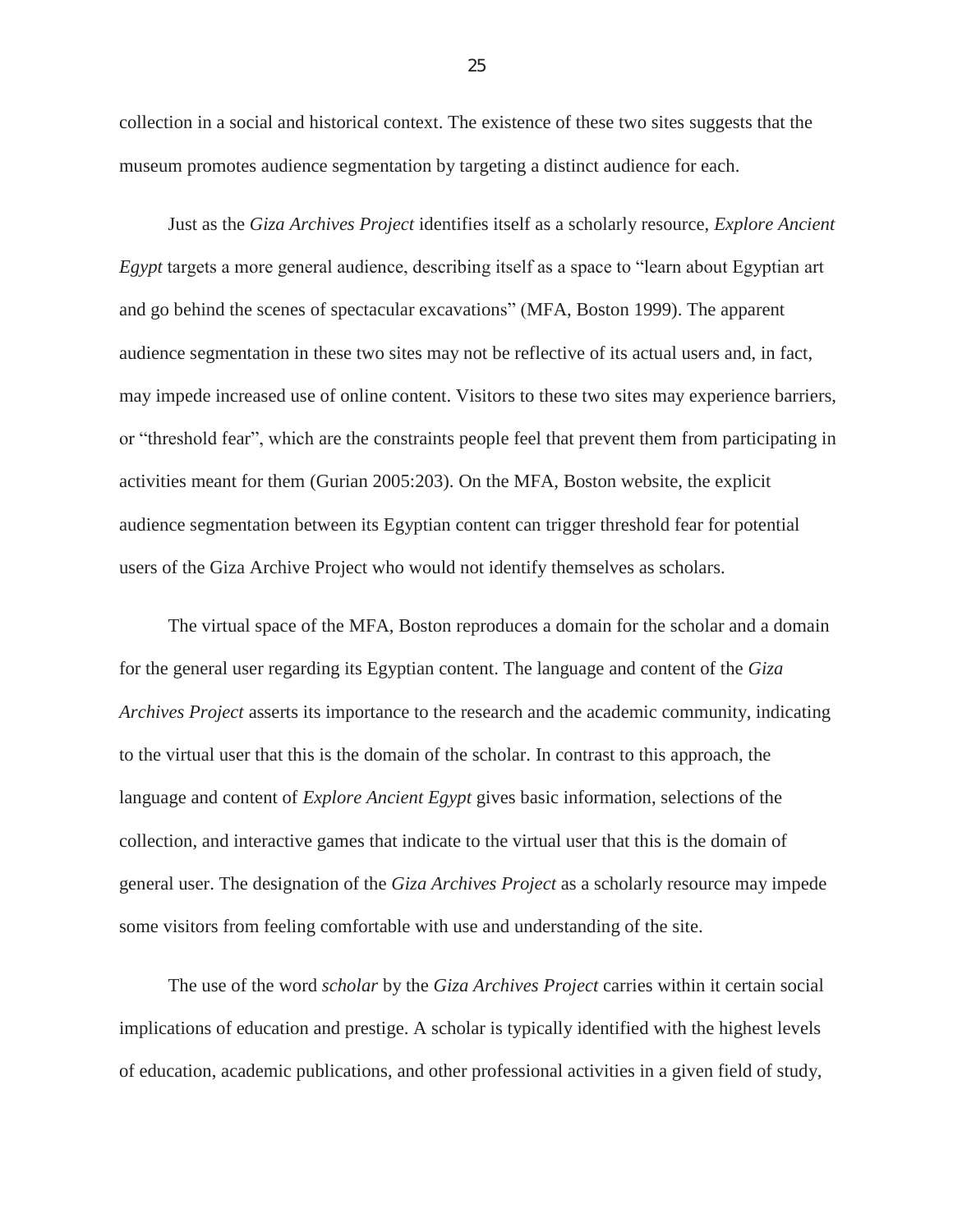qualities not applicable to large sectors of American society. As a result, visitors who do not identify themselves as scholars may be discouraged from exploring the *Giza Archives Project* site because of its language. With the *Explore Ancient Egypt* site as their alternative, these visitors are provided with a larger degree of interpretation and simplification of concepts than they would encounter on the other site. This distinction carries with it the implication that users of one site are more capable of making their own interpretations and connections between collection objects than the users of another.

#### **Variation in Content Organization, Description, and Scope**

An additional barrier to effective access for users is demonstrated by widespread variations among different resources in the organization, description, and scope of content. When the organization and description of archival material on museum websites is specific to professional practice in the museum community or even more specifically to practices within an individual institution, general users unfamiliar with a museum"s ontology may be unable to effectively interpret an interface (Speroni, Bolchini, and Paolini 2006:6). These variations across online content act as a deterrent to the general user who may be uncomfortable with encountering so many different qualities of information available online, especially if they are unfamiliar with museum terminology or archival standards, like finding aids, or if they lack adequate research skills to narrow a search field in order to yield relevant results.

As a research tool, online archival databases may be frustrating for the user who encounters a wealth of information at one institution and a significant lack of information at another. Without adequate search fields, a researcher may not be able to access relevant information from one section of a database simply because the various content areas are not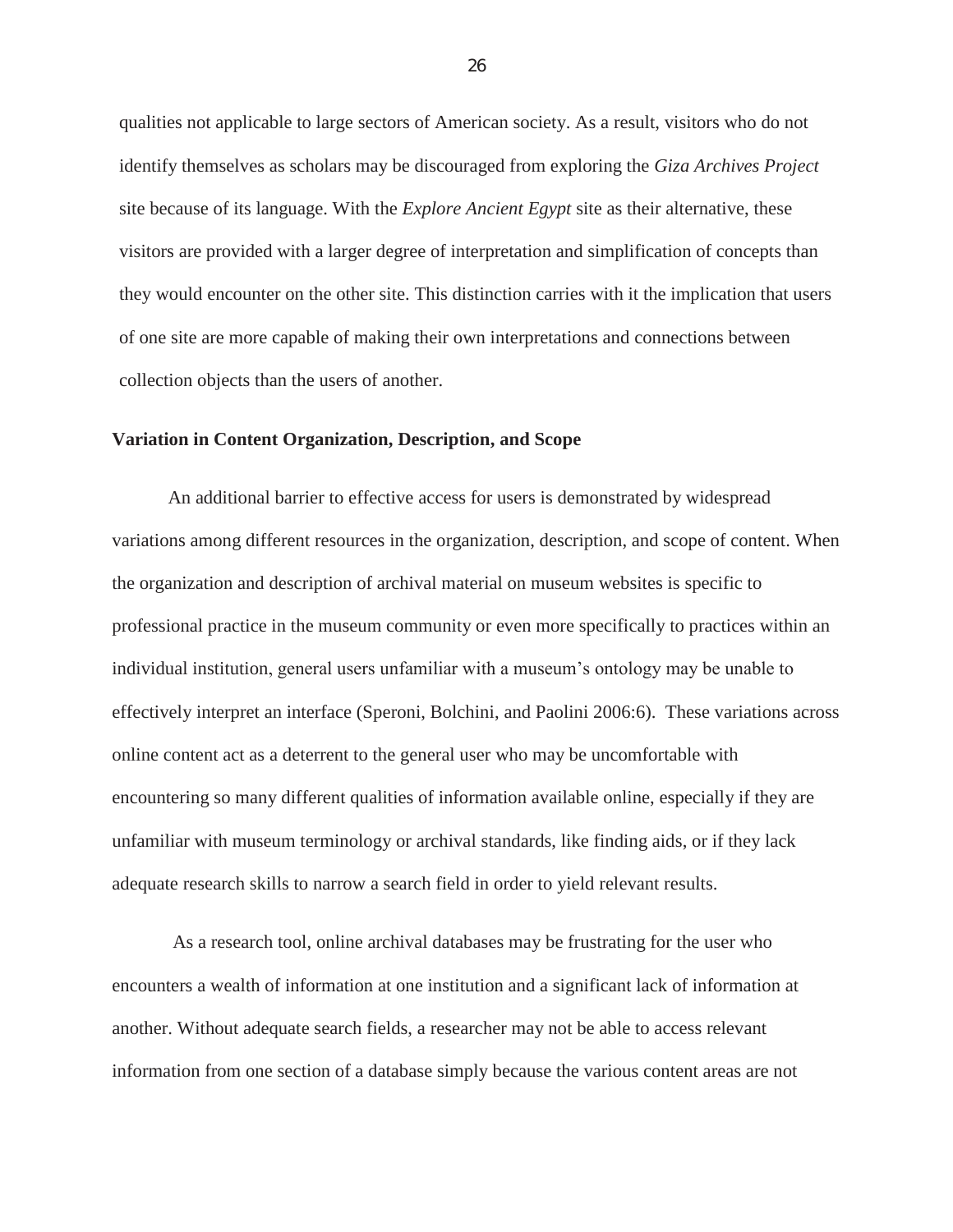cross-referenced. Variations in content description across museum websites make it difficult to find related information from one site to another if descriptions and search terms are not consistent. In another instance, detailed finding aids may be included for a collection which provide historical context to an object or artist on one site, while a search on another site may provide little to no contextual information at all.

These barriers are illustrated in the variations that characterize the *Giza Archives Project*, the Smithsonian *Archives of American Art* website, and the *Museums and the Online Archive of California* database. The Giza Archives site does not provide a strong narrative direction for its users. The available entry pathways to the site are *search, about, news, library, interactive, copyright, contact, sitemap* and *help*, none of which are particularly helpful as to guide to content, or how to approach the site if merely browsing. In this case, a visitor may have already designated him or herself as outside of the intended audience, and he or she may even be inclined to abandon the site due to confusion about how to navigate it.

In contrast, the Smithsonian *Archives of American Art* website employs a different organizational structure for users to navigate. The Digital Collection at the Smithsonian *Archives of American Art* is a much larger resource that aims to digitize substantial portions of its archival collection (1.6 million records by the end of the six year project) and to present content in a variety of ways (Smithsonian Institution 2008). The site contains detailed finding aids for the collection so that it can be easily utilized by those familiar with common archival standards. Visitors to the site may choose to enter into the content using a variety of portals, such as *search images*, *collections online, oral histories online,* or *exhibits online*. Unlike the *Giza Archives Project*, the search capabilities of the American Archives do not create connections among the different types of materials included on the site.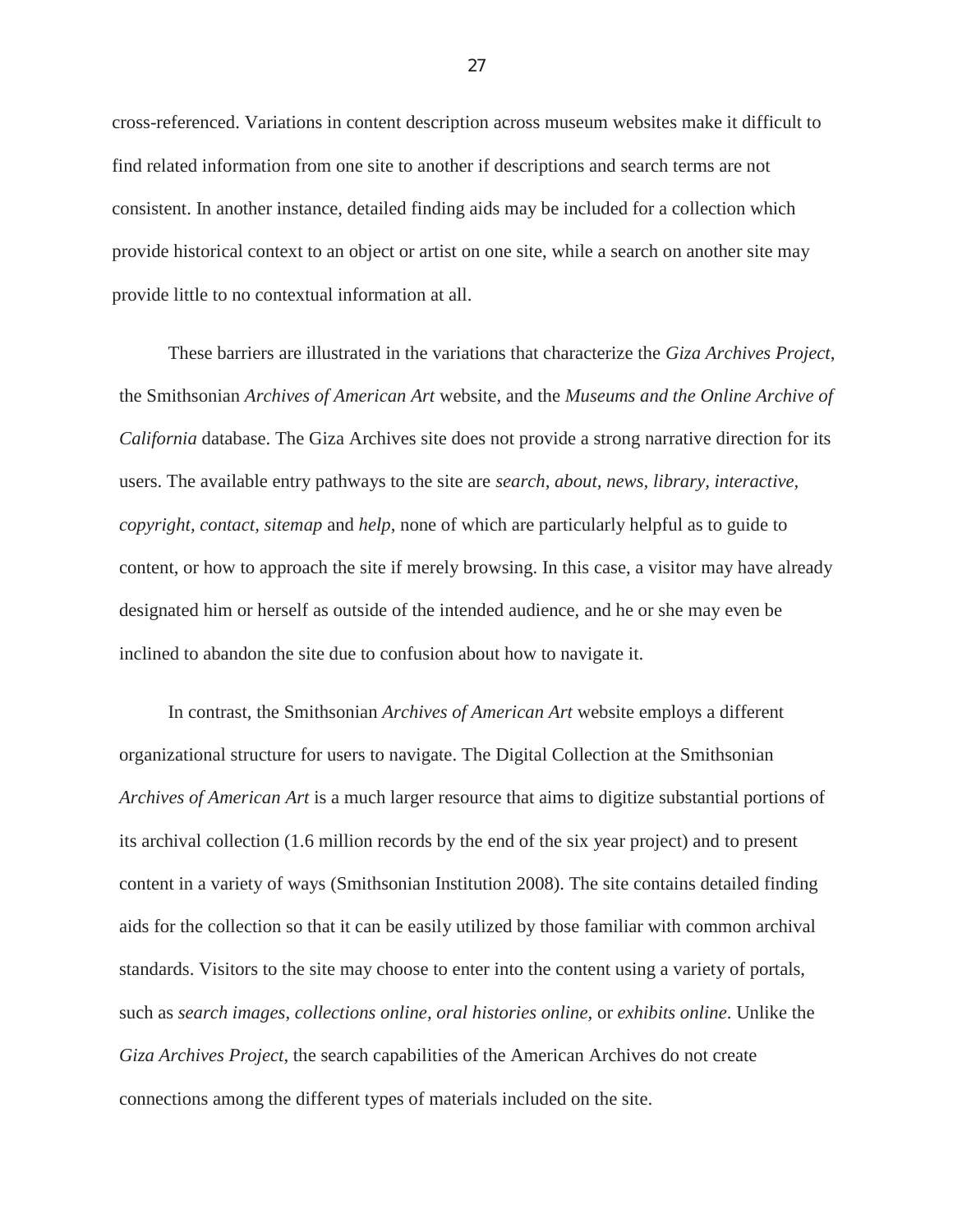For example, a search for an artist using the *search images* option does not yield results from online exhibits or oral histories even though the artist may be featured in either of these content areas. In addition, the *exhibits online* option is misleading. While the other content areas of the site lead to complete digital records, such as correspondence files and transcripts or audio files of oral histories, this area does not lead to actual online exhibits. Instead, *exhibits online* leads users to a description of exhibits past and present created by the American Archives at physical sites and contains only a limited selection of images from the exhibition.

The Museums and the Online Archive of California (*MOAC*) is another example of variation in content description, availability, and site design in archival databases. The OAC is a project comprised of a searchable database of finding aids for the collections of museums, libraries and archives in California. It contains a diverse body of material available across institutions, but aims to increase the amount of this content on the site as the project develops. *MOAC* is designed to increase resource sharing across multiple institutions by encouraging the adoption of standardized digital collections methods and creating a state-wide database for researchers and museum professionals that would ultimately become a national network. However, while *MOAC*'s aims imply a focus on the professional museum community, this is not to say that *MOAC* cannot be used by the general public. Portions of museum collections are available online, although navigating to these collections is somewhat confusing.

The *MOAC* homepage does not give a very clear indication of where online collections can be found, but a little exploring yields a search option after selecting *MOAC Classic* from a menu of content areas listed on the site. After linking users to the *MOAC Classic* page, a user can search the database for a specific term or choose to browse. Choosing to provide a search term allows the users to filter their search to a variety of categories such as object or creator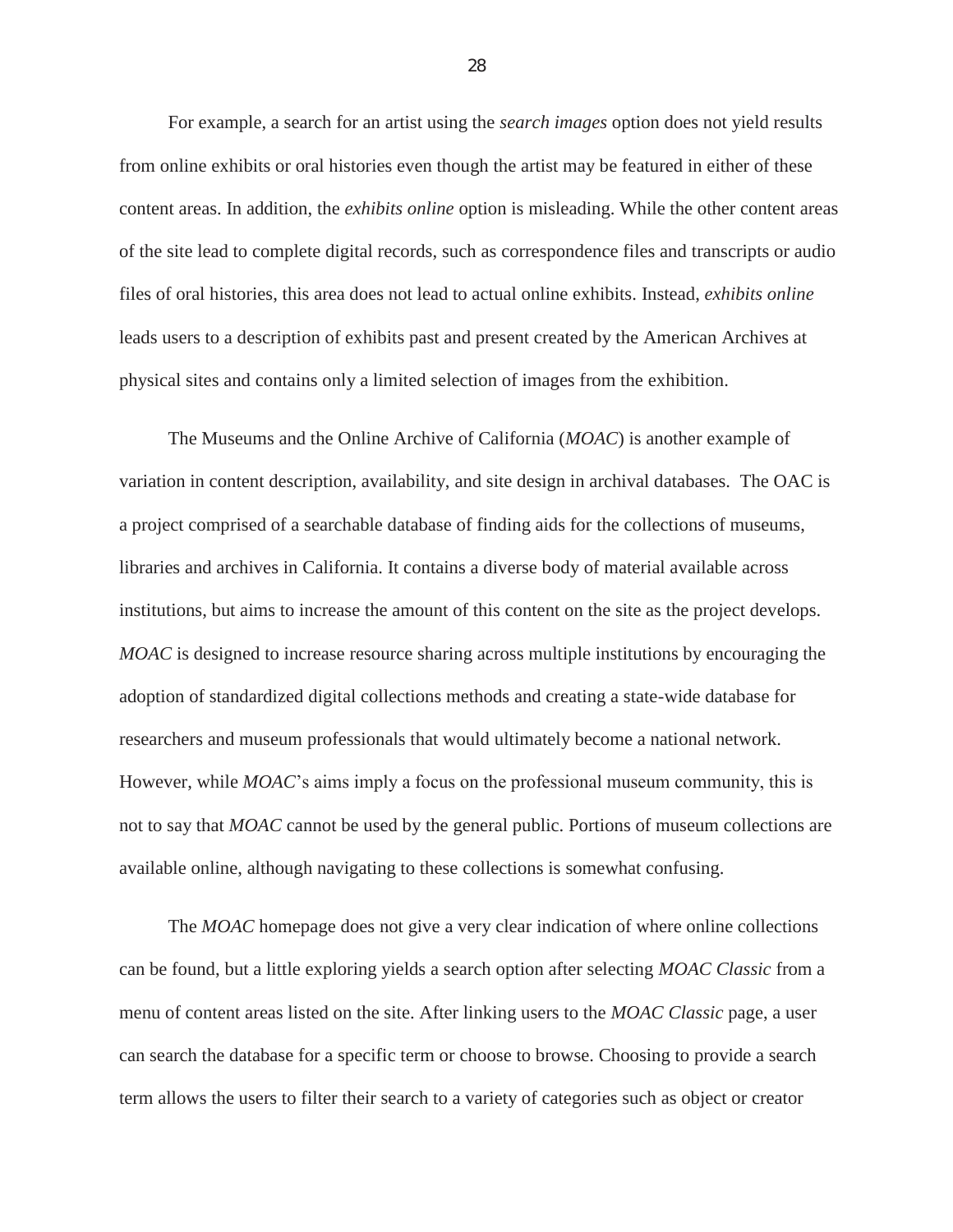name, culture, title, date, etc…, while browsing links to a page listing all digital collections from museums involved in the project. Some museums have digital scans available of a collection while others only provide detailed descriptions of content. Ultimately, a general user may find *MOAC* difficult to navigate if they are not familiar with the structure of the site. Additionally, if a user does not have a specific object, artist, or collection in mind, the site may prove time-consuming in filtering through the extent of collections information available.

These differences of ontology and variations in content organization illustrate the ambiguity of access in the online archive. While museums claim that these resources effectively enhance education experiences of the museum collection for all users, it is clear that they are applying organizational schemes that reinforce distinctions between museum professionals and intellectuals and general users. In the sites discussed above, a museum professional or intellectual may easily navigate across different resources because of their familiarity with the range of archival methods, content description, and categorization of museum materials. However, a general user unfamiliar with finding aids, keyword searches, or nuances in museum terminology may find a wealth of information available coupled with a wealth of confusion in how to filter it to meet their needs. It is unrealistic to assume that museums can intuit the interpretive skills of every possible user, but establishing mechanisms for ongoing and evolving communication between content creators and content users can make resources better able to meet diverse needs.

#### **Technological Requirements versus User Capabilities**

A further variation among museum online content exists in the technological requirements of a site and their relationship to connection speed. The need for a high-speed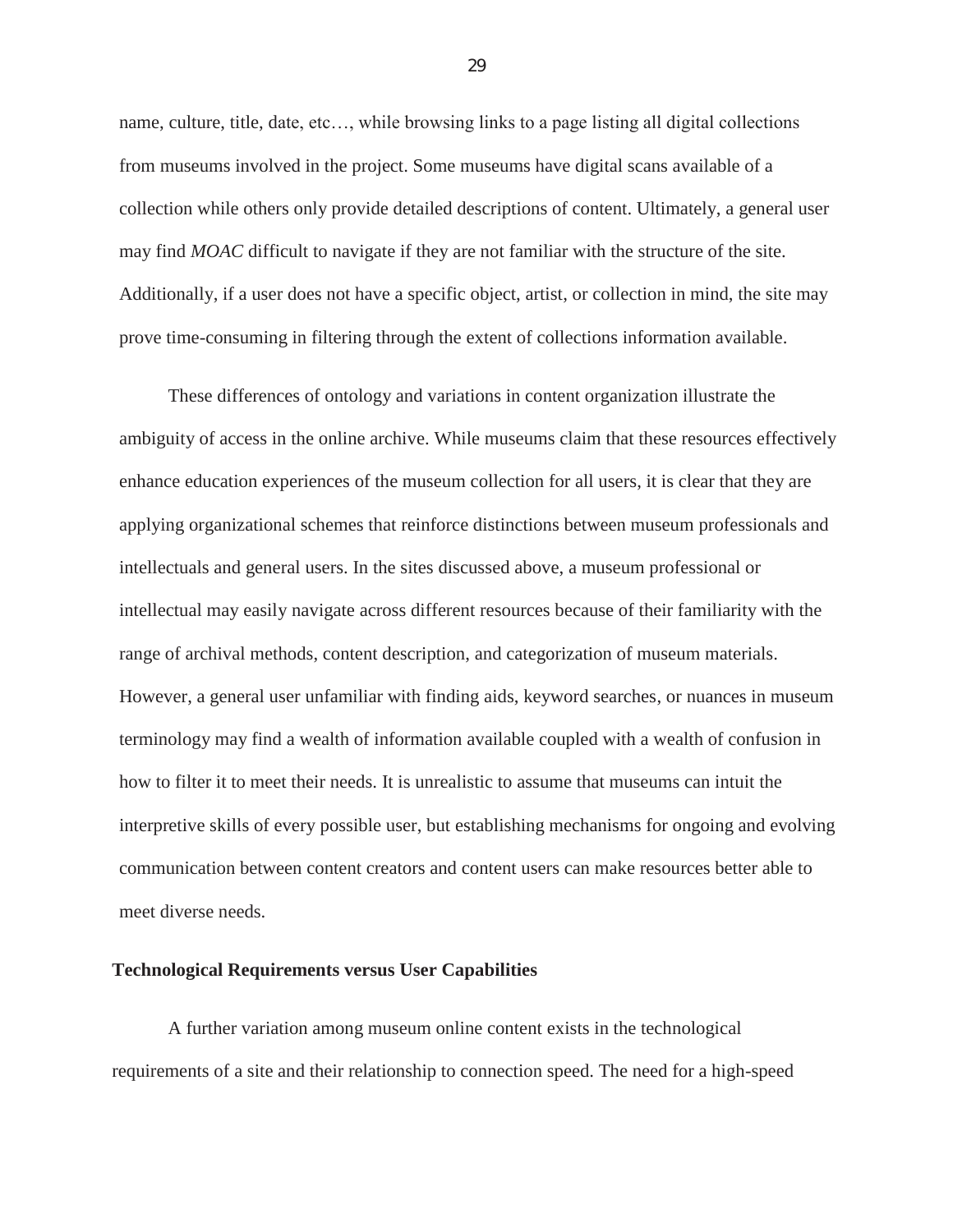internet connection for some online content may act as a barrier for users who use dial-up or older computers to participate in these sites. The PEW Internet & American Life Project reports that connection speed is a significant predictor of online behavior and that adults with high-speed internet connections use the internet more frequently and for more varied purposes than adults with low-speed connections, such as dial-up (Fox 2005:6).

Internet users can be divided into three tiers. The first tier is 22% of Americans who have no home internet access. The second tier includes 30% of Americans with dial-up connection, 5% who have internet access, but use it infrequently and 5% who have internet access that is only used by another family member. The third tier includes 33% of Americans who have highspeed internet that they use frequently for a variety of activities (Fox 2005:7). Because the percentage of Americans with high-speed internet is very close to the percentage of those with dial-up, museums cannot assume that the majority of users of a website can accommodate programs that require high-speed connections.

It is important for museums to determine internet connection speeds among their current audience and targeted website users before creating online content. For example, *Time Capsule 21* informs users that "This online exhibition contains robust audio, video and image features that may increase download times on non high-speed internet connections", which could deter dial-up users from accessing the site (The Andy Warhol Museum 2005). The *Giza Archives Project* also contains some interactive content that specifies, "Please note slow internet connections and older computers may not be able to load this page"(MFA, Boston 2008), which could also deter users. While not all aspects of the Giza Project site or all online archives demand a high connection speed, users without high speed internet or up-to-date computers may find some websites more accessible than others and be deterred from using them because of slow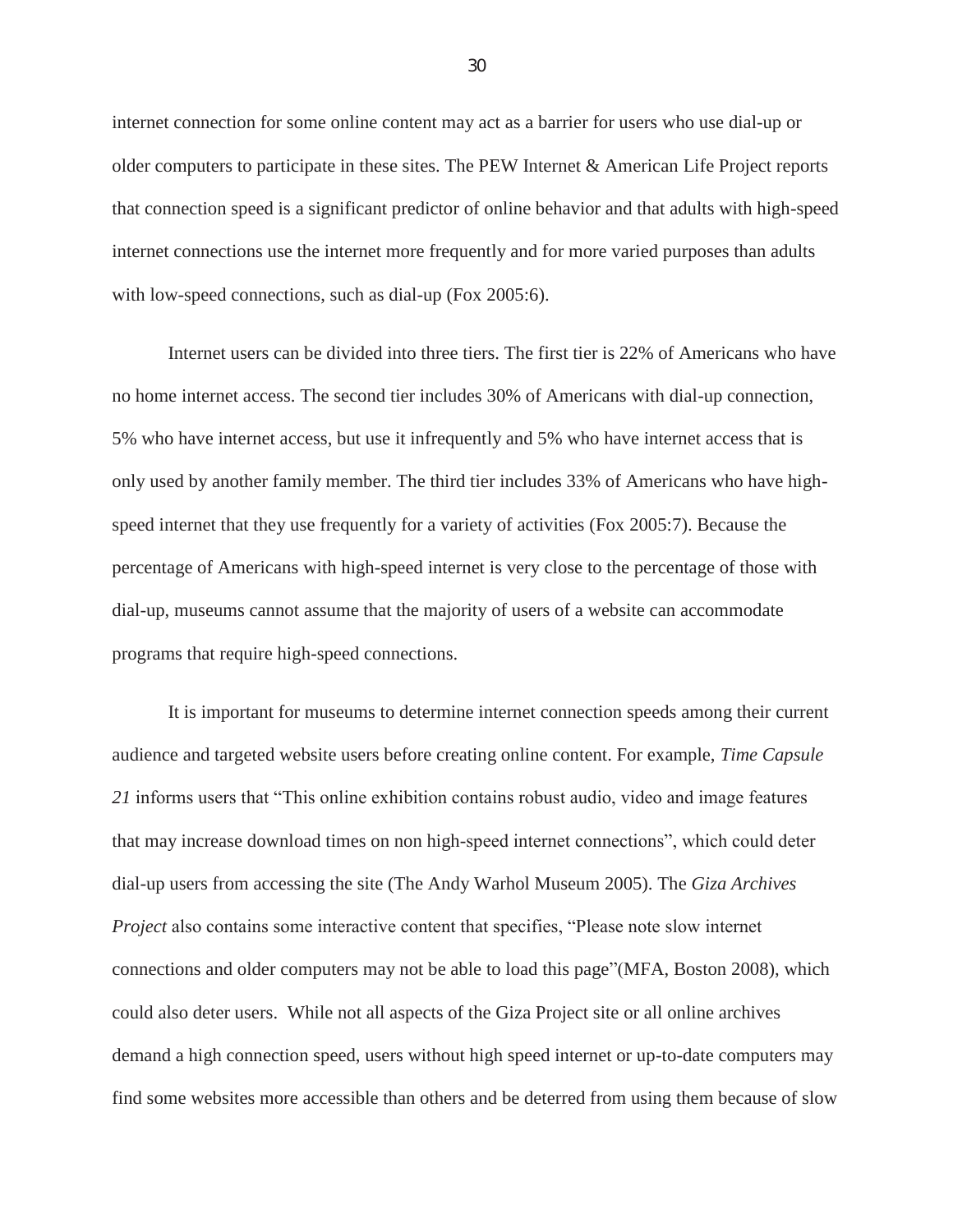download times*.* As institutions develop their online resources to include greater portions of their collection, these potential barriers and discrepancies between different resources will likely continue.

In addition, internet access in general may severely limit the ability for museums to provide access to their collections and archives to all. Paul DiMaggio, Eszter Hargittai, W. Russel Neuman and John P. Robinson argue that increased access to the internet does not guarantee effective access, and other forms of social inequity may condition internet use and the quality of user experience (2001). Examples of potential barriers to effective access can be seen in recent reports of internet use. As of June 2005, 68% of American adults use the internet, but the majority of these Americans are non-Hispanic whites, English-speaking Hispanics, collegeeducated, and between the ages of eighteen and twenty-nine. Internet use is significantly less among African Americans, non-English speakers, the elderly and individuals with only a high school diploma (Fox 2005:1).

The creation of online content by museums may create expanded access to collections, but it may not actually make collections available to wider or more diverse audiences in the United States. In the physical museum, efforts to attract a larger and more diverse audience took into account the potential barriers that existing practice presented to non-museum goers by extending operating hours, diversifying programming, and reducing admission fees. If museums are to increase public access to their services via the internet, then they must also identify virtual barriers to access, which at their most basic level are reflected in the divide between those who have internet access and those who do not. Museums may be able to do little to address inequalities of internet access in the nation, but they can profoundly influence the experience of their collections for those who do have internet access.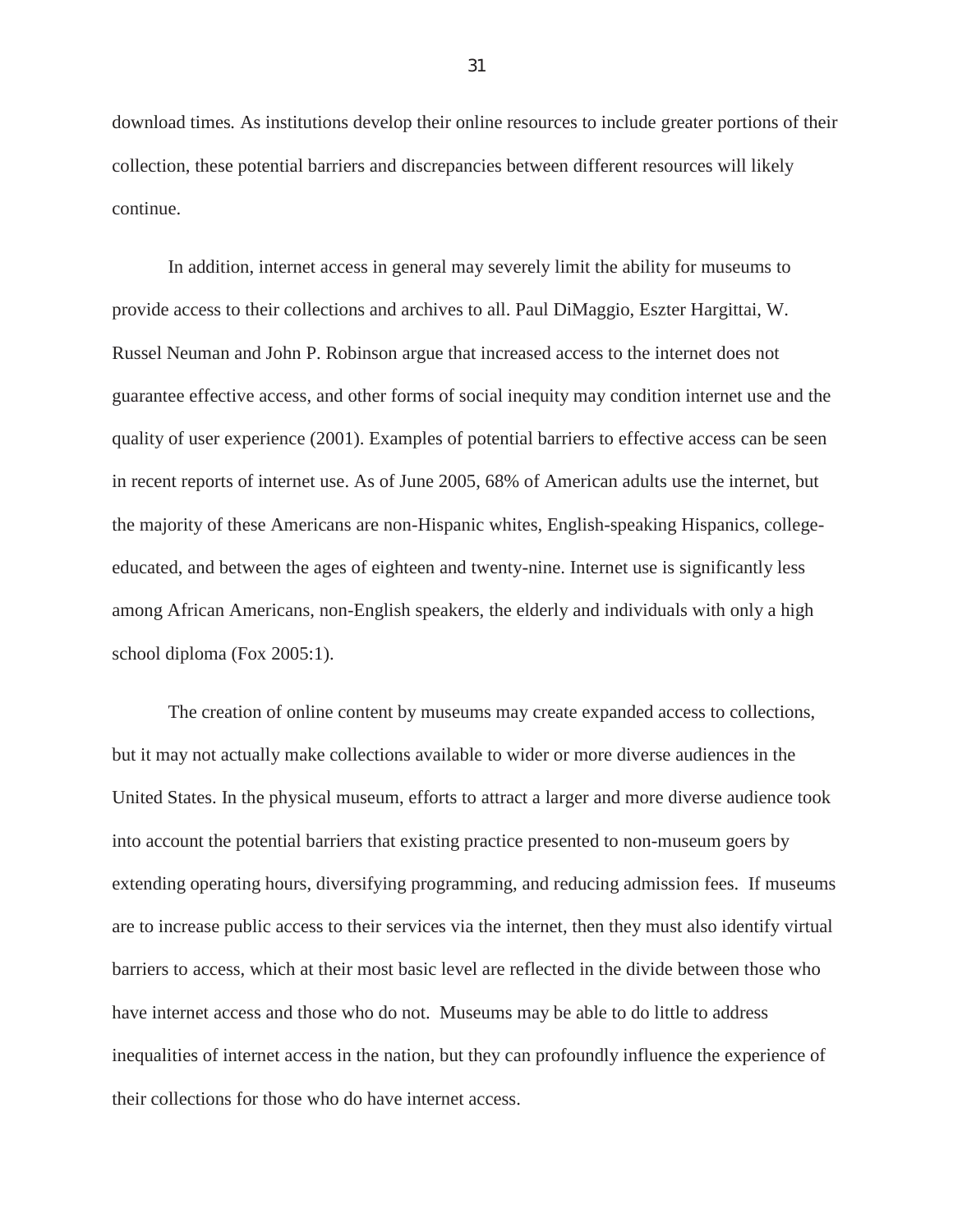As these museum websites illustrate, there are distinct barriers within the construction of online content that affect the quality of user experience. McTavish identifies the ideal user constructed by museum websites, and this is demonstrated by the passive learning and participation encouraged by *Time Capsule 21* and the *Giza Archives Project*. Both sites employ mechanisms that give the illusion of user freedom but still maintain institutional authority over content and interpretation. Audience segmentation also acts as a barrier to users. The *Giza Archives Project* and *Explore Ancient Egypt* divide the museum audience into scholars and general users, reinforcing the very forms of distinction that the online archive seeks to eliminate. Content organization, design, and scope act as further barriers in the *Giza Archives Project*, the *Archives of American Art,* and the *Museums and the Online Archive of California*. Marco Speroni, Davide Bolchini and Paolo Paolini argue that the institutional ontology of museum websites is unintelligible to the general user. Combined with variations in organization and design from one site to the next, visitor confusion prevents users from accessing the information they need. Finally, technological requirements of museum websites also prevent a further barrier to users. As DiMaggio, Hargittai, Neuman and Robinson argue, other social factors condition internet access that are outside the control of the individual museum. However, in content creation, museums must take into account the inequities that characterize public access to the internet and internet technology. In addressing the barriers that condition public access to their sites, museums should turn to the user community to identify what those barriers are and how their sites can better meet the needs of visitors. As museums increase the online availability of their collections, they must determine how to effectively measure the quality of user-experience. Museums must find effective ways to identify how online resources enhance visitor interactions with the institution and how potential barriers to effective access can be reduced.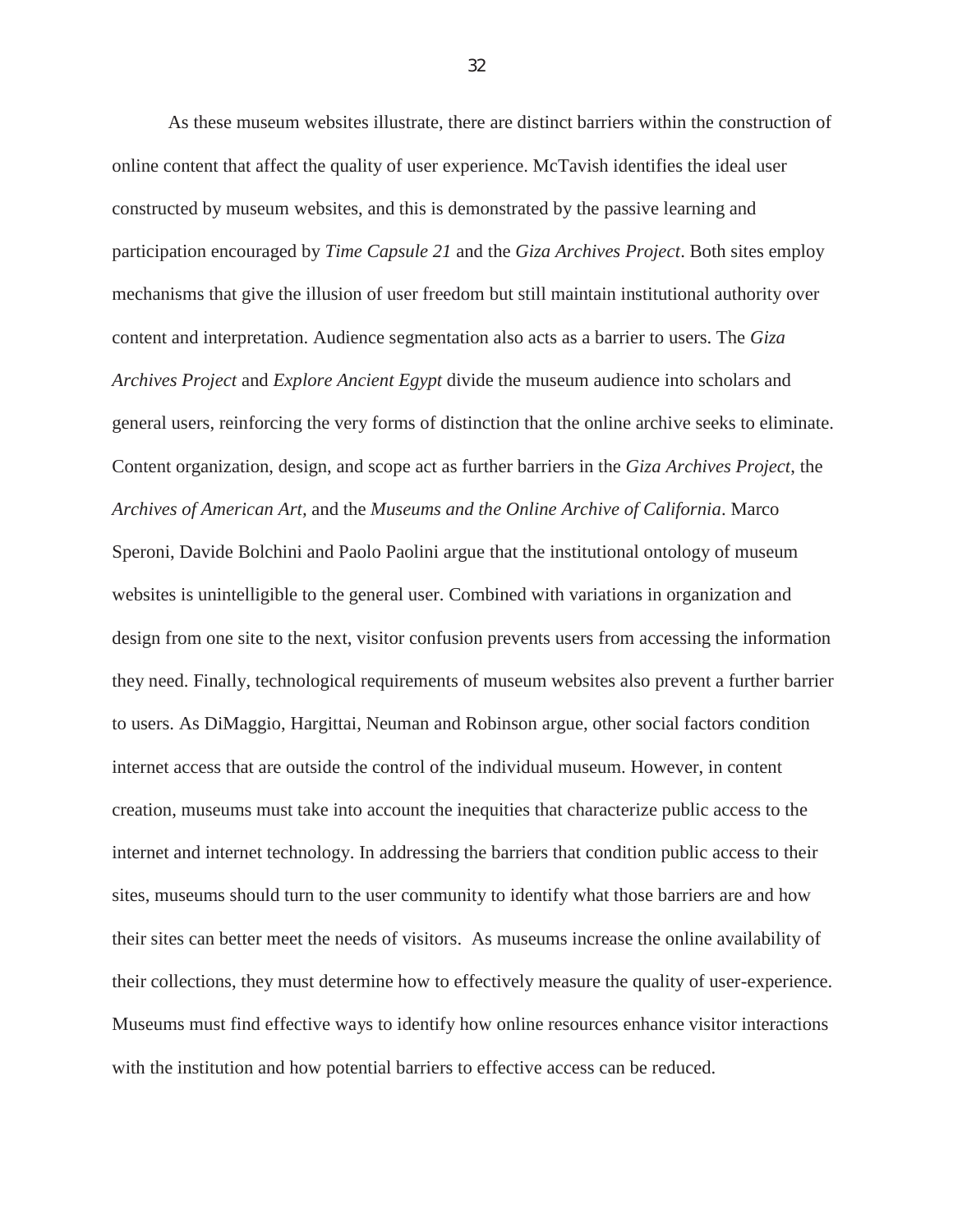#### **The User Experience**

One of the most effective ways for museums to eliminate the kinds of barriers to effective access identified above is to pay more attention to the ways in which visitors to online sites use these resources and identify their needs and desires for future project development. If museum online projects are touted as promoting greater public access to the collection, the needs and behavior of online users may be the most significant factor to consider in assessing the importance of these projects as a public resource.

In any attempt to characterize how users may approach online resources and whether they do or do not enhance their educational experience of a museum collection, it is essential to abandon the conception that these sites and their creators control their reception in the same ways that they do in the physical museum. While it has been made clear in the museum examples above that institutions are maintaining traditional practices of exclusivity and authority in the virtual space, there may be a profound difference in how visitors experience a museum when they encounter it in the personal space of an individual computer screen.

Just as Duncan illustrated that the museum was not a neutral space, neither are its visitors neutral persons, and the exact and lasting effects of the interaction between viewers and viewed cannot be accurately defined for every one who walks through the museum door. John H. Falk and Lynn D. Dierking stress the importance of individual factors that condition visitor experience. They state that "Visitor choice in what and when to learn and perception of control over learning tend to be intrinsic to the museum experience," and that

"Visitors to museums do not come as blank slates. They come with a wealth of previously acquired knowledge, interests, skills, beliefs, attitudes, and experiences, all of which combine to affect not only what and how they interact with educational experiences but also what meaning, if any, they make of such experiences" (2000:87).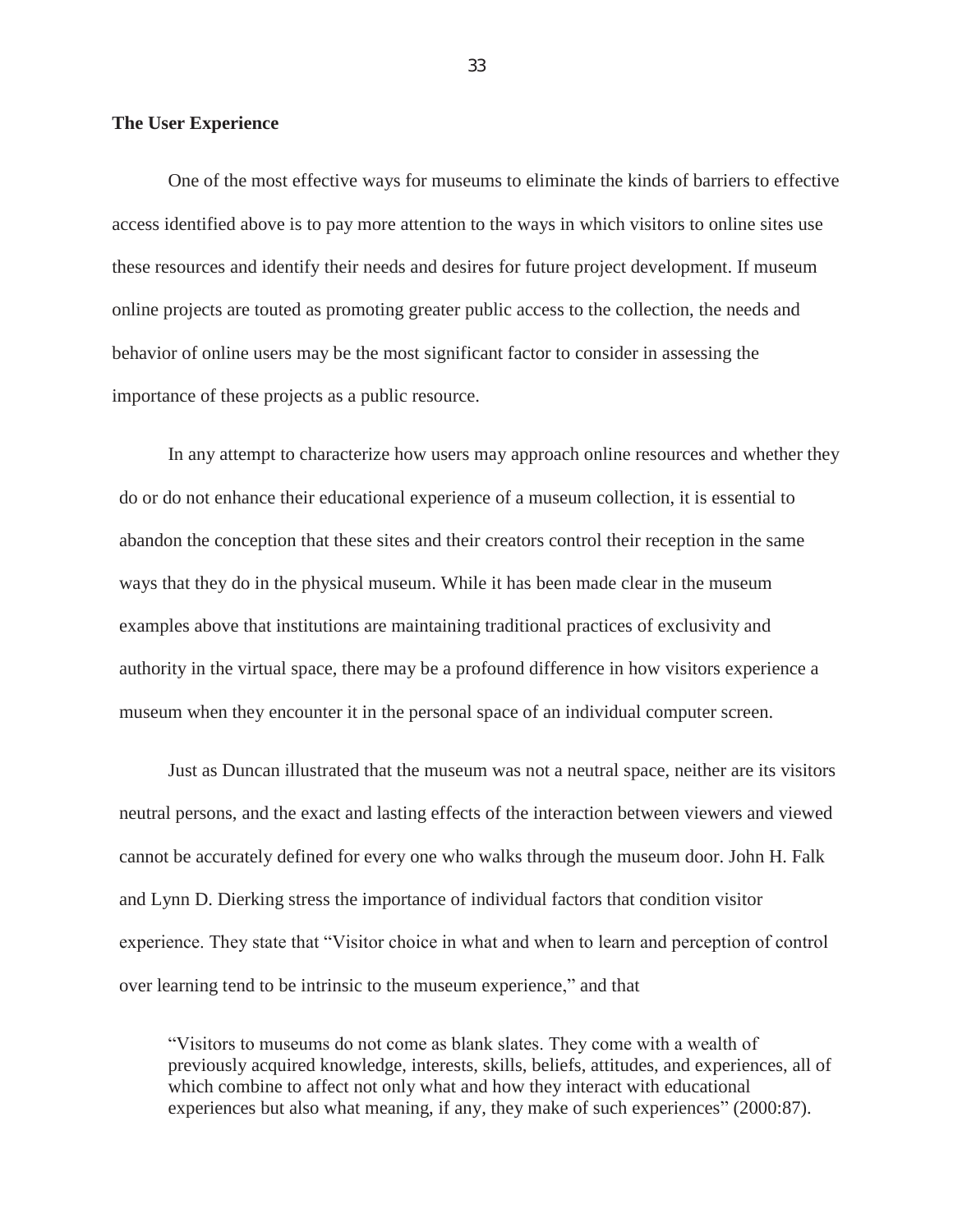While Falk and Dierking spoke of the physical museum, their findings illustrate how the museum experience cannot be totally mediated by the institution in both the physical and the virtual space. This experience becomes even more complex when brought to the level of the individual internet user, whose access to the site may often be a solitary experience on a personal computer. The way art creates meaning for an individual may be very different from the way a museum intends it to, especially when art is removed from the institution and placed in the home (Halle 1993). The meaning of art in the domestic space is characterized by a range of social factors that may have nothing to do with how curators conceptualize their significance in the museum. Museums reflect the conditions of those who organize them, and by paying attention to the museum audience, one attains a deeper understanding of culture as it relates to the conditions of social life (Halle 1993). This is also true of the museum on the internet, and how visitors approach this medium may be influenced by qualities distinct from their approach to a physical museum and conditioned by other social factors. Identifying the personal, individual and social motivations for visitors' use of online museum content may reveal more about how they create meaning for users than studying how museums intend them to be used.

The Institute of Museum and Library Services (IMLS) has begun to identify the importance of the visitor in the development of digital content for museums and libraries and the apparent lack of effective research in this area. They have over the past several years called for developments in needs-assessments, studies and surveys which examine visitor behavior and solicit visitor feedback on various aspects of digital content and online resources. In their 2003 report, *Assessments of End-User Needs in IMLS-Funded Digitization Projects*, IMLS found that the most frequently used needs-assessments did not directly involve the actual users of a site.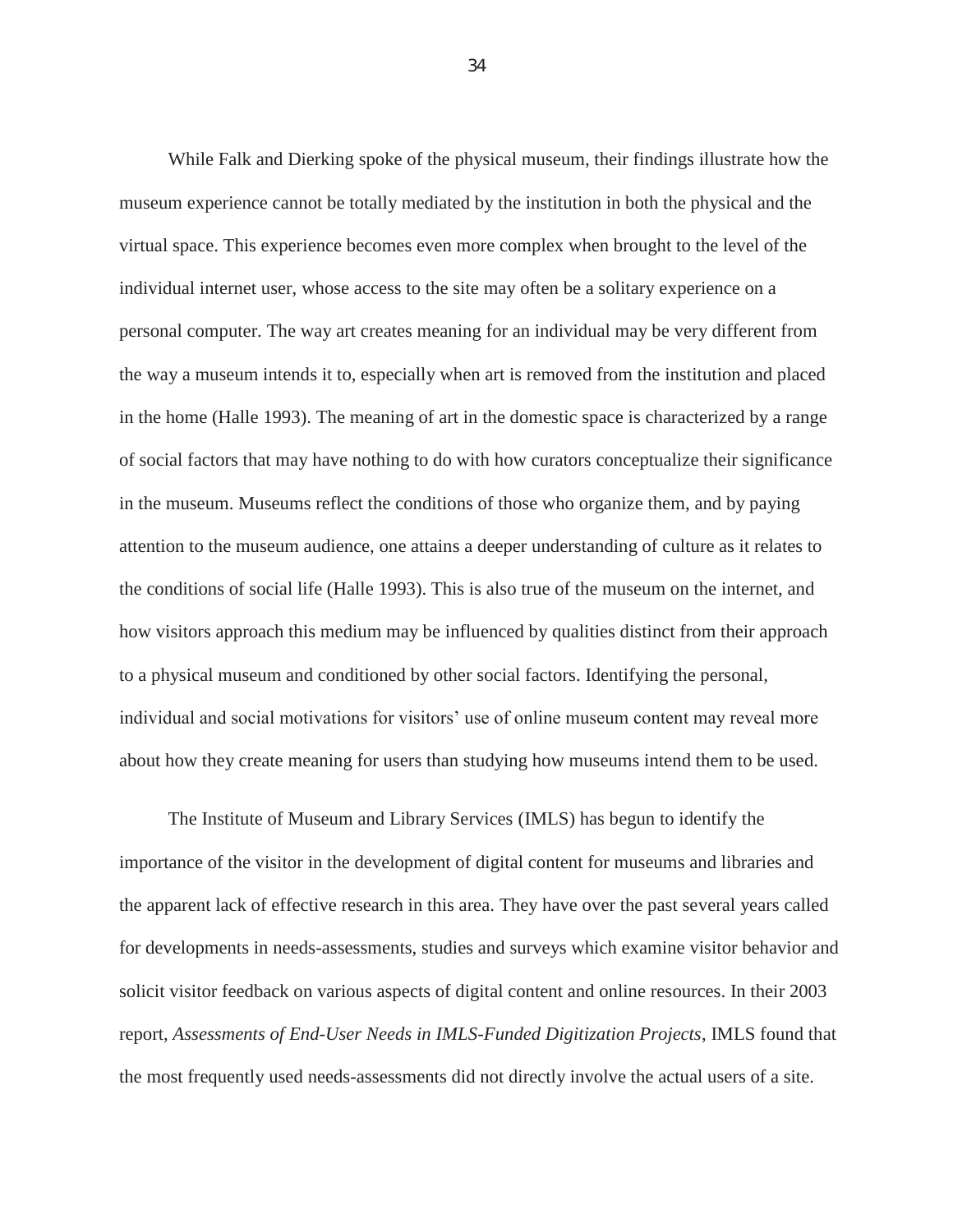Further, for those assessments by institutions that did directly involve their users, few incorporated regular, systematic assessment throughout the design, construction and ongoing existence of the project, and there was a marked lack of standardization in what needsassessment actually was among institutions conducting them.

Despite IMLS"s findings, these problems seemed far from being resolved in the institute's most recent survey of digital content. The Institute's 2006 report on *The Status of Technology and Digitization in the Nation's Museums and Libraries* found that of the 497 museums across a range of disciplines including the fine arts, only 56.2 % had digital images available to the public on their websites and of that, only 10.6% conducted needs-assessments of their projects. If museums are not adequately investigating how visitors use and want to use their online content, their discussion of increased access to collections or enhanced educational experiences exists in a vacuum divorced from the complex realities of actual use in the public they seek to serve. In addition, the report states that among museums, the target audience for online content was mixed: approximately 55% of museums targeted a general audience of anyone with internet access, 53% targeted museum staff and 44% targeted outside researchers and scholars (Institute for Museum and Library Services 2006). While these figures should not be seen to suggest that all museums need to target the same audience for their online content, these variations do suggest that there are multiple interpretations among museums of exactly who the *public audience* is in statements about increasing access to museum collections.

Recent studies of visitor behavior and evaluation of online resources by museums have confirmed the disjuncture between the way museums intend their sites to be used and by whom and how they are actually perceived and used in practice. In 2007, the San Francisco Museum of Modern Art published its findings in a study it conducted on user evaluation for the redesign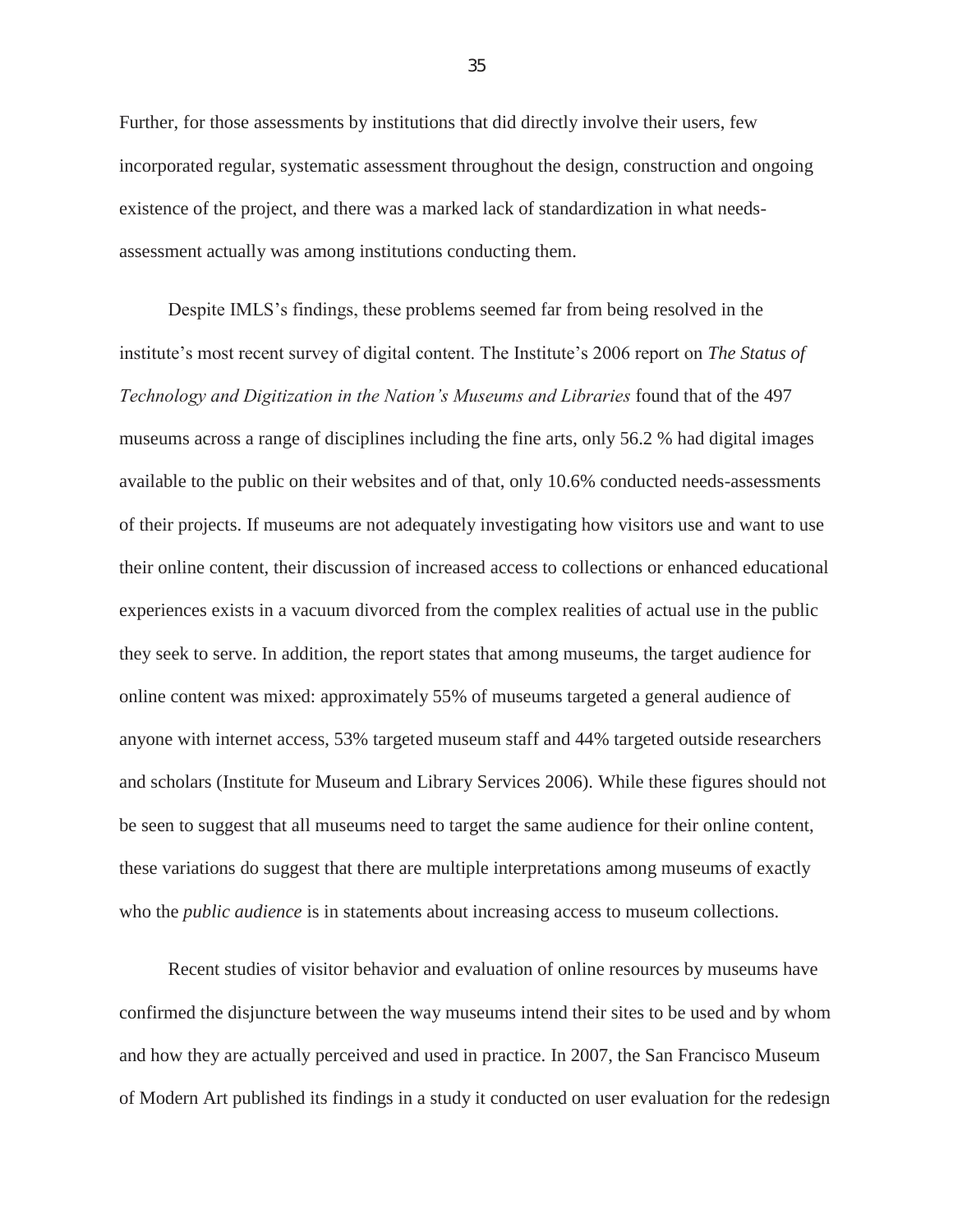of the museum"s website. Many of the findings of the study were surprising for the museum. While the museum assumed that its site was primarily used by scholars, educators, and arts professionals, the study showed that this group was actually the smallest category of visitors to the website and that the majority of visitors came from outside the arts and education community (Mitroff and Alcorn 2007:4). Other interesting findings were that visitors did not understand some of the content descriptions of the site, such as the difference between an exhibition and a collection, and the majority of visitors used the website to find out information about trip planning to the physical museum. In addition, most visitors were unaware of the breadth and depth of content available online and found the site difficult to navigate (Mitroff and Alcorn 2007:5).

The latest study on internet use and museums and libraries by IMLS also reveals findings on the way visitors to museum websites use online content. José Marie Griffiths, Donald W. King and Jeffrey Pomerantz found that 83% of visitors to museum websites did so for recreational and informal learning, motivated by a general interest in the museum and its contents (Griffiths, King, Pomerantz 2008:20). Only 7.5% of visitors to museum websites were for work-related purposes, including researching and writing. Those who reported visiting museums for work-related purposes also reported that they were more likely to find the information they were looking for during a visit to the physical museum than a visit to the website (Griffiths, King, Pomerantz 2008:20).

These reports from SFMOMA and IMLS reveal the ambiguity within the museum community about the way they approach their online audiences. Museums assert the benefits of online content to the public but do not create material that is reflective of actual user identities and experiences. It confirms that the majority of visitors comprise a general audience interested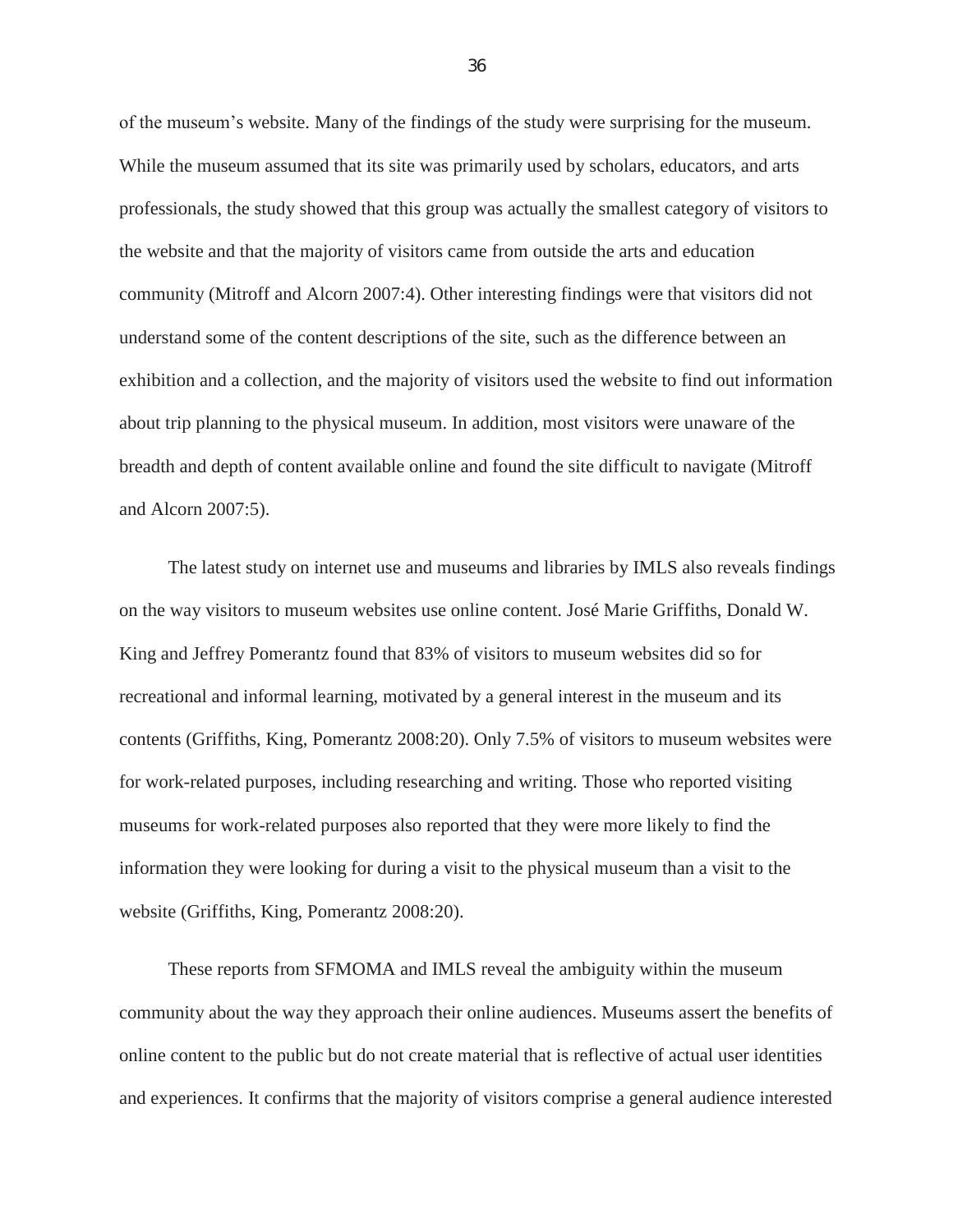in informal learning and information about the physical museum rather than serious scholarship and research online. The perception among museums that enlarging archival databases increases access to a collection does not coincide with the fact that most people, including researchers, approach a site to gain information for a physical visit. If museum audiences are primarily interested in visiting the physical museum space, providing online archives does not address their needs if they remain restricted in the physical museum. If museum audiences prefer informal learning and entertainment on museum websites, then archival sites that are difficult to navigate and confusing to decipher do not adequately engage public audiences. In addition, merely increasing the amount of archival content online does not provide more access if the barriers identified above do not allow users to find information effectively and efficiently.

#### **Institutional Factors Conditioning the Development of Online Archives**

In efforts to create online archival content that is truly accessible to the public audience, museums must also contend with institutional factors that affect priorities for digitization. Many museums lack sufficient funding and resources to digitize collections, so evidence of public use and support of these resources is critical to demonstrating their effectiveness as resources and worthiness of financial support. It is unlikely that most institutions will be able to afford to digitize an entire collection. The cost of digitization can be high, scanners and software can be very expensive, and additional costs are incurred by the need for staff increases or training of existing staff members to embark on a digitization project as well as to maintain and update online resources. Museums that lack significant funding devoted to digitization projects may be hesitant to direct time, staff and income away from other projects and programs. A small to midsized museum may be able to apply for grants or appeal to other funding sources for digitization projects, but they typically have limited staff and resources to devote to fundraising, and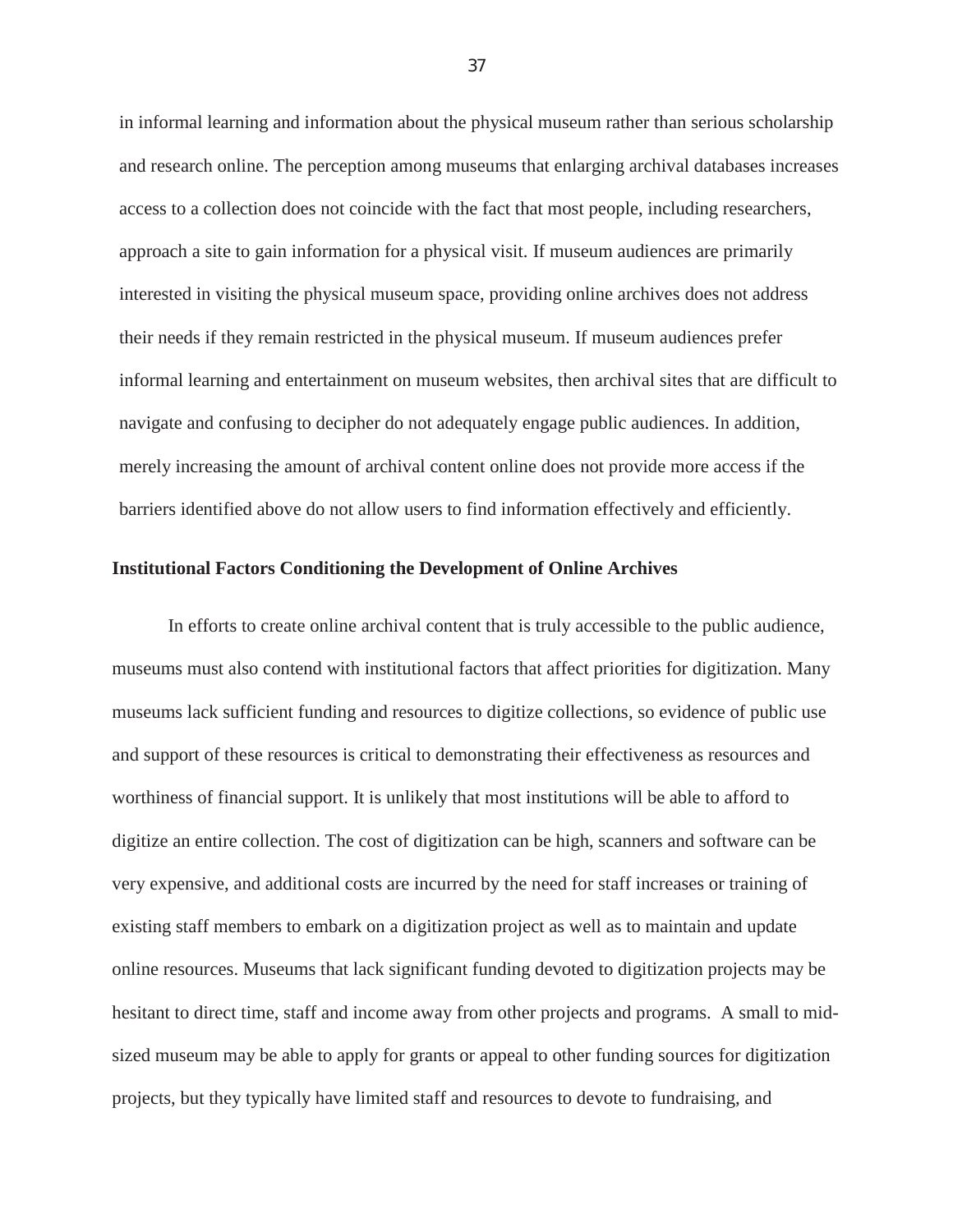priorities may be devoted to other areas such as educational programming, exhibitions, operations, conservation or expansion.

In the IMLS 2006 report on *The Status of Technology and Digitization in the Nation's Museums and Libraries,* of the museums that reported their use of digital images on public websites, 34% or less reported having policies regarding digitization, approximately 56% reported inadequate funding for digitization and 16.5% reported having more than 25,000 items left to digitize from their collections. Additionally, museums reported that the three factors most likely to hinder the progress of digitization projects were inadequate staffing, inadequate funding and other projects with higher priorities (2006). Therefore, while public statements regarding digital resources assert the significance of these projects for museums and the benefits they pose to public access to museum collections, in the museum community there appears to be widespread inequality of access to the resources needed to create, sustain and effectively evaluate these projects. While the statistics above represent the averages of small, medium and large museums included in the study, the project survey did reveal inequalities between small and large museums in the areas of funding for technology, needs assessment and digitization policies (2006).

Demonstrating the significant costs of digitization, the Library of Congress reported that for the average presidential paper, scanning costs up to \$11 per page. With 132 million objects in the collection, it is unlikely that more than 10% will be digitized due in part to the expense of such a task (Hafner 2007:1). While the Library of Congress may be an extremely large example of an archival collection, even small museums may have far more documents than they can afford to digitize. A small museum may posses only 10,000 materials in its archive, requiring much less funding for digitization than a larger institution. However, it is also more likely to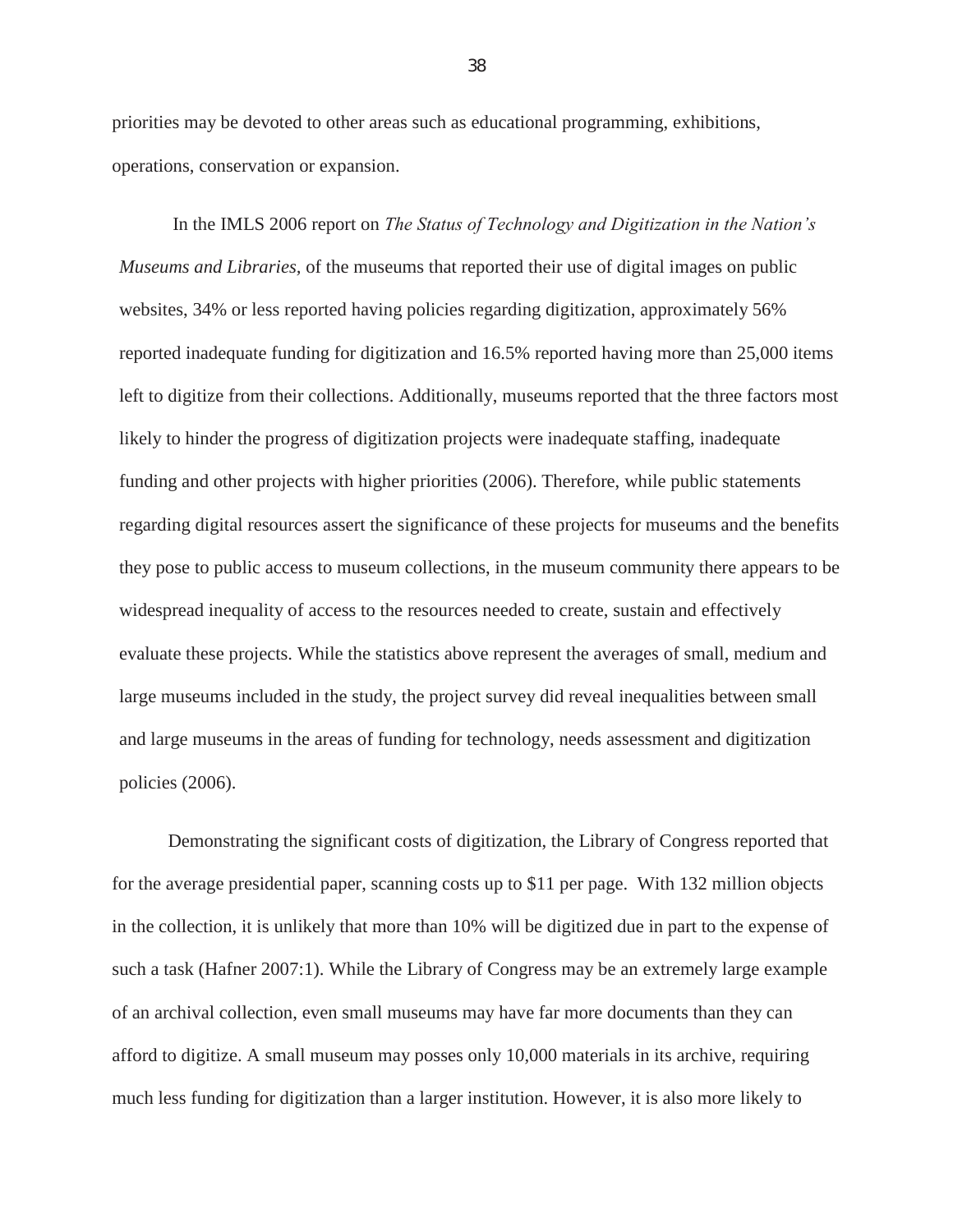have a significantly smaller staff size and operating budget which would present the same financial challenges to digitization as at a larger museum. The sheer volume of a collection not only poses the financial concerns identified above, but also poses significant time concerns where multiple years may be required to complete projects that drain resources from an organization.

These and other factors may affect a museum"s priorities for digitization efforts. As a result, most museums have to designate only portions of a collection to be included in online projects. How they make this choice is particular to the needs and desires of curators, project directors, audiences and other stakeholders such as private corporations, government bodies or foundations funding a digitization project. Museum archivists argue that digital records of a collection aid conservation effort by reducing the physical contact with materials, but the scanning process could also pose risks to extremely sensitive materials. Therefore, museums must weigh potential risks to an object against the benefits of online access. In addition, some materials may be difficult to scan because of bulkiness or shape. They may require different scanning tools than other materials, thus increasing costs for a project. With a large archival collection and limited resources, museum administrators may wish to digitize the most at risk materials of a collection first, but these may not always be the most renowned materials that would generate the greatest online interest.

The financial limitations, unequal distribution of resources among large and small museums in addition to the high time and labor costs of digitization are significant factors in the development of online archival resources for museums as effective tools of enhanced public access. Without the resources necessary to evaluate and improve digital collections, museums cannot address the needs of site users and develop more engaging and user-friendly websites.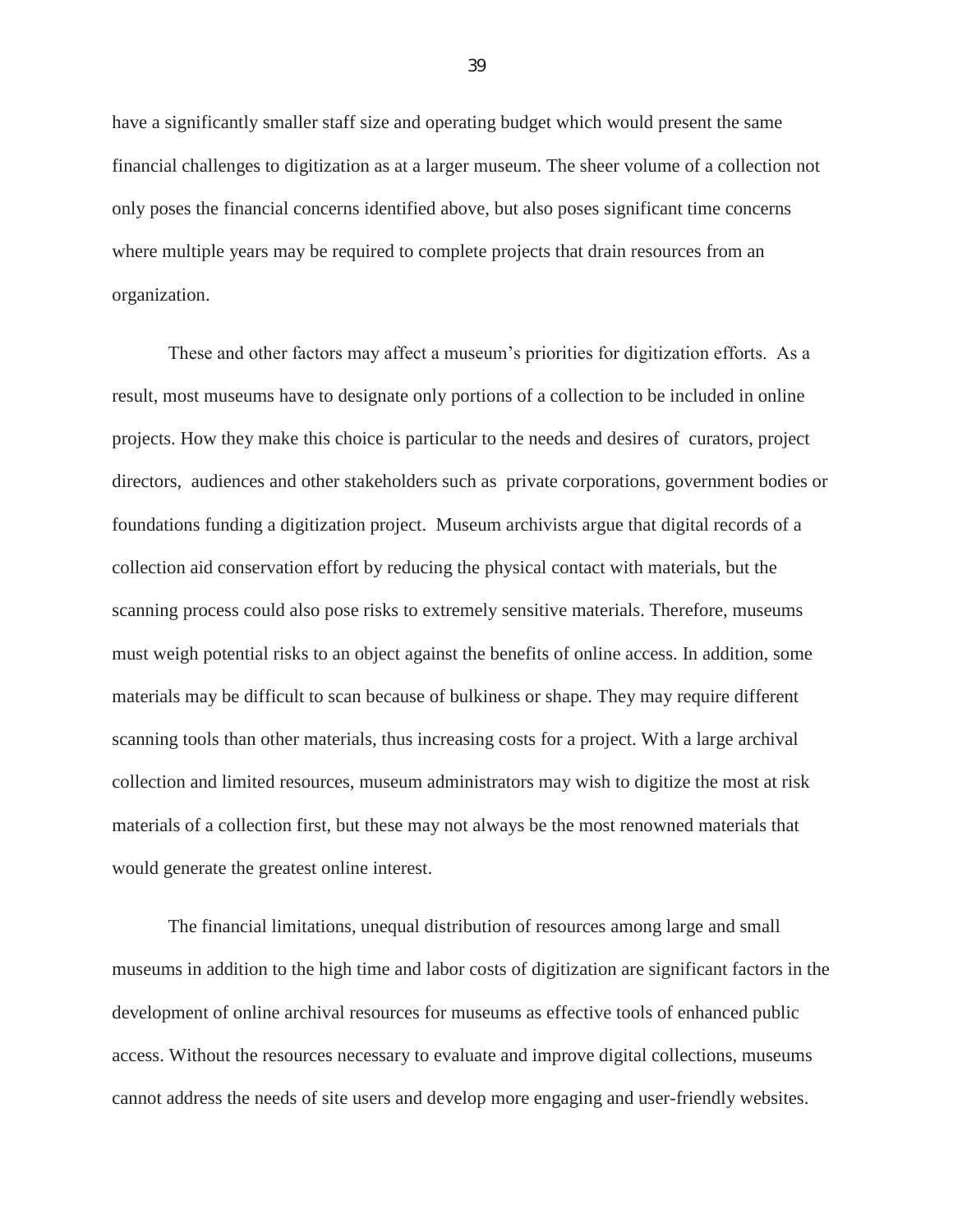Yet at the same time, evidence of public use and satisfaction with online content is often the most effective way to gain increased and sustainable funding for new and existing projects. Therefore, museums have two distinct but related problems that condition further development of online content. These can be addressed by examining two projects, the Museum Educational Site Licensing Project (*MESL*) and the Museums and the Online Archive of California (*MOAC*), which demonstrate the importance of collaboration and the value of incorporating educators and content users as mediators of information directed into the design and development of online archival resources.

#### **Institutional Collaboration for Museums and Online Content**

Institutional collaboration is one approach that can reduce the financial limitations to content development and evaluation as well as create a more user-friendly interface to be applied throughout the industry. The scope of online archival resources is broad across museum collections as shown by the *Giza Archives Project*, *Time Capsule 21* and the *Archives of American Art*, and there is wide variation in content, depth, quality, organization and technological specifications across online resources. As the Institute of Museum and Library Services has shown, much of this variation among online resources is due to inadequate funding, low priorities, a lack of standardized policies for digitization, and ineffective needs assessment. Further, larger museums have greater access to resources for creating online content. All of these factors act as barriers to a truly democratic vision of public access to online archival resources, especially if larger institutions continue to dominate the digital museum community and other museums are left behind in the virtual world. If museums continue to create online content in isolation, it may become even more challenging for smaller museums to keep pace with rapidly changing technology and the expanding and evolving projects at larger museums. However, if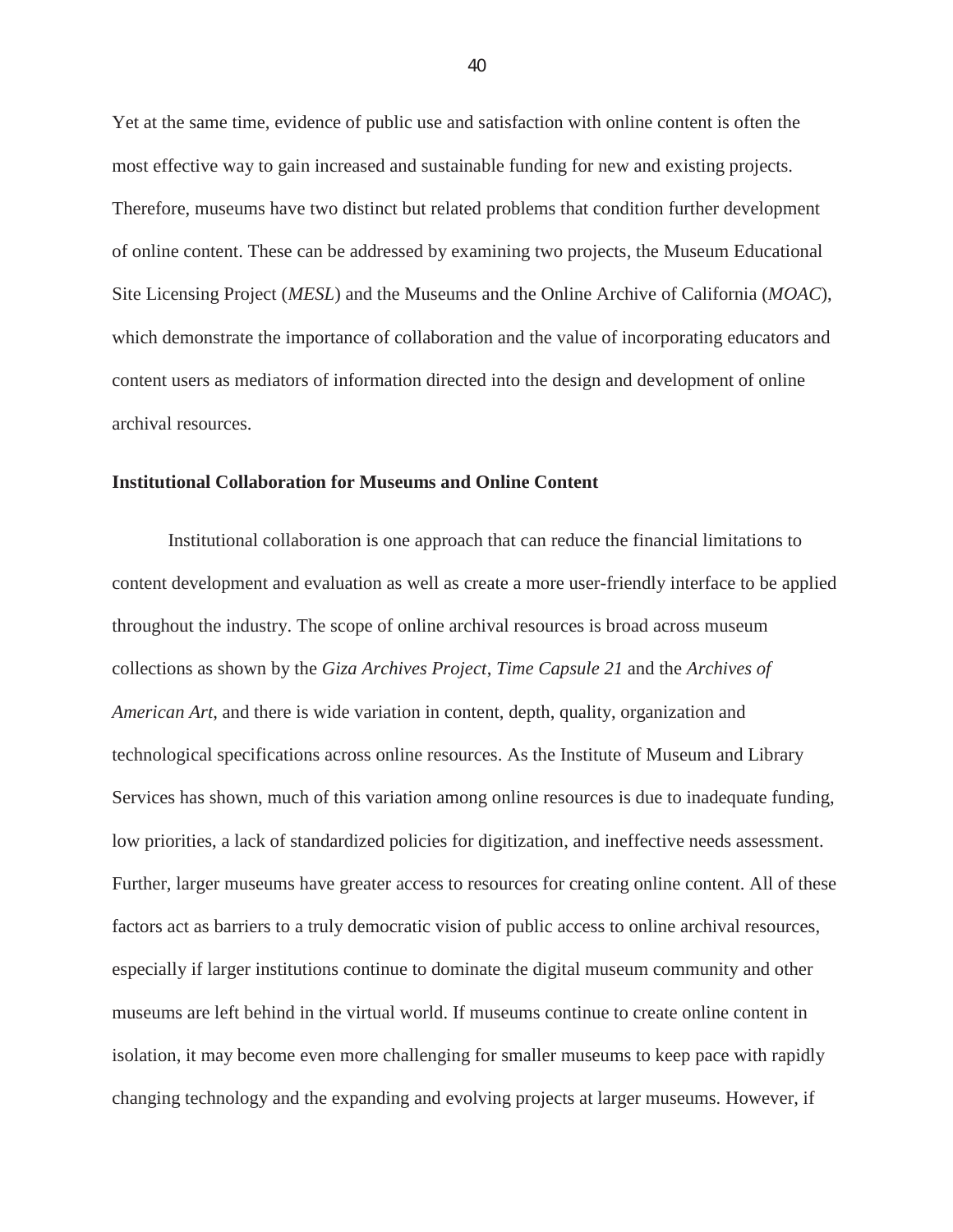museums engage in collaborative digitization projects, gaps between large and small institutions could lessen and the quantity and quality of online archival resources could be maintained across a wider range of resources.

By pooling resources and information, museums working together can develop costeffective programs for online content that standardize basic interfaces and terminology. The adoption of standards and best practices has a two-fold benefit. First, it allows museums to save costs by reducing the amount of developmental work in launching a new database created specifically for one institution. It creates a community of museums that can assist one another in updating resources, solving problems, and sharing software. Museums can also share information on user identity and behavior to yield a more accurate picture of who users are, how they use online content, and how content can be improved across institutions to meet user needs. Secondly, if sites are organized to fit industry standards, they can easily cross-reference with one another to allow users to navigate across multiple resources, instead of having to master and interpret a new interface with every museum website. By working together to provide a common template for online content, museums can eliminate the confusion users currently feel when confronted with widespread variation from one museum to the next.

Excellent examples of institutional collaboration can be found in the Museum Educational Site Licensing Project (*MESL*) and in the Museums and the Online Archive of California (*MOAC*). These projects demonstrate how institutional collaboration can reduce the financial limitations to digitization for individual museums and lessen the digital divide between small and large institutions. In addition, the projects also identify the importance of user evaluation in site development and implementation. By reducing financial limitations, collaborations can allow museums to design better resources without having to appeal to outside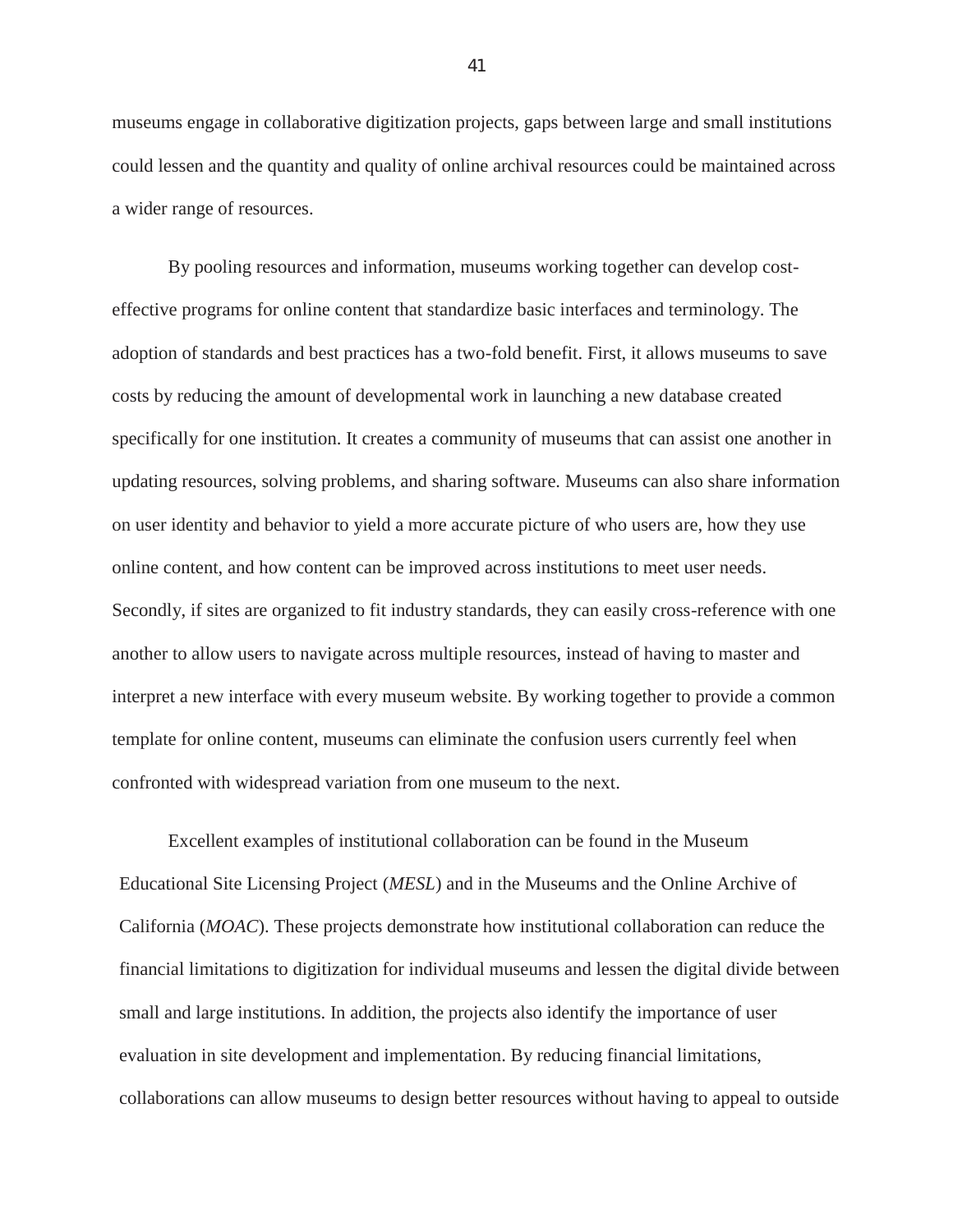funders for increased support. Further, through the creation of industry wide standards for content design and needs assessments, museums will be better able to meet the needs of users.

The accomplishments of *MESL* and *MOAC* in reducing costs and encouraging information and resource sharing among museums are great. *MESL* began in 1994 and ran until 1998 and was organized by the Getty Information Institute and MUSE Educational Media. The project matched six museums and one library with seven universities for the creation of a shared digital image collection to use in university courses. The museums were chosen to represent a range of technological capabilities, from having pre-existing content on the internet to barely having an institutional email service. The Fowler Museum of Cultural History, the George Eastman House, Harvard University Art Museums, The Museum of Fine Arts, Houston, the National Gallery of Art, the National Museum of American Art and the Library of Congress. American University, Columbia University, Cornell University, the University of Illinois at Urbana-Champaign, the University of Maryland, the University of Michigan, and the University of Virginia were chosen for their existing technological infrastructure, strong administrative support, and ability to form a project team of librarians, computer programmers, instructional designers and faculty members (Stephenson 1998:1-2).

Each museum chose roughly 500 objects from its collection that were documented as digital images with descriptions and distributed to university course instructors (Notman 1998: 38-39). The project was designed not only to explore the impact of digital images as an educational supplement to university courses, but also to create a testing ground for administrative, legal, economic, technical, and educational issues for collaborative networking of museum content (Stephenson 1998:1). As a collective project, the museums and universities were able to work together to create a methodology for digital access to collections including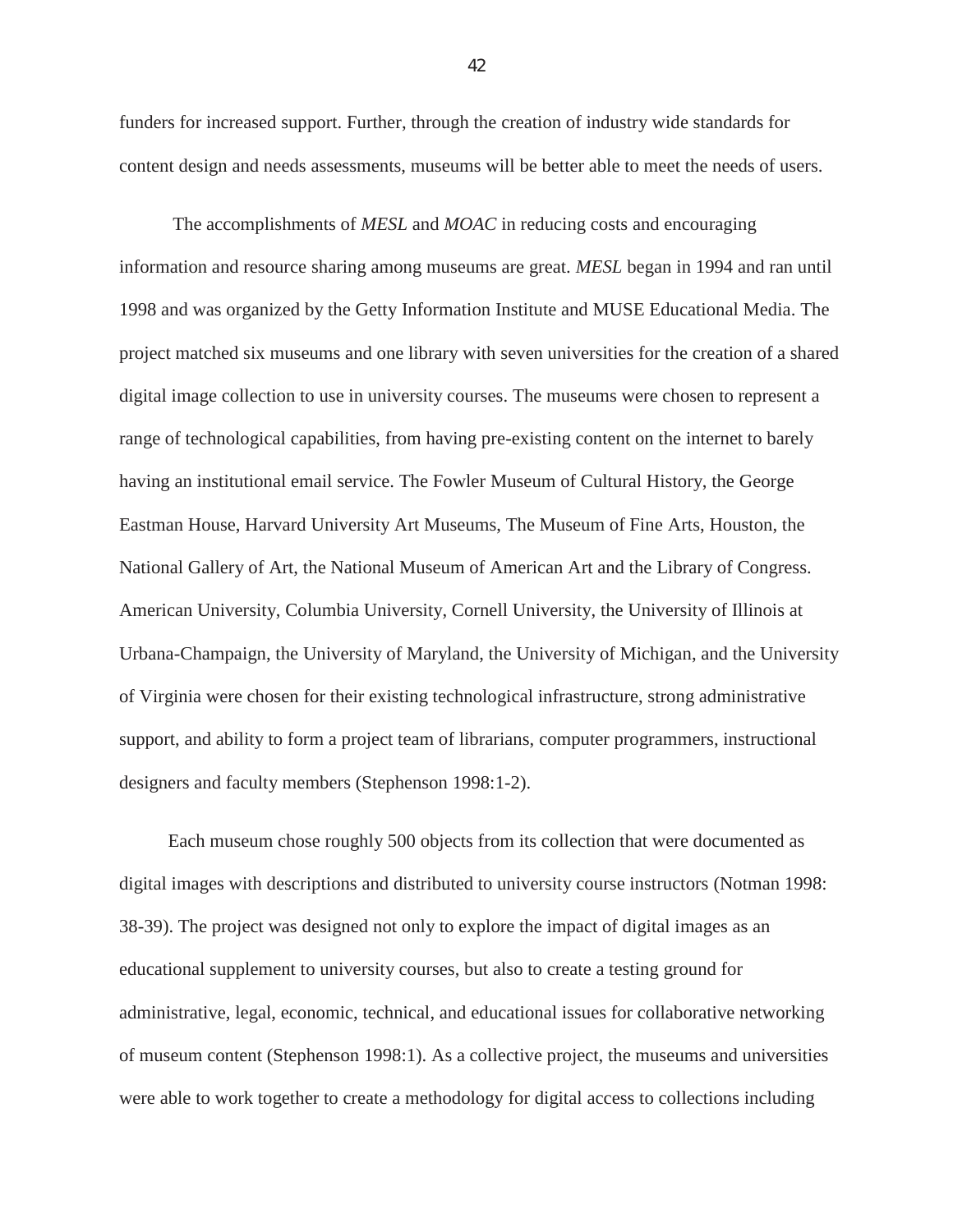creating model terms and conditions for educational site licensing, developing shared technological terminology, and addressing the many technical issues involved in creating, exporting, and delivering digital content across institutions. While not always successful at creating a standardized methodology that fit the needs and capabilities of each institution, the project was able to identify guidelines for future projects and make over 9,000 digital images available to the universities (Stephenson 1998:2-3).

Particularly for those museums with little to no experience in creating digital content, the first two years of the project allowed for rapid improvement in technological capabilities. For example, the George Eastman House and the Museum of Fine Arts, Houston entered the project with no experience in digital imaging and both were able to contribute over 1,000 digital images each in the first two years (Notman 1998:40-45). *MESL* demonstrates how shared information and resources across institutions can even the playing field among large and small museums in the digitization process.

A more recent case where institutional collaboration has had a significant effect on museum online content and the establishment of standards and best practices for the field is in the Museums and the Online Archives of California project (*MOAC*). *MOAC* is an online database comprised of finding aids and digital images from libraries, archives and museums across the state of California. The project developed out of the Online Archive of California, itself a part of the California Digital Library during the late 1990s and continues to expand and develop today.

At the project's onset, *MOAC*'s mission was "to integrate access to collections of art, historical artifacts, photography, and manuscripts from museums, archives, and libraries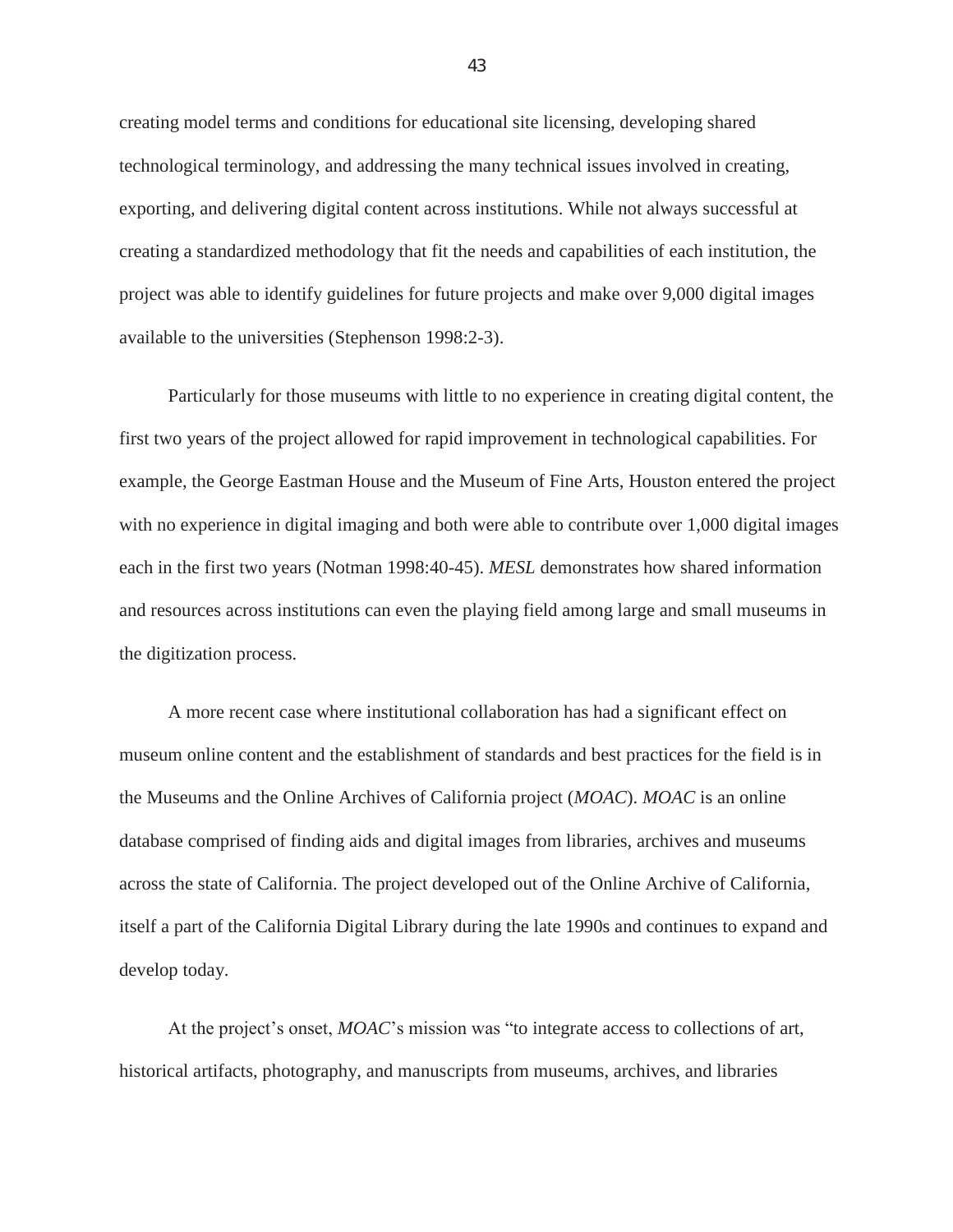throughout California…by creating a standards-based and scalable solution, which could potentially allow every California museum to share collections with libraries and archives online" (*MOAC* report). As a result, *MOAC* was able to apply EAD encoding standards<sup>2</sup> developed for archives to museum collections and enhance them to accommodate item level object description akin to museum collections management procedures. This process enabled the integration of digital resources from libraries, archives and museums into a single, searchable online catalogue (Chandler 2002).

The aims of *MOAC* are not to get museums to adopt EAD as the standard for internal collections management; rather it is promoted as an ideal method for integrated resource sharing among libraries, museums and archives. Other standards may be better suited to internal collections management or resource sharing among only museums based on the kind of descriptive language desired. For example, EAD is not able to accommodate certain kinds of media depictions of artworks such as scans of individual pages of a book or multiple views of a sculpture, which are useful for researchers who wish to go beyond image identification to further visual study of an object (Rinehart  $2003$ )<sup>3</sup>.

Unlike the *MESL* project, which restricted content access to museum and university participants, *MOAC* is an online resource open to the public in addition to being an integrated collections database for California cultural institutions. While the potential barriers to effective public access and use of the project's online content have already been discussed, the technical

<sup>2</sup> EAD, Encoded Archival Description, is a finding aid standard developed by Daniel Pitti and colleagues at UC Berkeley Libraries, originally called the Standardized General Markup Language Document Type Definition (DTD). DTD was further developed and endorsed as the standard for archival description by the Society of American Archivists and the Library of Congress in 1995, where it became EAD (Chandler 2002: 3).

l

 $3 \text{ MOAC}$  did ultimately develop the project further by using numerous other standards in order to create more media rich content for museum objects.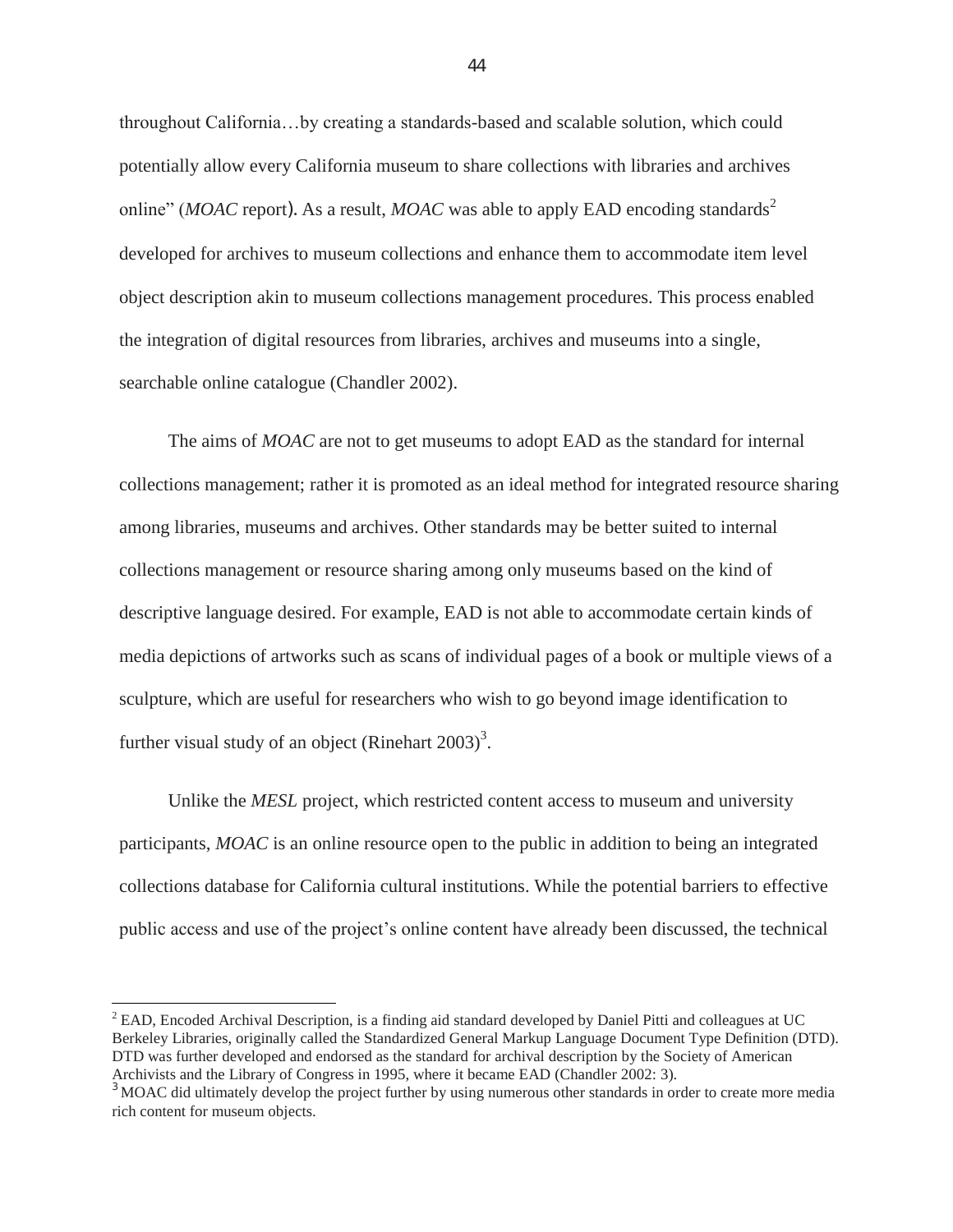achievements and success of *MOAC* as a collaborative project deserve to be highlighted. The cooperation of libraries, archives, and museums have been beneficial to project participants.

For example, libraries and archives have been able to convey the importance of standards and best practices for data and content development to be integrated and shared across institutions as well as the benefits of publically available finding aids that act as a catalogue of the collection. By developing finding aids for museum collections and placing them online, museums can indicate the scope and depth of a collection to researchers. In addition, while digital images of the entire collection may not be possible due to volume, time, and expense the publication of finding aids for an entire collection may prevent non-digitized collections objects from going unnoticed in the virtual community. Libraries and archives have also gained from the collaboration with museums, which have brought collections management expertise to cataloging that recognizes the importance of object-level description for a collection (Chandler 2003).

Perhaps the most significant achievement of *MOAC* was enabling small and mid-sized museums to participate in the project in a manner that was feasible and cost-effective. *MOAC*"s project manager identified several key aspects of the project that created a more even playing field for smaller museums to participate in such a large-scale project. Firstly, *MOAC* was organized as a regionally based collaboration where communication could easily occur through media but also in person, and project members were open to resource and information sharing for a collective goal. Secondly, a concerted effort was made from the beginning of the project to establish realistic goals, such as working from pre-existing data and allowing museums to retain current collections management systems and build from existing practices in the field. Finally, a *MOAC* participant, the Berkeley Art Museum, was able to develop a tool, the Digital Asset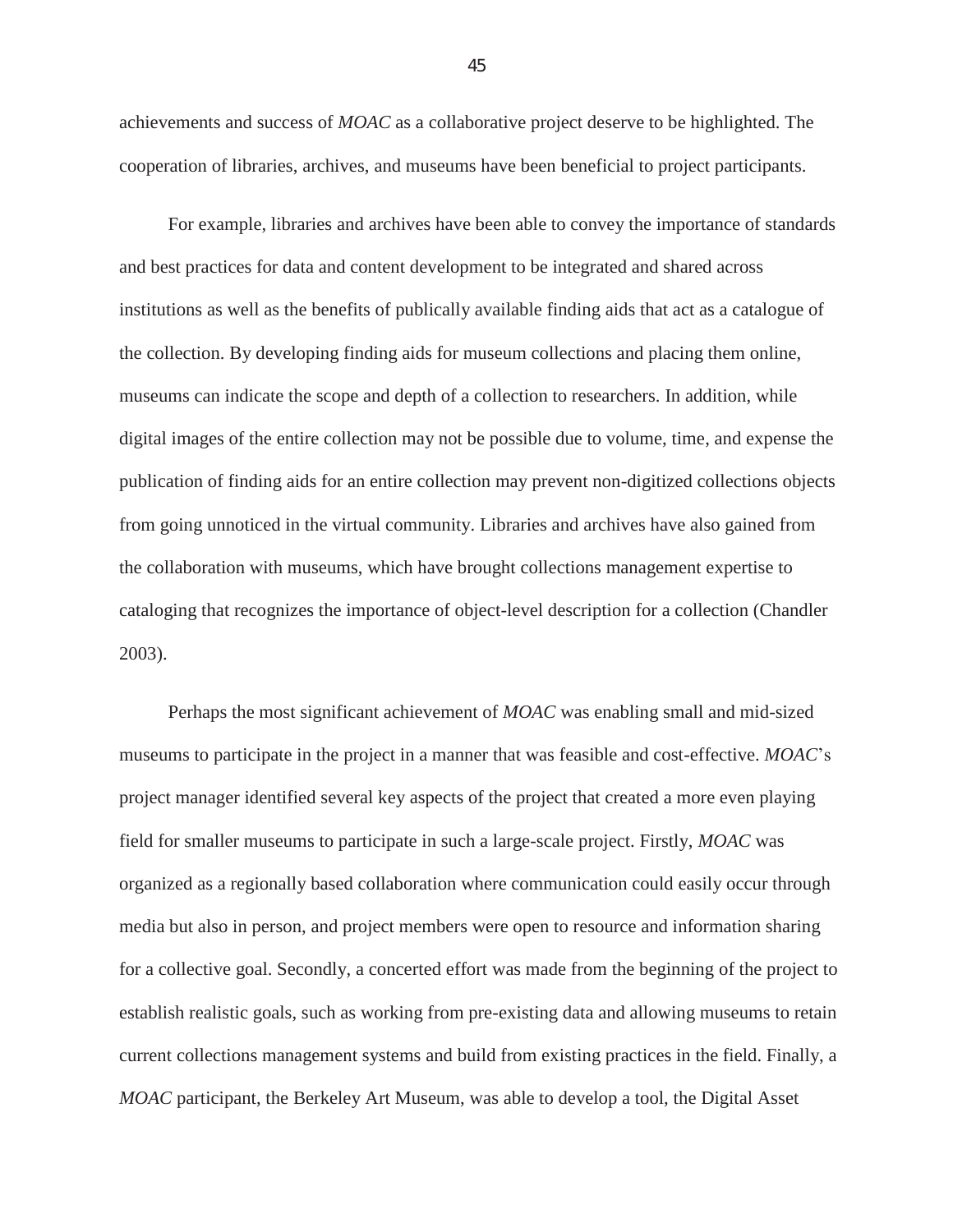Management Database (DAMD) that allowed data from pre-existing collections management systems to be converted and enhanced through multiple processes into EAD and other standards that met the best practices of *MOAC*. This tool was then freely shared among the *MOAC* community and further enhanced, altered and scaled by other museums. DAMD was ultimately able to reduce significant costs to museums of encoding and creating EAD files (Rinehart 2003). As *MOAC* continues to be an evolving project incorporating more institutions and further developing content and methods to accommodate changing needs in the virtual cultural community, its early findings and ongoing development provide an exciting model for institutional collaboration that may allow a more diverse range of museums to participate in the virtual space.

These projects both demonstrate how institutional collaboration was beneficial to individual museums, particularly smaller museums and museums that were not technologically advanced. By sharing information and resources, these projects enabled museums to digitize significant portions of their collection and form a supportive network of colleagues committed to enhancing and evaluating the quality of their digital resources. This is fundamental to the success of future digitization projects because they create a foundation from which museums can build their online resources. They reduce costs during the early stages of development of online content, allowing more time and resources to be spent on evaluation and improvement of sites to meet user needs.

In addition to determining the most cost effective and efficient methods for museums to increase their digital content, *MESL* and *MOAC* both identified user evaluation as a significant factor to the success of digital projects. One of the most significant outcomes of *MESL* was the increased awareness of the importance of communication between the museums and content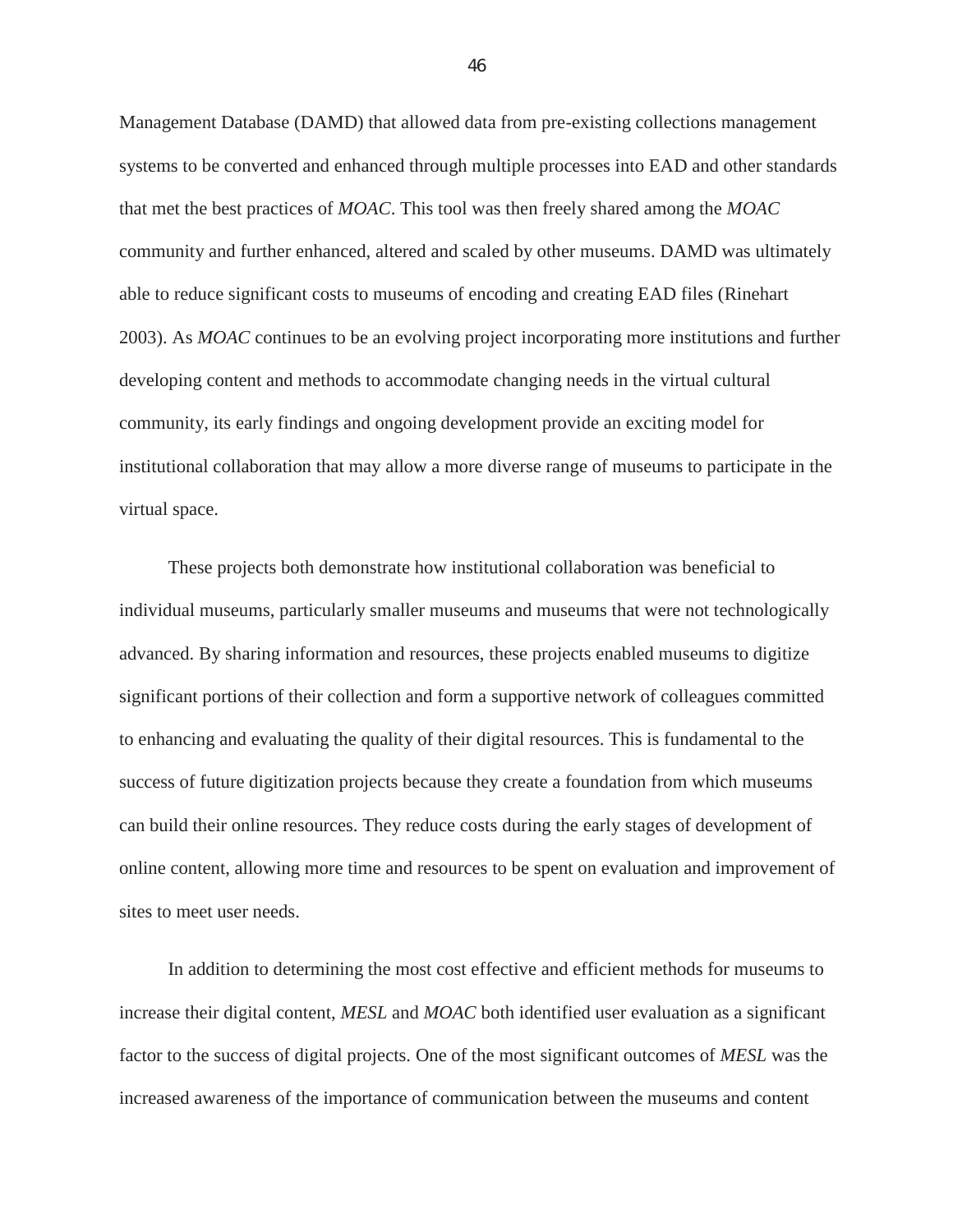users. During the project, some of the participating museums solicited little to no input from university faculty on content, while others worked closely with faculty to provide course specific images (Notman 1998:40-41). The following year, universities requested more direct involvement of faculty in the content selection process, and an online request form was created to submit collection requests to the museums. While there was some increase in faculty involvement, additional delays and setbacks to communication between faculty and museums occurred because of technical problems and incorrect usage by individuals unfamiliar with electronic media (Notman 1998:42-43). As a result, while significant quantities of material were digitized, it did not always meet the needs of the faculty who used it.

*MESL* participants identified several issues key to content selection. Museums must have firmly established collections management and digital image databases in place before shared resources are created so that as much of a collection as possible is available for content selection. However, it is crucial that as much communication as possible should occur between museums and content users so that users can be more aware of what content is available and be able to adequately request the information they need (Notman 1998:46).

A significant achievement of the *MESL* project was its user evaluation. Participants conducted a range of evaluations including discussion groups, web surveys, questionnaires, institutional reports, and site visits in order to assess the impact on museums, universities, faculty, and students. The project report published by the Getty Information Institute summarizes findings of the various methods of evaluation of *MESL*:

1. Implementing the *MESL* project was not a trivial exercise and required significant retooling of the infrastructure, as well as a high degree of technical and administrative support at both universities and museums.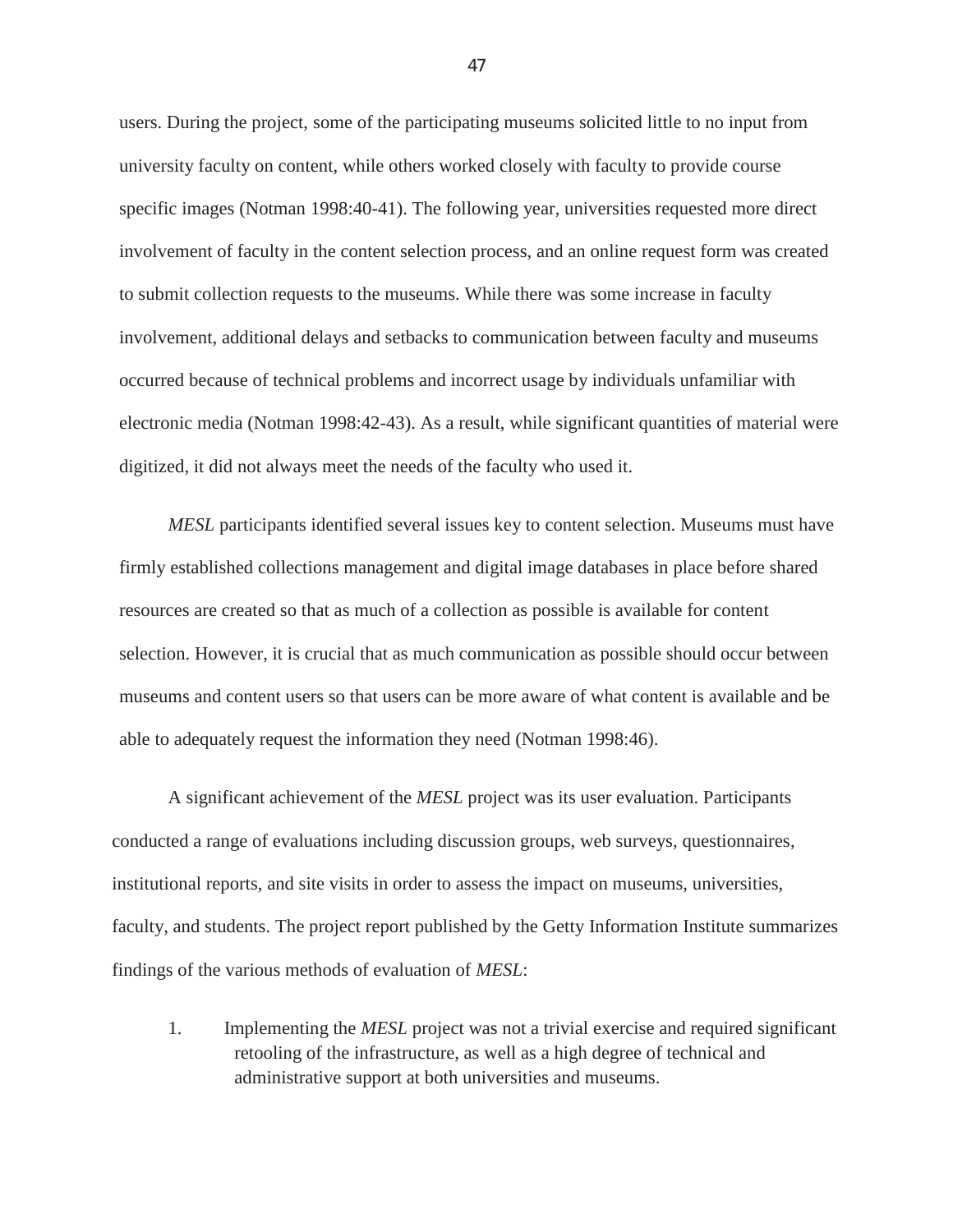- 2. More standardization at virtually every link in the data delivery and access chain is needed.
- 3. Improvements in image availability (more images desired), image quality, and delivery mechanisms would be welcomed by all users.
- 4. There was a steep learning curve for many faculty, but this was less true for students.
- 5. Digital images enhanced the classroom experience and were easily incorporated into student work.
- 6. The *MESL* project was a worthwhile experiment and taught participants a lot about what is required to incorporate digital images into the campus information "mainstream".
- 7. Those involved demonstrated a keen enthusiasm for the potential that *MESL* foreshadowed (Stephenson and McClung 1998:86-87).

It was apparent among the project participants that *MESL* contributed significantly to the development of digital educational resources and participants cited institutional collaboration as a critical factor to the success of the project. Since the *MESL* project, significant improvements have been made in digital technology and the creation of online content by museums has increased dramatically. However, the project's findings resonate with the recommendations of IMLS made over a decade after *MESL* was initiated. The 2003 and 2006 IMLS reports identified the continuing gap between large and small organizations in technology use and access to resources, while the *MESL* project demonstrated that collaboration could greatly benefit both large and small museums in digitization efforts by sharing resources and expertise as well as developing standards to make future projects operate more smoothly. Additionally, while IMLS continues to identify in its reports the need for standardized and more comprehensive userassessments for digital projects, *MESL* incorporated comprehensive needs assessments throughout its history and its recommendations for content selection and project evaluation can serve as a model for current and future efforts.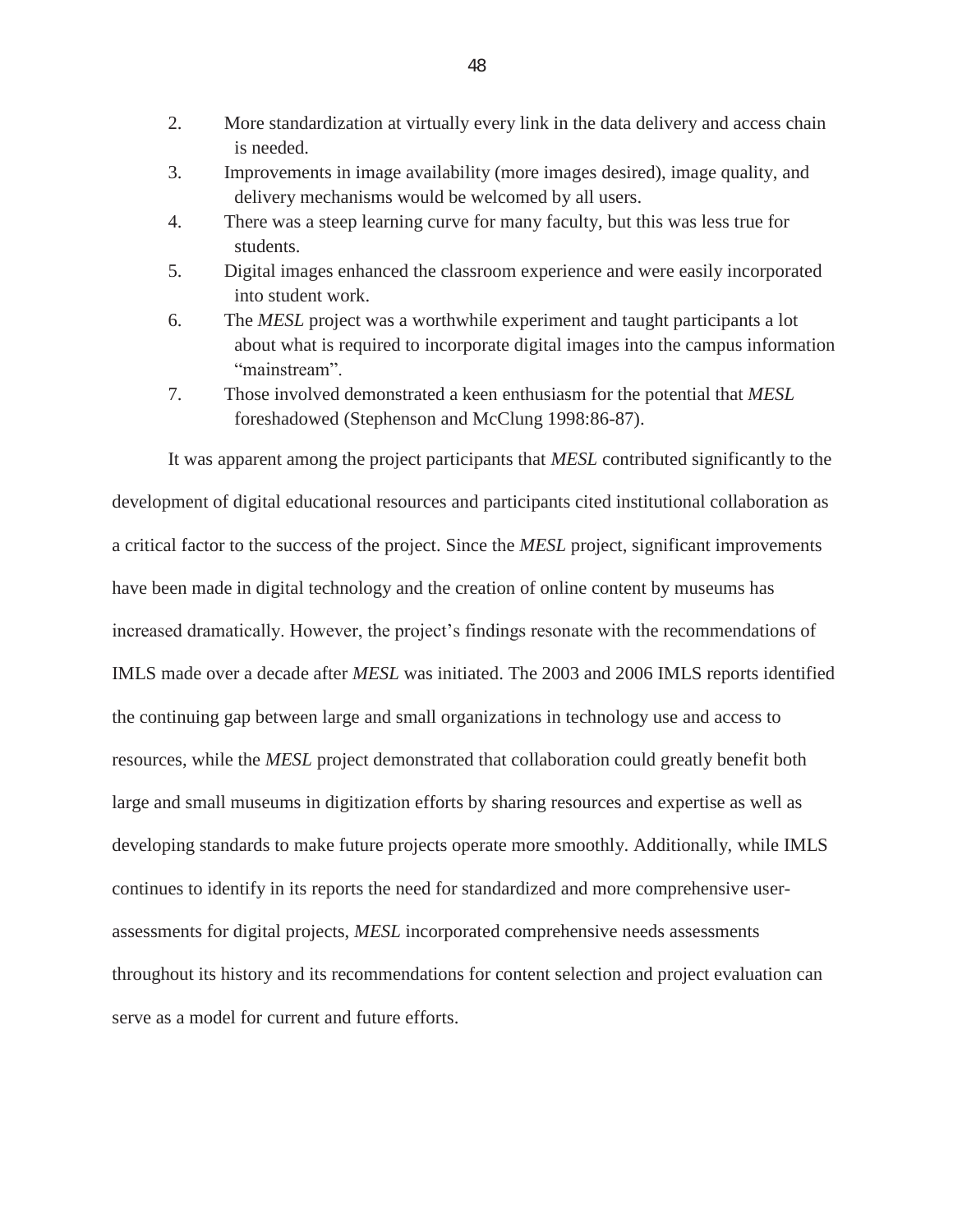Richard Rinehart also suggests that *MOAC* and similar cross-institutional resources may serve the needs of users from the sophisticated researcher to the amateur enthusiast better than isolated institutional websites (2003:2). The development of internet technology throughout the 1990s and early  $21<sup>st</sup>$  century has created differences between how users seek information in the virtual and the physical world. While traditional research occurred at the level of the individual institution with a phone call and visit to the physical collection, the nature and popularity of search engines in the virtual world created networked communities of information where users expect to draw from multiple collections. Rinehart explains that,

"One key lesson for cultural institutions is that they should not expect their visitors and researchers to behave in a networked environment in the same way they did before networked access or that they do during physical visits. There is no reason now why a researcher should be satisfied at having to approach at the level of the institution; to divine the URL and contents of each individual institution website separately, learning new interfaces, new search vocabularies, and then collating the disparate information together. For many purposes, from research to instruction, visitors want to approach at the level of content, finding closely connected, if not federated, access to similar content from many institutions easily" (2003:2).

Rinehart's suggestions may in fact be closely aligned to the needs of both researchers and general users. Thus in addition to significantly reducing the financial costs to organizations for digital projects and building a foundational framework from which museums can implement online resources, institutional collaboration can also identify potential barriers to effective access and the needs and wants of users across the industry, ultimately working to provide standard access points and informational pathways that empower users to have effective command of online resources and eliminate the ambiguity of access.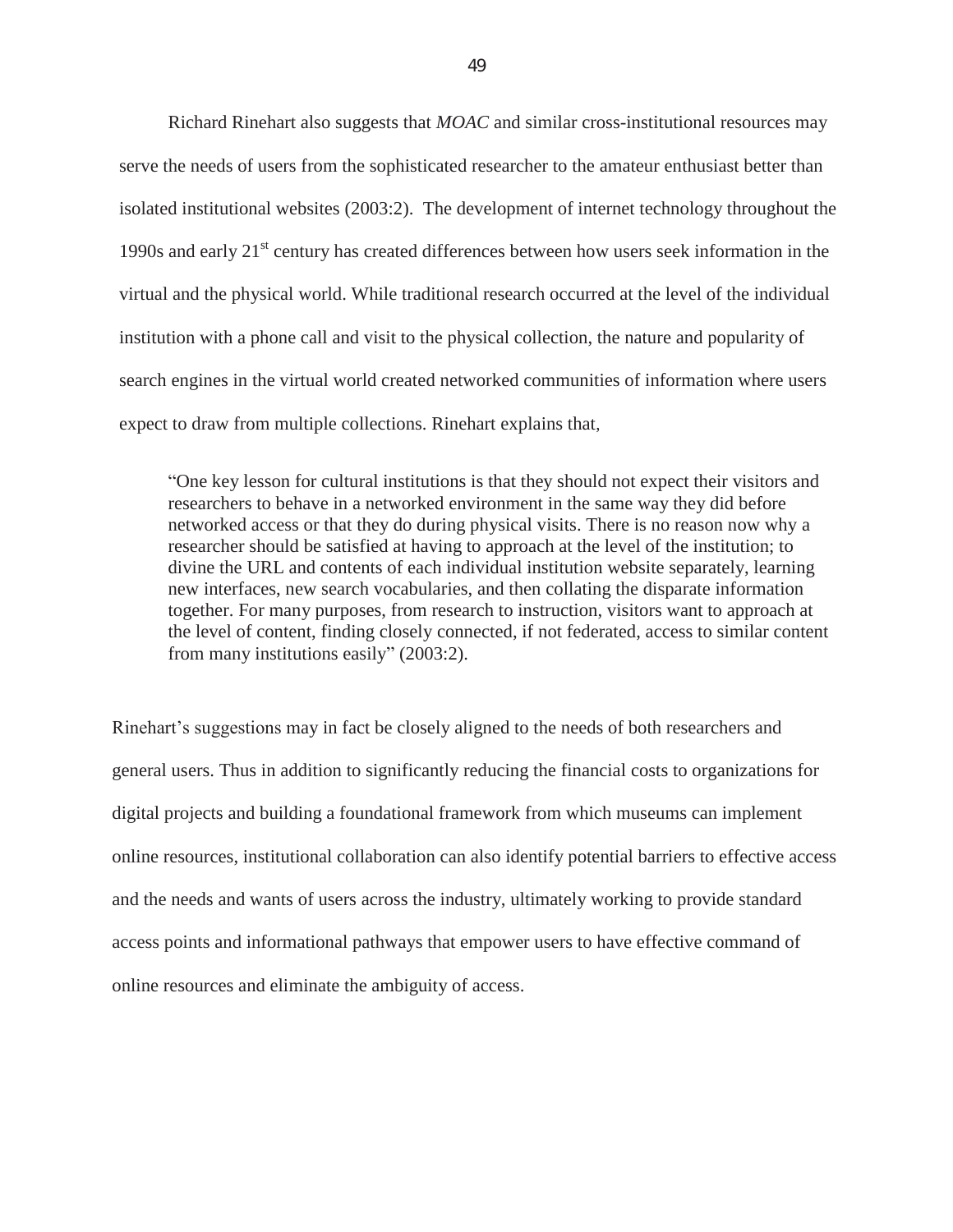#### **Conclusion**

From the traditional art museum in the physical world to the  $21<sup>st</sup>$  century art museum in the digital world, the experience of art has been conditioned by the cultural values and priorities of elite society. While principals of education and social benefit have always been intrinsic to the mission of the museum, the maintenance of cultural hierarchies and elite financial support has always been a defining factor to a museum"s survival. As museums increasingly orient themselves toward earned revenue and demonstrations of public support, this tension between democratic educational goals and the upholding of institutional authority and cultural distinction continues to characterize the discourse that surrounds notions of access. As Bourdieu argues, while museums have a vested interest in enlarging their audiences and appealing to increasingly diverse sectors of the public, they remain equally invested in maintaining their authority as the keepers of culture and knowledge, which leads to a marked ambiguity in any discussions of the democratization of culture and providing access to all.

The notion of creating access carries within it a pre-requisite of something being previously restricted. In order to provide access, something must first be inaccessible, restricted from use by some kind of barrier. Barriers can be physical restrictions, but they can also be intangible barriers expressed through language, organization and content that deter some people from information or services. Within the online projects of the museum community, the term *access* has primarily been successful at removing the physical barriers to information, yet other barriers exist within these resources that may deter museum audiences from using them. Historically, *access* has carried within it the connotation of physical encounters with museum collections and the increase of physical exposure to content for museum audiences. Extended admission hours, reduced admission fees and online collection and archival databases all serve as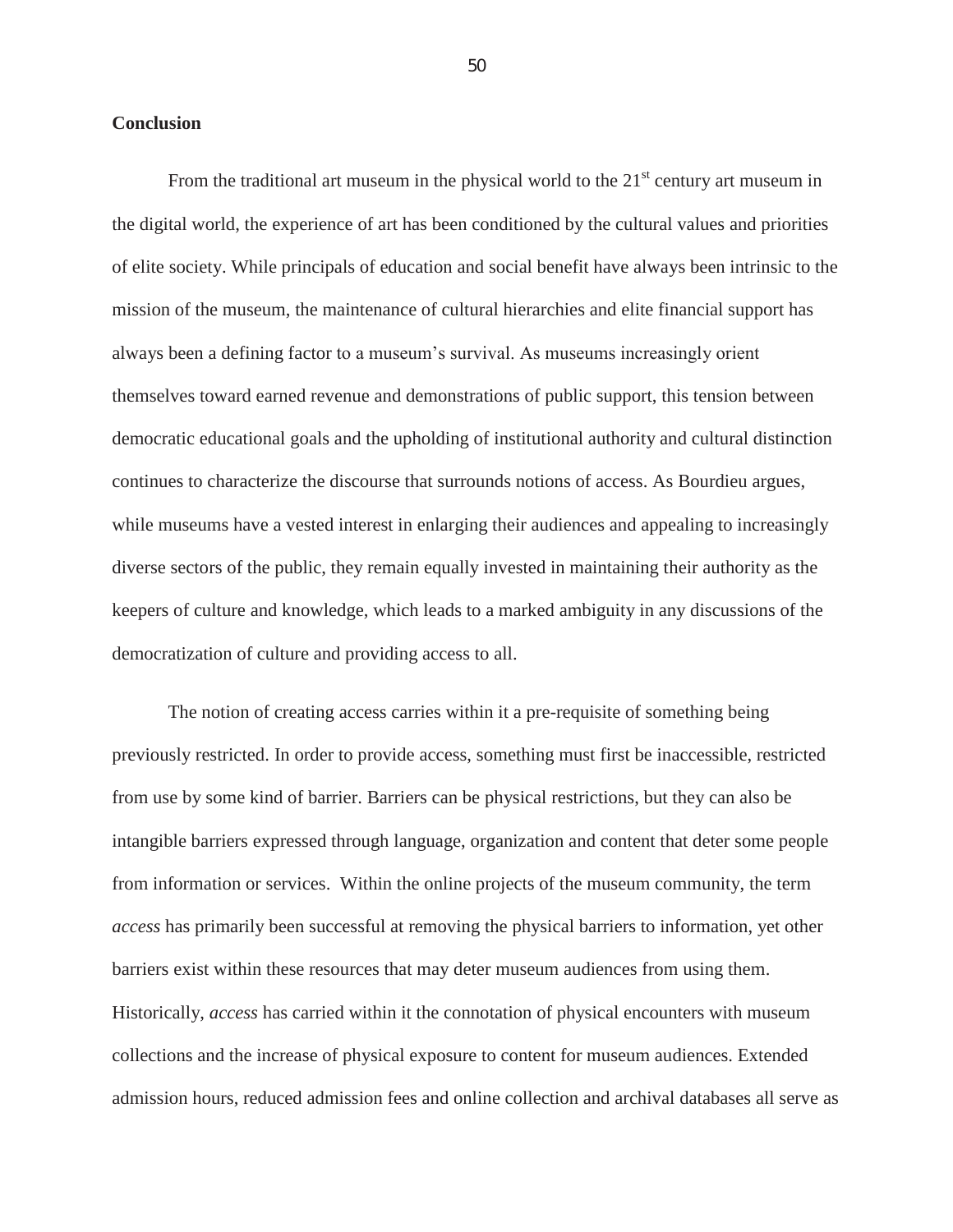examples of promoting greater exposure among the public to the museum and its contents. Yet, these increased physical encounters with the collection remain conditioned by the interpretative frameworks of the museum that reinforce the cultural and intellectual distinction of the institution as separate from that of its audience. This practice has traditionally permitted the intellectual exclusivity criticized by Bourdieu and the mediation of public discussion by the intellectual and professional art community identified by Habermas. Access under such conditions becomes ambiguous because while the museum community cites efforts to increase access to collections as empowering users to direct their own educational experience of the museum, the actual mechanisms used to create access contain barriers to their effective use as an educational resource. While collections are physically more accessible, the ways in which they are presented are not reflective of the needs and wants of those who would use them for formal or informal educational purposes and are still conditioned by the interpretative authority of their creators.

The development of online archives by museums perfectly illustrates this ambiguity and the extension of Bourdieu"s theory into the virtual realm. While museums argue that the digital presence of the archive eliminates the traditional barriers to access in the physical museum, new barriers are constructed in the virtual museum that continue to maintain institutional authority and limit the effectiveness of these resources as an educational tool. Again, the access created by these sites increases the physical availability of resources, without necessarily addressing how intellectual, cultural and social barriers to these resources can be eliminated in the virtual realm. In online archives at the Andy Warhol Museum, the MFA, Boston, the Smithsonian and the Museums and the Online Archive of California, we have seen how passive learning and participation, audience segmentation, widespread variation in content description and site design,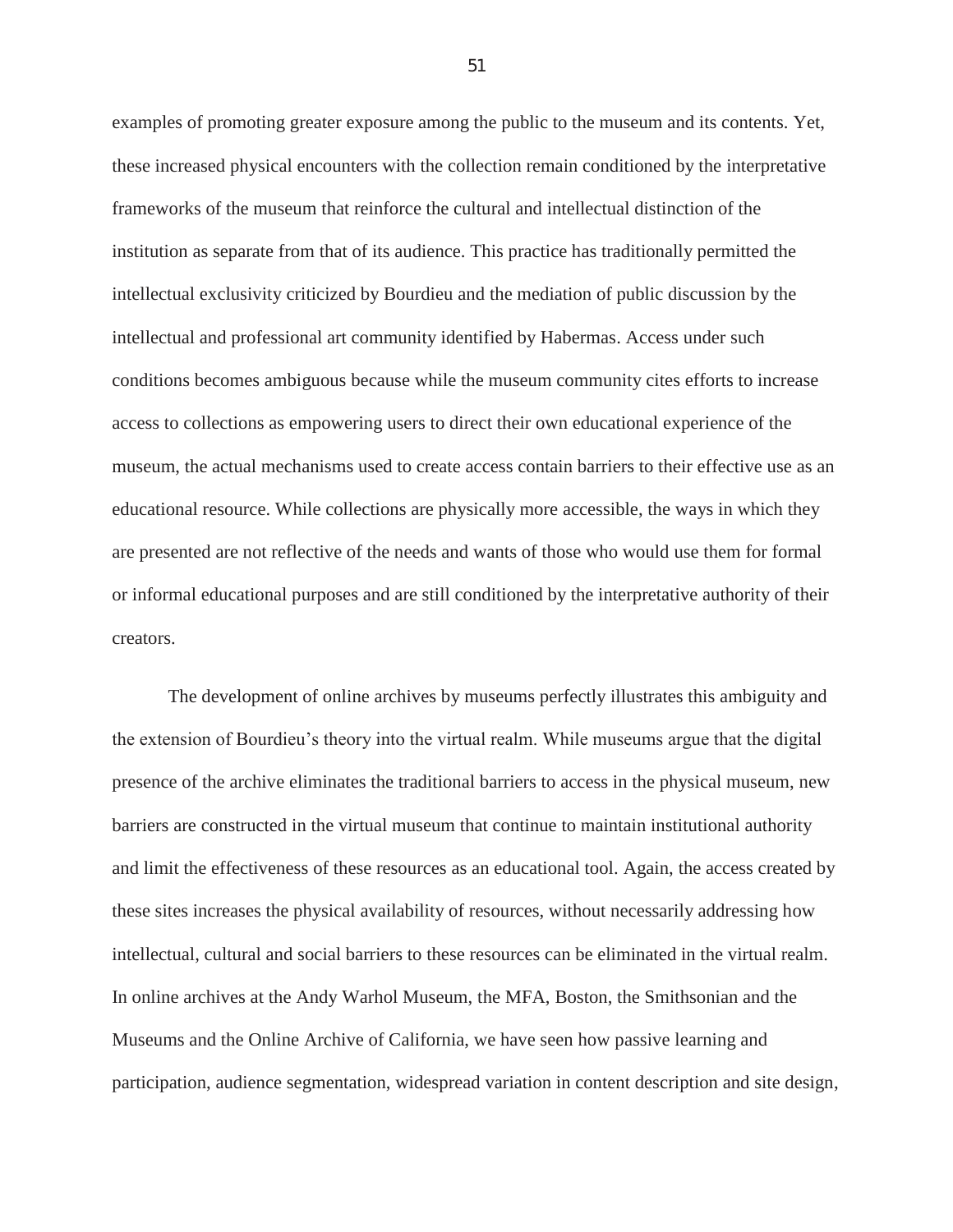and inequalities in internet access and technology all act as barriers to the ability for users to effectively and efficiently use a site. In order for museums to provide archival resources on the internet that enhance user experiences, they must identify any and all aspects of a site that may prevent users from feeling that they belong there and can find the information they need.

In addition, we have also seen how the perceptions of the museum community about who uses online content, how they use it, and why they use it does not always match empirical findings. Both the San Francisco Museum of Modern Art and the Institute for Museum and Library Services demonstrate that museum online audiences are primarily general users interested in obtaining basic information about the museum and visiting the physical institution. Knowing this, it is even more important that online archives be evaluated in order to determine what users are looking for and how sites can better adapt to their needs, especially when users may be viewing them primarily to gather general information about what is in the physical collection instead of conducting detailed research.

The elimination of barriers and implementation of large-scale needs assessments are challenging tasks for the museum to grapple with, and are compounded by the high financial costs and limited resources in most institutions, they may seem insurmountable. However, we see a clear movement in the right direction with effective collaborative projects such as *MOAC* and *MESL.* Institutional collaboration can reduce the costs of digitization projects by encouraging resource and information-sharing among museums and provide both large and small institutions with a foundation of networked support and standards and best practices from which to build online resources. By collaborating with other institutions, much of the expense that an individual museum would incur in the early stages of developing online resources can be deferred to conducting comprehensive user evaluation and ongoing project development to meet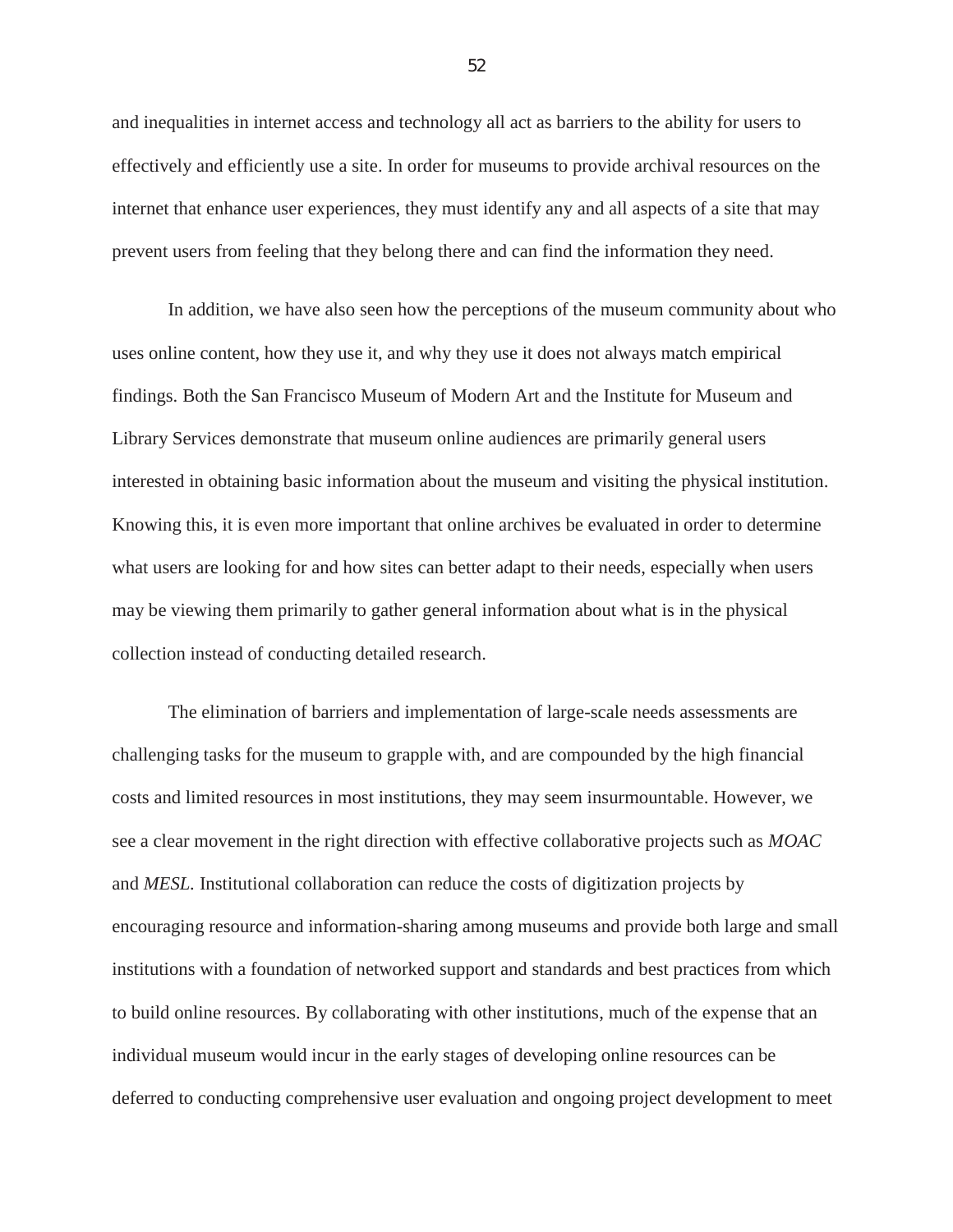user needs. The interconnected network of resources across museums provided by institutional collaboration may better address the ways in which people seek information on the internet, allowing users to search for content across organizations and collections. In addition, the creation of standard access points and information pathways across museum online archives will enable users to know how to navigate sites and find the information they need. By eliminating the confusion that users experience when encountering different targeted audiences, search terms, content description, site organization, and so forth, museums will empower general users to feel that sites are designed for them rather than as resources for only the scholar or the arts professional. It is through the implementation of standards and best practices and widespread acknowledgement of user needs and wants that museums will be able to provide online archives that do enhance public access to collections, eliminating the current barriers to that access and ending the ambiguity of access in the virtual museum.

Most importantly, these institutional collaborations reveal the role that educators and researchers can and should play in the development of these online resources as educational tools. *MESL* illustrates the importance of ongoing and consistent communication with the educators who use the museum"s digital content in order to create resources that actively meet the needs of students and teachers. Furthermore, *MOAC* demonstrates that collaborative models that employ common standards and centralized search resources are likely to be more aligned with the ways in which researchers and educators look for and use information in the 21<sup>st</sup> century. Museums clearly are successful at making their collections physically more accessible to audiences through online databases, but they should solicit the input of educators and researchers to identify the ways in which their resources can enable people to use them to meet their own educational and other needs. In this way, online databases will act less as a curatorial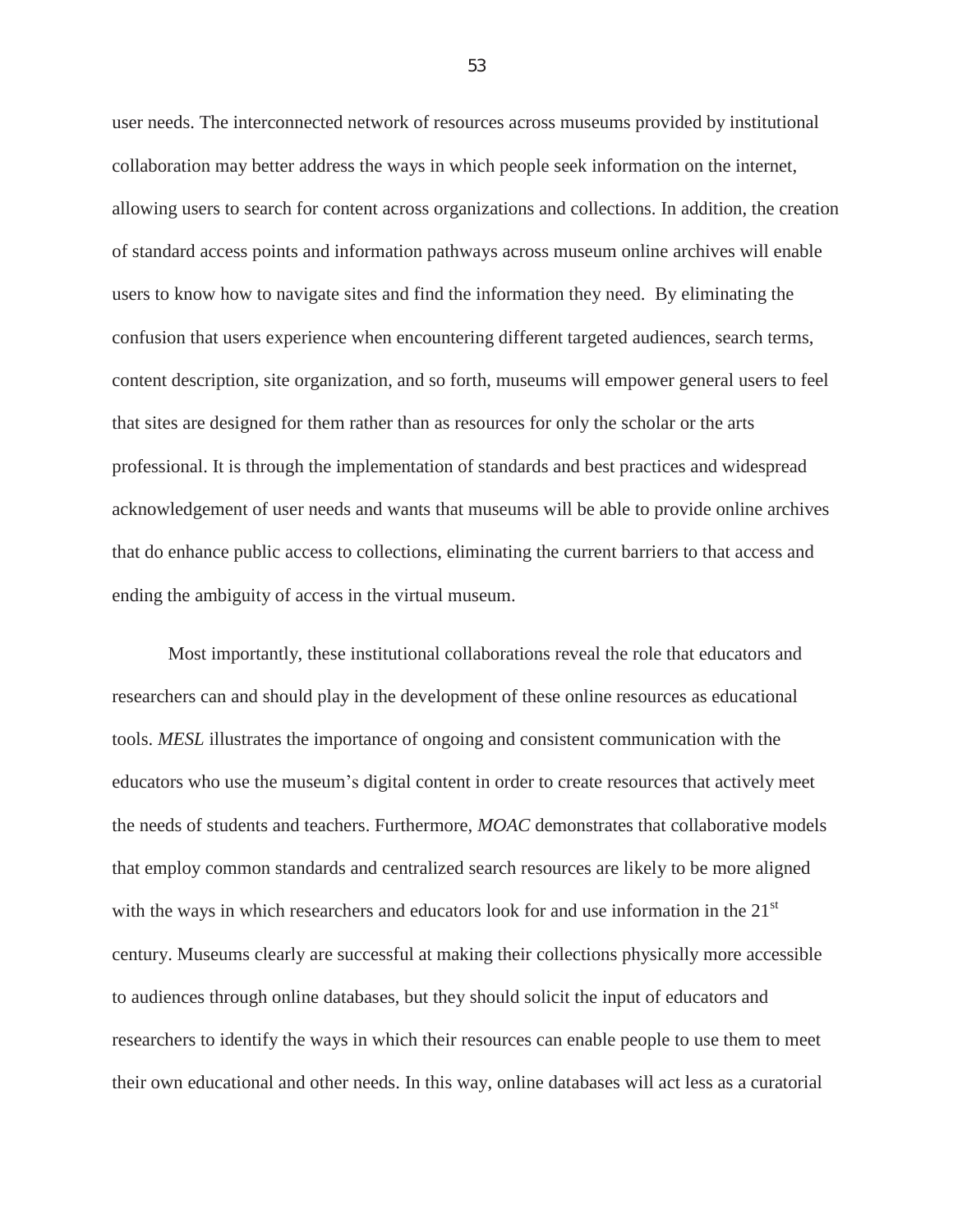space reflective of the traditional barriers to intellectual appropriation of museum content and more as a resource space that facilitates independent research and analysis.

There is an exciting future for the online components of museum curation and education, particularly for the digital archive in its ability to transform the nature of research and interpretation for the public audience. Once a dialogue begins regarding the more effective implementation of guidelines and standards, more comprehensive assessment of the needs and wants of content users, and the active participation of educators and researchers in content development, we will no longer see a disjointed approach that carries over Bourdieu"s dual discourse within the museum community and the ambiguity of access into the  $21<sup>st</sup>$  century. Instead, these resources will better serve the museum audience by enhancing visitor experience and ensuring the continued viability of museum online offerings.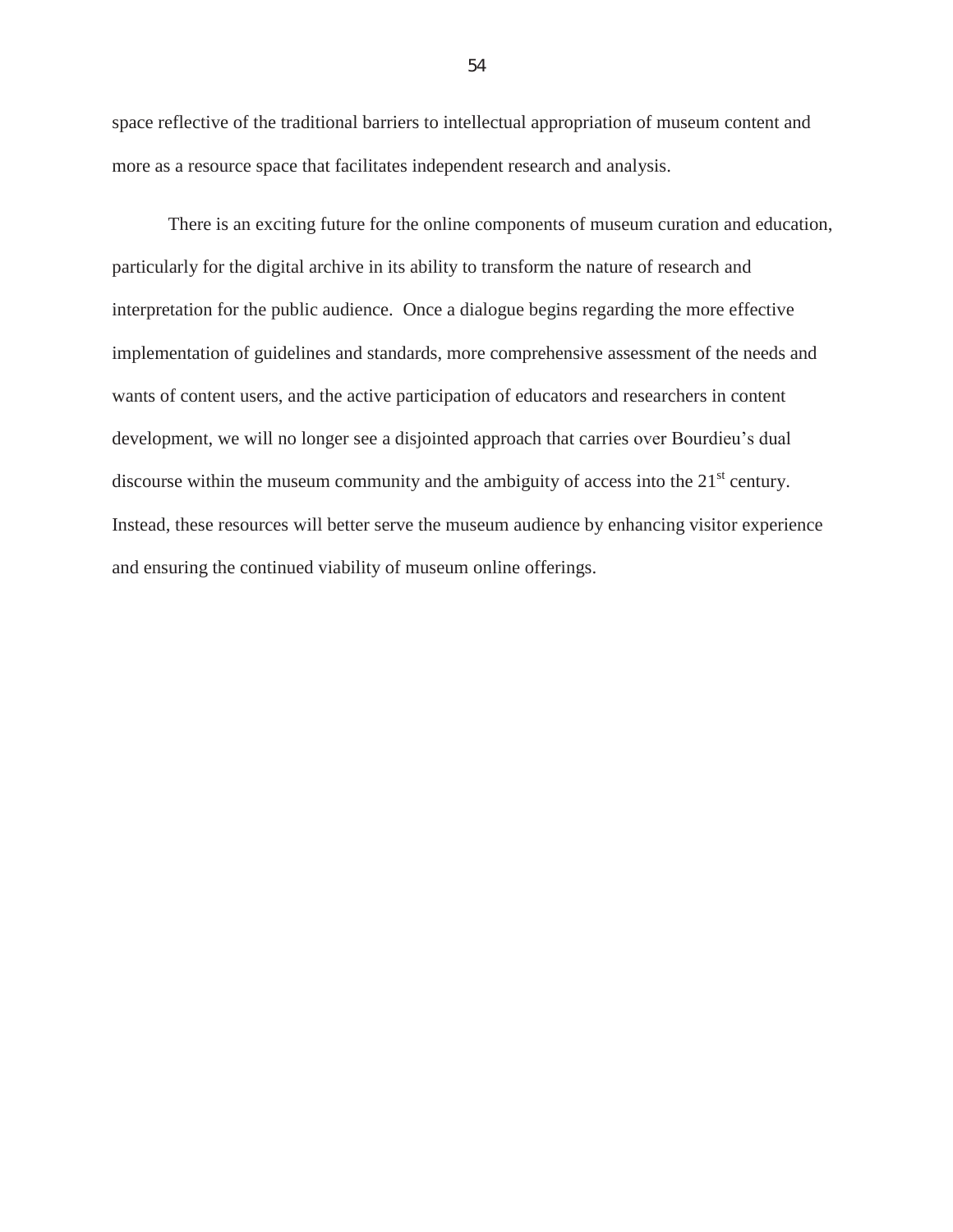Bibliography

- Alpers, Svetlana. (1991). "Ways of Seeing." *Exhibiting Cultures: The Poetics and Politics of Museum Display.* Ivan Karp and Steven D. Lavine (eds.). Washington, D.C.: Smithsonian Institution Press.
- Arnold, Matthew. (1960). *Culture and Anarchy.* New York: Cambridge University Press. (Original work published 1869).
- Benjamin, Walter. (1968). "The Work of Art in the Age of Mechanical Production." *Illuminations: Walter Benjamin Essays and Reflections.* Hannah Arendt (ed). Harcourt Brace Jovanovich, Inc. and Hannah Arendt. (Original work published 1936).
- Bourdieu, Pierre. (1984). *Distinction: a social critique of the judgment of taste.* Translated by Richard Nice. Cambridge, Mass.: Harvard University Press.
- California Digital Library. (2008). *Online Archive of California.* Website. [http://www.oac.cdlib.org.](http://www.oac.cdlib.org/)
- Chandler, Robin. (2003). "Introduction." in *MOAC report 2003.* Berkeley, CA: Museums and the Online Archive of California.

Chandler, Robin. (May 2002). "Museums in the Online Archive of California (MOAC):Building Digital Collections Across Libraries and Museums." *First Monday*. Website. <http://www.uic.edu/htbin/cgiwrap/bin/ojs/index.php/fm/article/view/952/873>

Collaborative Digitization Program. (2008). *Collaborative Digitization Program.* Website. [http://www/cdheritage.org.](http://www/cdheritage.org)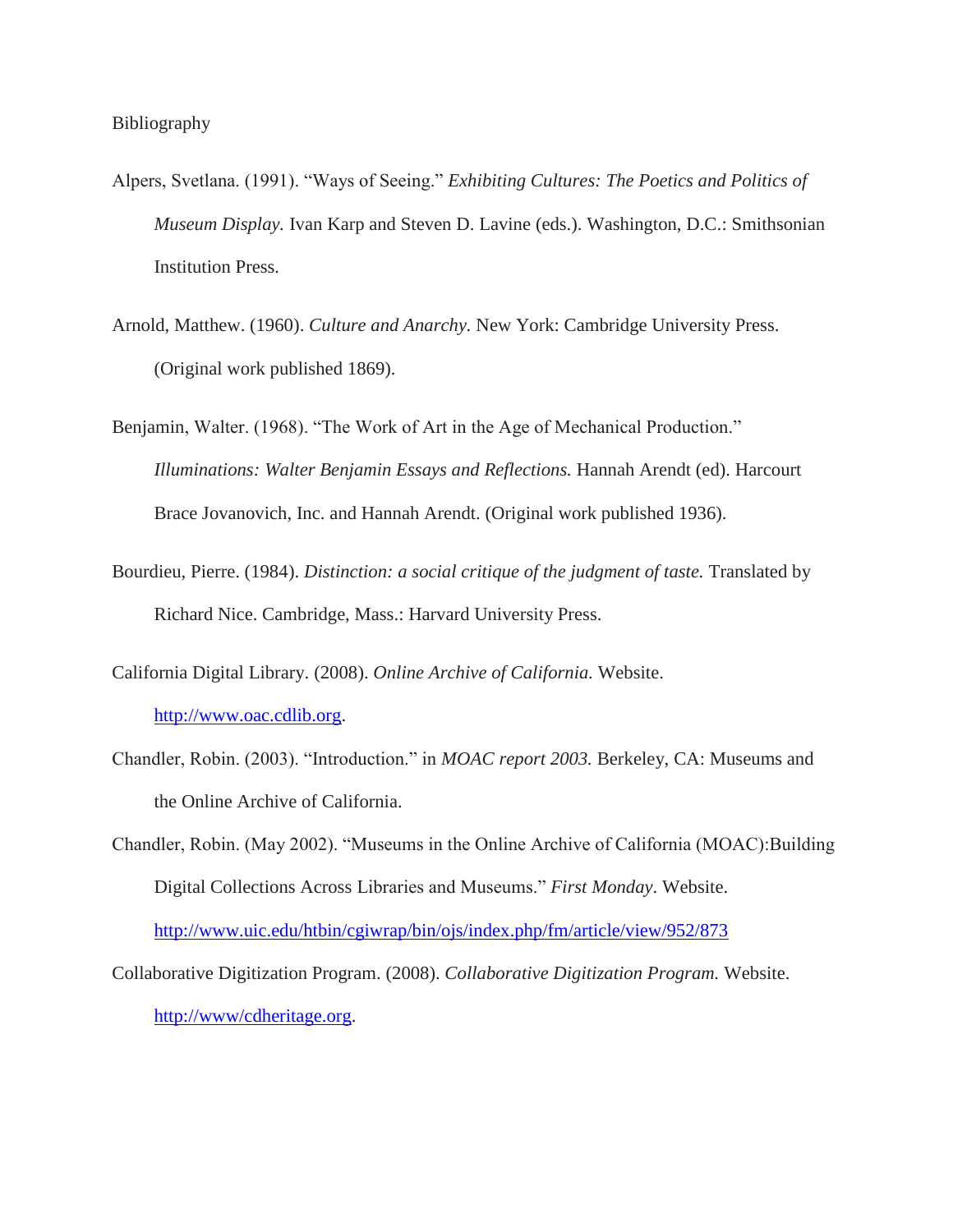- DiMaggio, Paul. (1986). "Cultural Entrepreneurship in Nineteenth Century Boston." *Nonprofit Enterprise in the Arts: studies in mission and constraint.* Paul DiMaggio (ed.). New York: Oxford University Press.
- DiMaggio, Paul. (1991). "Social Structure, Institutions and Cultural Goods: The Case of the United States" *The Politics of Culture: Policy Perspectives for Individuals, Institutions and Communities.* Gigi Bradford, Michael Gary and Glenn Wallach (ed.). New York: The New Press.
- DiMaggio, Paul, Eszter Hargittai, W. Russel Neuman, and John P. Robinson. (2001). "Social Implications of the Internet." *Annual Review of Sociology.*

Duncan, Carol. (1995). *Civilizing Rituals: Inside public art museums.* London: Routledge.

- Eliott, T.S. (1949). *Notes towards the Definition of Culture.* New York: Harcourt, Brace and Company.
- Ernst, Wolfgang. (2000). "Archi(ve)textures of Museology." in *Museums and Memory.* Susan Crane. (ed.) Stanford, CA: Stanford University Press.
- Falk, John H. and Lynn D. Dierking. (2000). *Learning from Museums: Visitor Experiences and the Making of Meaning.* Walnut Creek, CA: Alta Mira Press.
- Fox, Susannah. (2005). *Digital Divisions.* Washington, D.C.: Pew Internet & American Life Project.
- Griffiths, José Marie, Donald W. King, Jeffrey Pomerantz, et. al.(2008). *Interconnections: The IMLS Study on the Use of Libraries, Museums and the Internet.* Washington, D.C. : Institute for Museum and Library Services.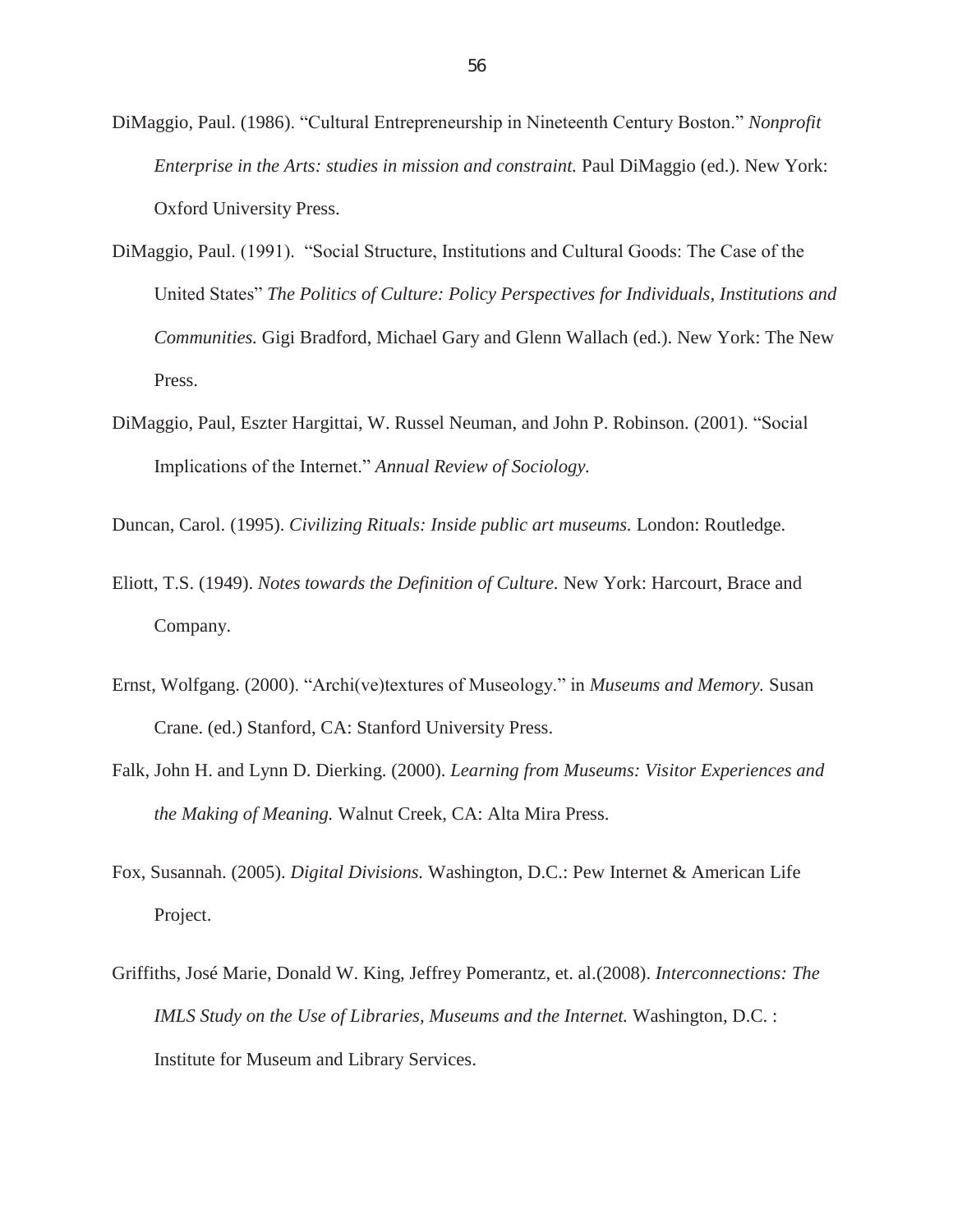- Gurian, Elaine Heumann. (2005). "Threshold Fear." in *Reshaping Museum Space: Architecture, Design, Exhibitions.* Suzanne MacLeod. (ed.). London and New York: Routledge.
- Habermas, Jürgen. (1989). *The structural transformation of the public sphere: an inquiry into a category of bourgeois society.* Cambridge, MA: MIT Press.

Hafner, Katie. (March 11, 2007). "History, Digitized (and Abridged)." *The New York Times.*

Institute of Museum and Library Services. (2003). *Assessment of End-User Needs in IMLS-Funded Digitization Projects.* Washington, D.C.: Institute for Museum and Library Services.

- Institute of Museum and Library Services. (2006). *Status of technology and digitization in the nation's museums and libraries.* Washington, D.C.: Institute for Museum and Library Services.
- Kammen, Michael. (1999). *American Culture American Tastes: Social Change and the 20th Century.* New York: Alfred A. Knopf.
- Levine, Lawrence W. (1988). *Highbrow/ Lowbrow : The Emergence of Cultural Hierarchy in America.* Boston, MA: Harvard University Press.
- MacLeod, Suzanne. (ed.).(2005). *Reshaping Museum Space: Architecture, Design, Exhibitions.* New York: Routledge.
- McClellan, Andrew. (2003). "A Brief History of the Art Museum Public."*Art and its Publics: Museum Studies at the Millennium.* Andrew McClellan (ed.). Malden, MA: Blackwell Publishers.
- McTavish, Lianne. (2006). "Visiting the Virtual Museum: Art and Experience Online." *New Museum Theory and Practice: An Introduction.* Janet Marstine (ed.). Blackwell Publishers.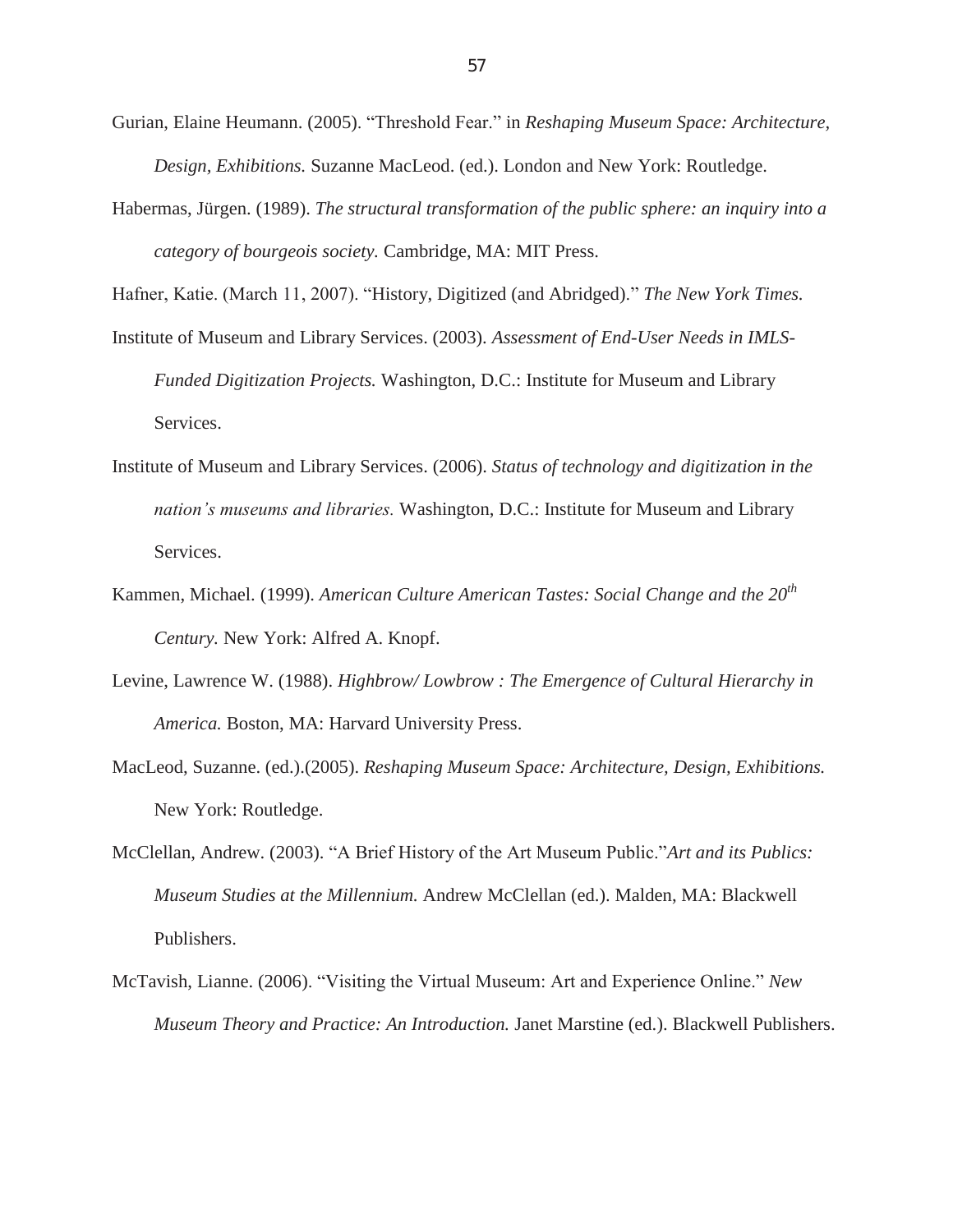Mitroff, Dana and Katrina Alcorn. (2007). "Do You Know Who Your Users Are? The Role of Research in Redesiging sfmoma.org". in *Museums and the Web 2007: Proceedings.* J. Trant and D. Bearman (eds.) Toronto: Archives & Museum Informatics.

Museum of Fine Arts Boston. (1999). *Explore Ancient Egypt.* Website. [http://mfa.org/egypt.](http://mfa.org/egypt)

Museum of Fine Arts Boston. (2008). *Giza Archives Project.* website. [http://www.gizapyramids.org.](http://www.gizapyramids.org/)

- Notman, Andrea. (1998). "Content Selection in the Museum Educational Site Licensing Project." in *Delivering Digital Images: Cultural Heritage Resources for Education.* C. Stephenson and P. McClung (eds.). Los Angeles, CA: The Getty Information Institute.
- Prior, Nick. (2003). "Having One"s Tate and Eating It: Transformations of the Museum in a Hypermodern Era." *Art and its Publics.* Andrew McClellan (ed.). Malden, MA: Blackwell Publishing.
- Rice, Danielle. (2003). "Museums: Theory, Practice, and Illusion." *Art and its Publics.* Andrew McClellan (ed.). Malden, MA: Blackwell Publishing.
- Rinehart, Richard. (2003)."Project Manager"s Report". *MOAC Report 2003.* Museums and the Online Archive of California, Berkeley, CA.
- Orosz, Joel J. (1990). *Curators and Culture: The Museum Movement in America 1740-1870.* University of Alabama Press.

Smithsonian Institution. 2008. *Archives of American Art.* Website. [http://www.aa.si.edu.](http://www.aa.si.edu/)